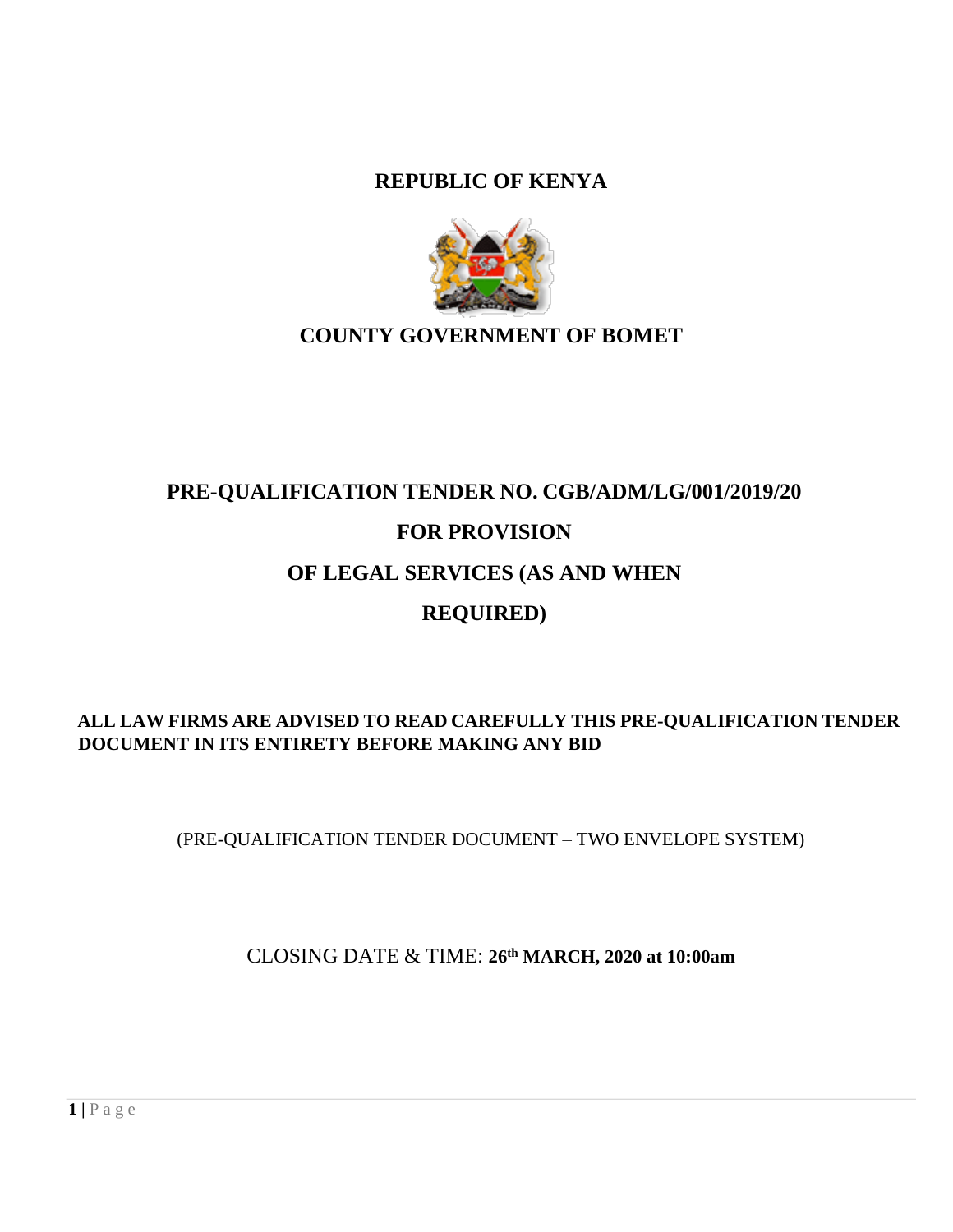## **TABLE OF CONTENTS**

| A.        |  |
|-----------|--|
| <b>B.</b> |  |
|           |  |
| 3.1       |  |
| 3.2       |  |
| 3.3       |  |
| 3.4       |  |
| 3.5       |  |
| 3.6       |  |
| 3.7       |  |
| 3.8       |  |
| 3.9       |  |
| 3.10      |  |
| 3.11      |  |
| 3.12      |  |
| 3.13      |  |
| 3.14      |  |
| 3.15      |  |
| 3.16      |  |
| 3.17      |  |
| 3.18      |  |
|           |  |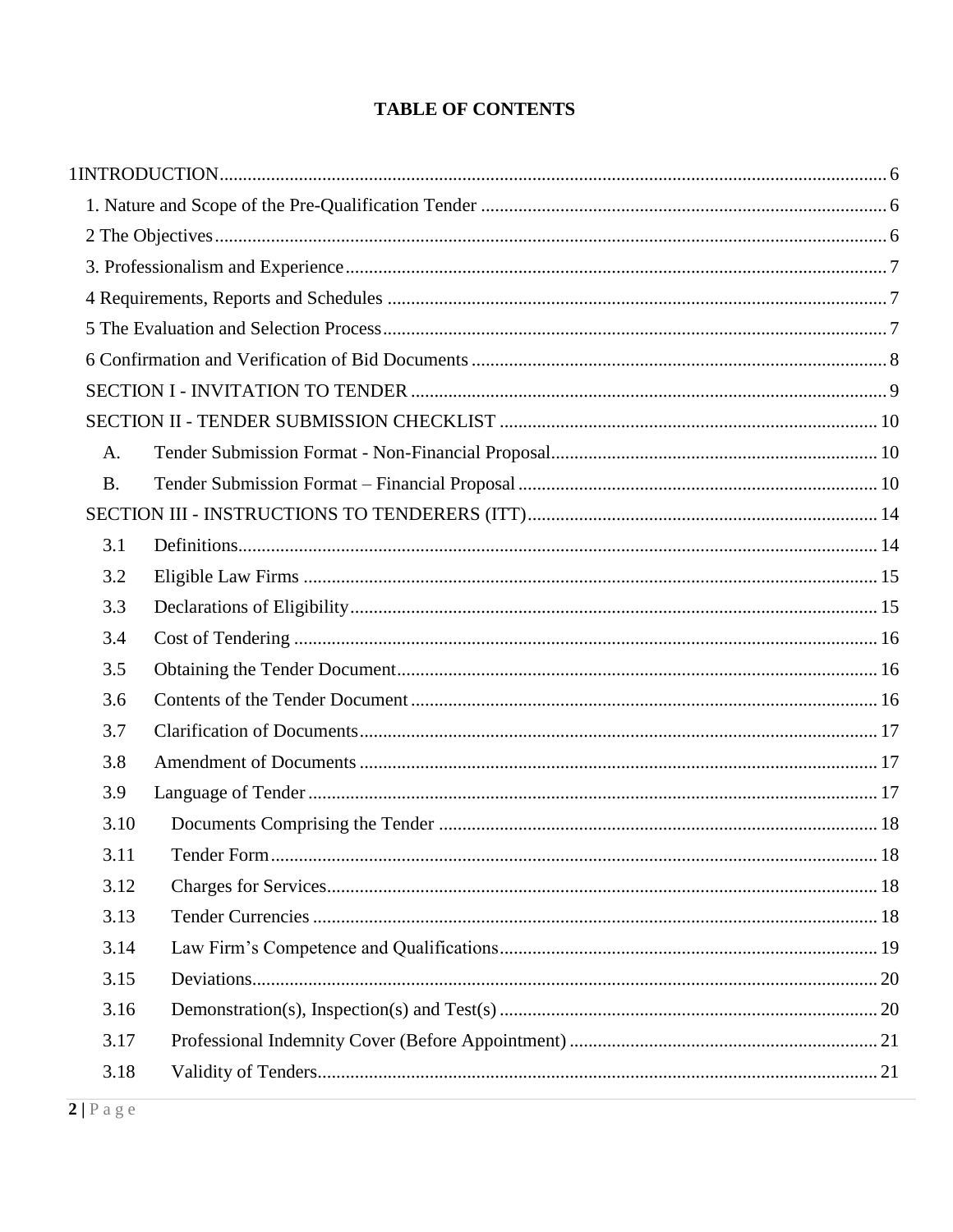| 3.19 |    |
|------|----|
| 3.20 |    |
| 3.21 |    |
| 3.22 |    |
| 3.23 |    |
| 3.24 |    |
| 3.25 |    |
| 3.26 |    |
| 3.27 |    |
| 3.28 |    |
| 3.29 |    |
| 3.30 |    |
| 3.31 |    |
| 3.32 |    |
| 3.33 |    |
| 3.34 |    |
| 3.35 |    |
| 3.36 |    |
| 3.37 |    |
| 3.38 |    |
| 3.39 |    |
| 3.40 |    |
|      | 30 |
|      |    |
| 5.1  |    |
| 5.2  |    |
|      |    |
|      |    |
|      |    |
|      |    |
|      |    |
| 8.1  |    |
| 8.2  |    |
|      |    |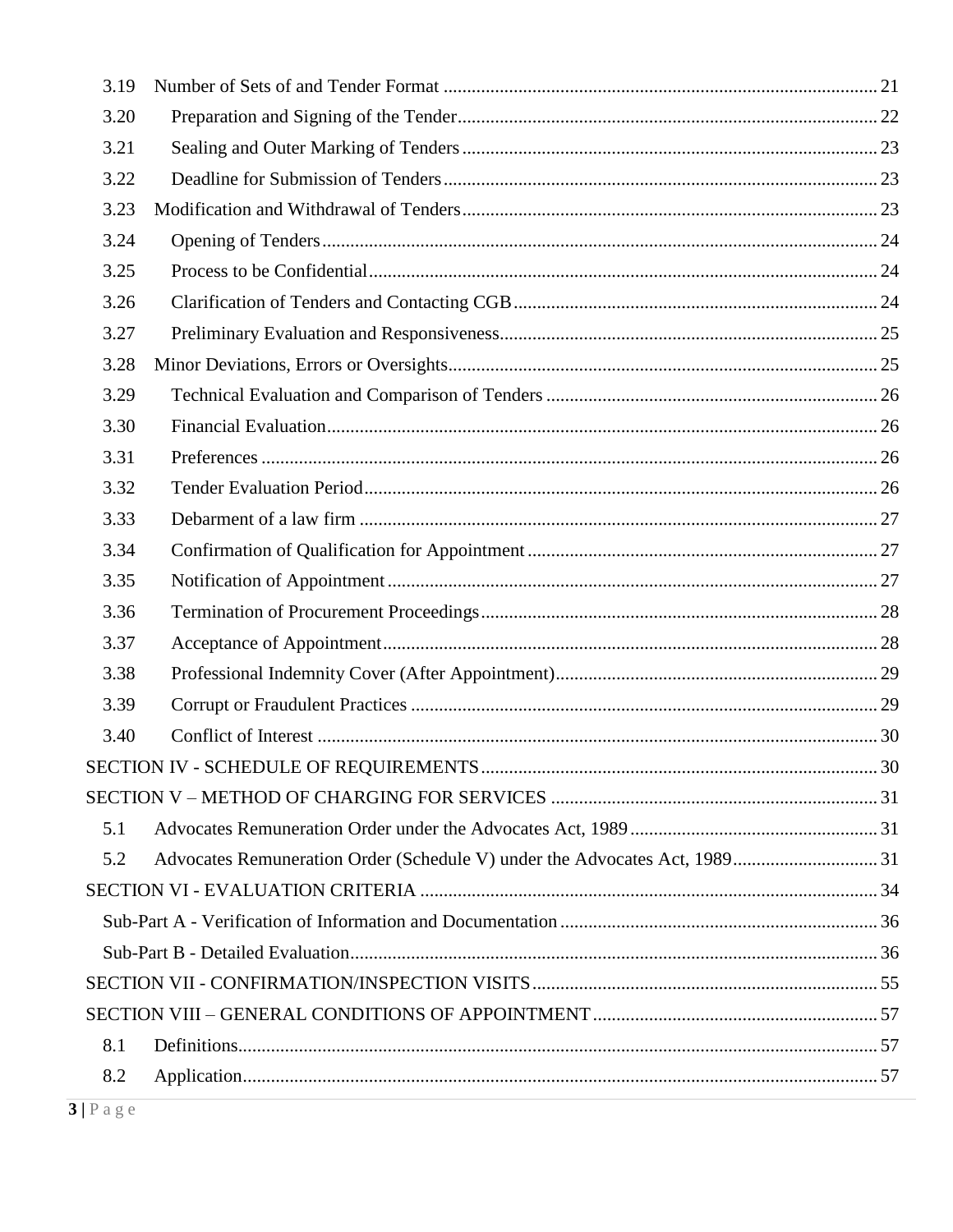| 8.3  |                                                                           |  |
|------|---------------------------------------------------------------------------|--|
| 8.4  |                                                                           |  |
| 8.5  |                                                                           |  |
| 8.6  |                                                                           |  |
| 8.7  |                                                                           |  |
| 8.8  |                                                                           |  |
| 8.9  |                                                                           |  |
| 8.10 |                                                                           |  |
| 8.11 |                                                                           |  |
| 8.12 |                                                                           |  |
| 8.13 |                                                                           |  |
| 8.14 |                                                                           |  |
|      |                                                                           |  |
|      |                                                                           |  |
|      |                                                                           |  |
|      |                                                                           |  |
|      |                                                                           |  |
|      | SECTION XIII - FORMAT OF CURRICULUM VITAE (CV) FOR PROFESSIONAL STAFF  69 |  |
|      |                                                                           |  |
|      |                                                                           |  |
|      |                                                                           |  |
|      |                                                                           |  |
|      |                                                                           |  |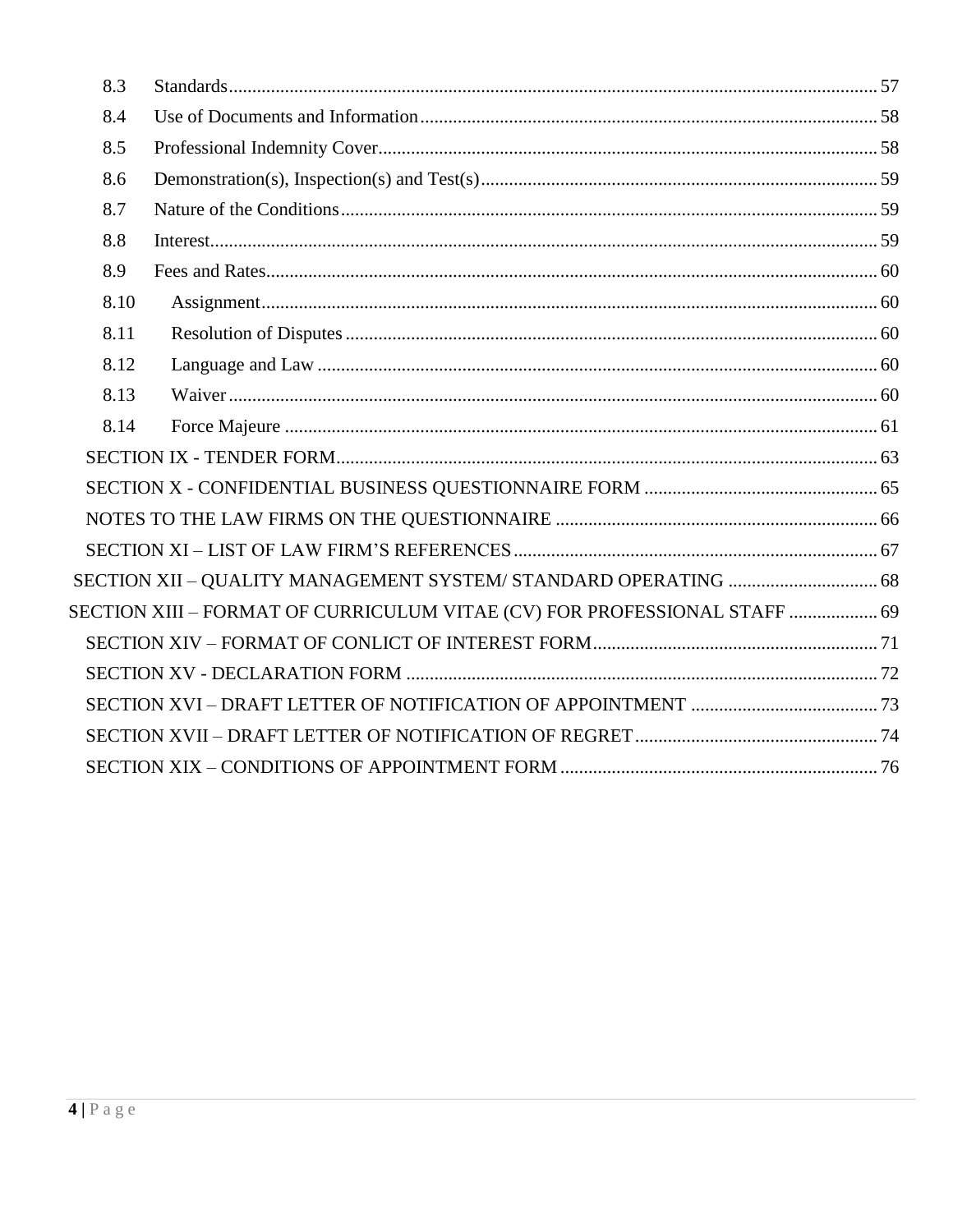## **ABBREVIATIONS AND ACRONYMS**

| CGB          | <b>County Government of Bomet</b>                           |
|--------------|-------------------------------------------------------------|
| <b>CLE</b>   | Council of Legal Education                                  |
| <b>GCA</b>   | <b>General Conditions of Appointment</b>                    |
| <b>ICPAK</b> | Institute of Certified Public Accountants of Kenya          |
| <b>ITT</b>   | Instructions to Tenderers                                   |
| <b>KRA</b>   | Kenya Revenue Authority                                     |
| KSh./KES     | Kenya Shillings                                             |
| <b>KSL</b>   | Kenya School of Law                                         |
| <b>LSK</b>   | Law Society of Kenya                                        |
|              | PPADA 2015 Public Procurement and Disposal Act, 2015        |
|              | PPDR 2006 Public Procurement and Disposal Regulations, 2006 |
| <b>PPRA</b>  | <b>Public Procurement and Oversight Authority</b>           |
| <b>SLA</b>   | Service Level Agreement                                     |
| <b>VAT</b>   | Value Added Tax                                             |
| ARO          | <b>Advocates Remuneration Order</b>                         |
|              |                                                             |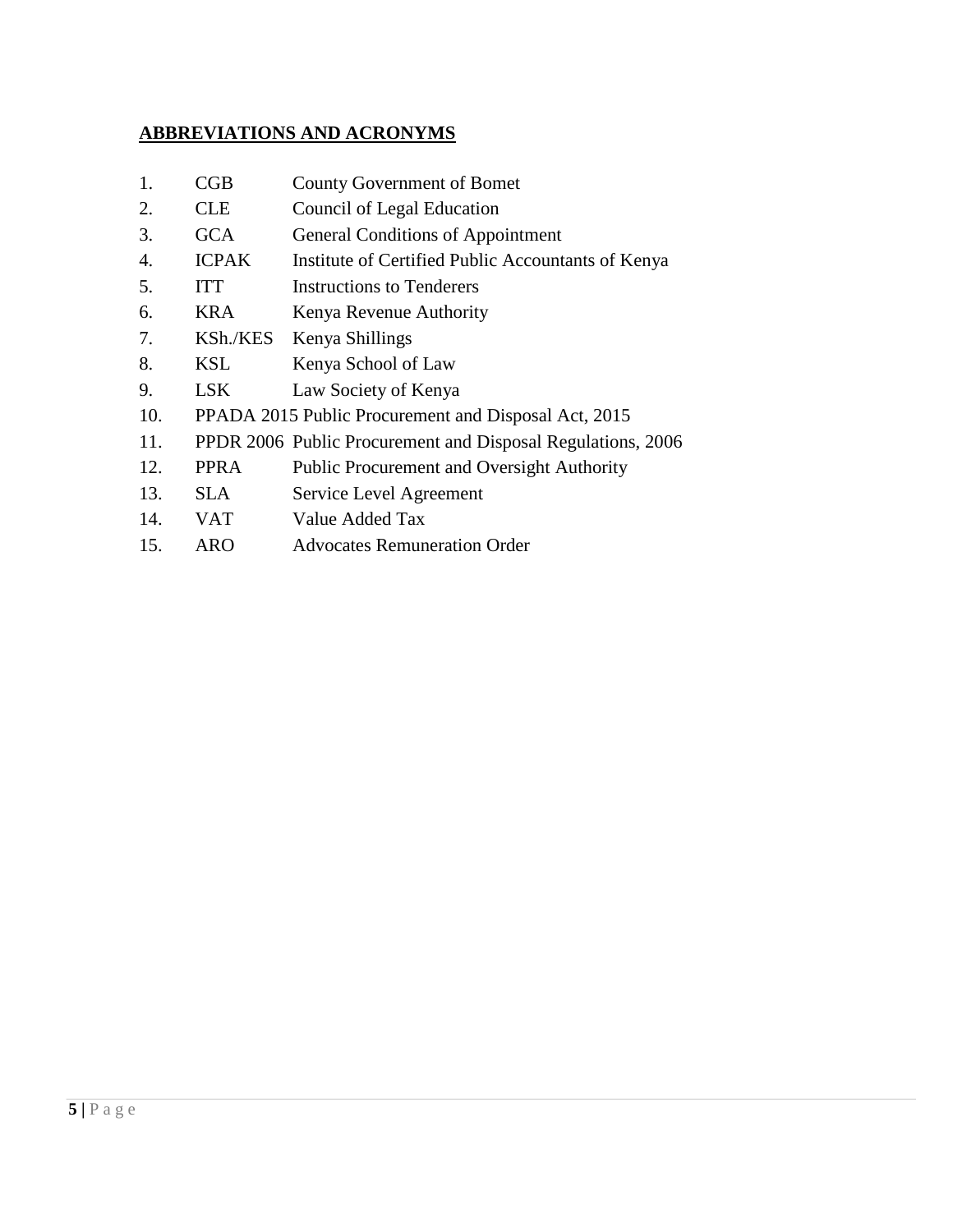#### **INTRODUCTION**

#### <span id="page-5-0"></span>Dear Prospective Bidder, *1. Nature and Scope of the Pre-Qualification Tender*

- 1.1 The County Government of Bomet intends to procure by way of pre-qualification the services of competent law firms and qualified lawyers *(the lawyers)* –
- 1.2 To be listed on its Panel for the two-year period between **1 ST April 2020 to 31st March, 2022.**
- 1.3 To offer a myriad of legal and associated consultancy services *(hereafter referred to as the Services)* as may from time to time be required over the period in question.
- 1.4 The scope of the Services includes the fields of Company and Commercial Law, Constitutional and Administrative Law; Construction and Engineering law; Conveyancing; Debt Recoveries; Employment and Labour laws; Health and Safety laws; law relating to Information Technology; Land Law, Public-Private Partnership, Procurement law, Arbitration and Alternative Dispute Resolution; Environmental Law; Insurance law; contract negotiations; Devolution and Public Policy.
- 1.5 This will also include provision of expert advice and opinions on specific cases, transactions, events including projects. It may involve carrying out searches in land and company registries together with liaising with other relevant bodies and authorities.
- 1.6 The lawyers will be expected to primarily work closely and under the auspices of the County Law Office at the County Government of Bomet

#### <span id="page-5-1"></span>**2 The Objectives**

- 2.1 The selected lawyers will also be expected to provide timely, up to date informed responses and recommendations to queries from the County Government of Bomet.
- 2.2 The Pre-qualification and enlisting on the Panel of the County Government of Bomet shall not constitute a retainer. The County Government of Bomet not bind itself to request for provision of any service but shall endeavour to ensure that empaneled lawyers will be treated equitably.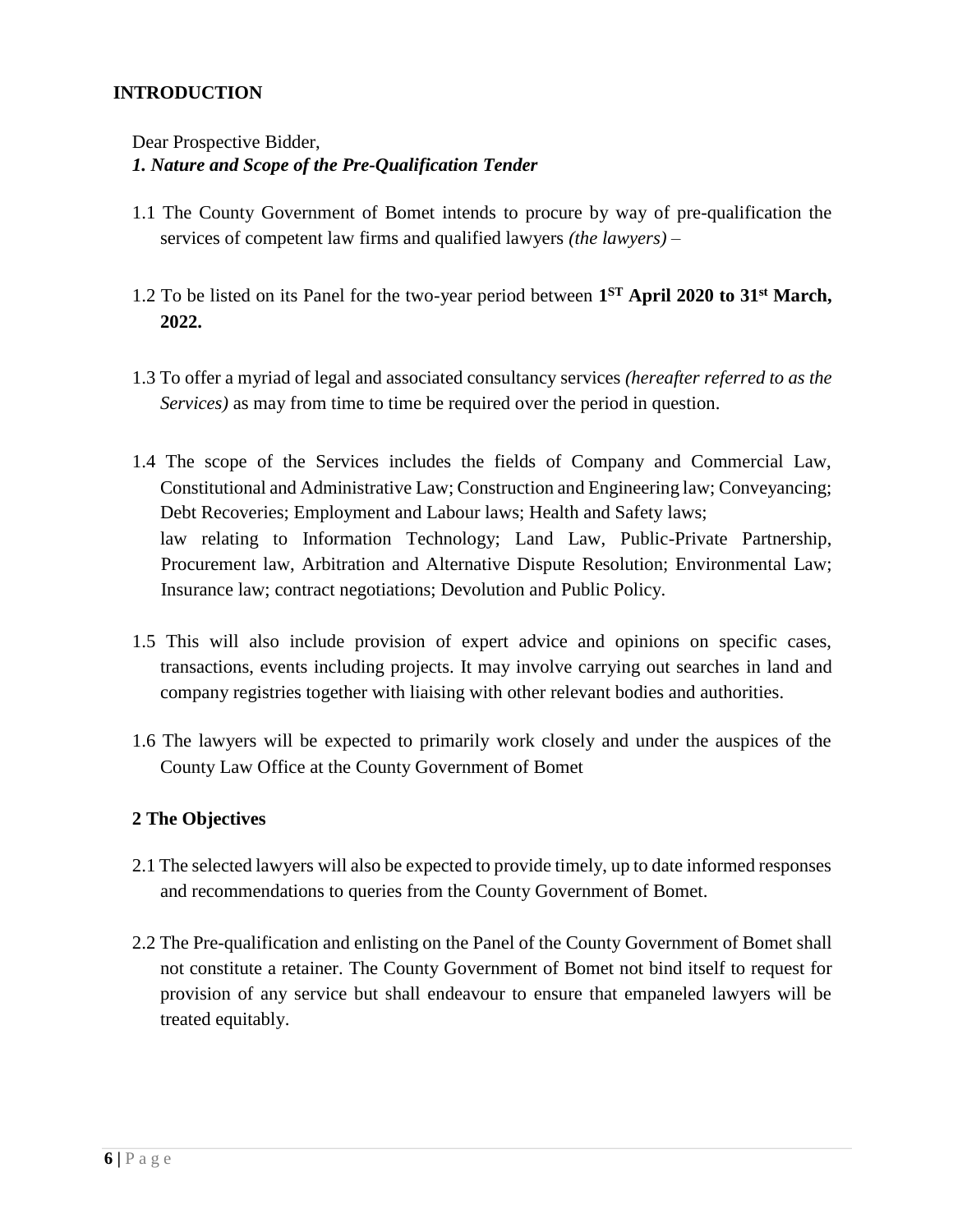#### <span id="page-6-0"></span>**3. Professionalism and Experience**

- 3.1 The lawyers should be adequately competent, possess substantial relevant experience who can be able to promptly offer the Services and associated consultancy.
	- a. The lawyers shall at all times during the period of the engagement conduct him/herself in a manner suited to the best interests of Bomet County
	- b. The lawyers should demonstrate the capability of conducting presentations and/or providing training to staff on relevant legal aspects in the various fields.
	- c. The selected lawyers should have good credentials in handling relevant cases and matters. S/he may also have appropriate experience and/or international affiliations *(Such affiliation will be an added advantage).*

#### <span id="page-6-1"></span>**4 Requirements, Reports and Schedules**

- a. It is expected that the selected lawyers may enter into discussion and agreement with County Government of Bomet on the approach and action plans to realize the objectives of their appointment.
- b. Taking cognizance of the entrenched adoption of Performance Contracts in government and the benefits accruing there-from, the law firms will be required to enter into Service Level Agreements with the County Government of Bomet. Therefore, law firms will be required to indicate their acceptance of signing the Agreements. This will be among the mandatory basis for selection to the Bomet County's Panel.
- c. The lawyers will be expected to give periodic Reports and Review of legal matters that they are handling and timely submission within specified Schedules.
- d. Lawyers/Law firms who have previously been removed from the Bomet County's Panel or had all matters transferred away from such law firm will not be considered in this Pre-Qualification Tender.

#### <span id="page-6-2"></span>**5 The Evaluation and Selection Process**

- a. The Evaluation and Selection Process of this Pre-Qualification tender will be conducted largely along the following lines:
	- i. Desk evaluation of all submitted bid documents
	- ii. Confirmatory/Inspection Visits of the lawyer's premises or any other places deemed necessary by the Evaluation Team.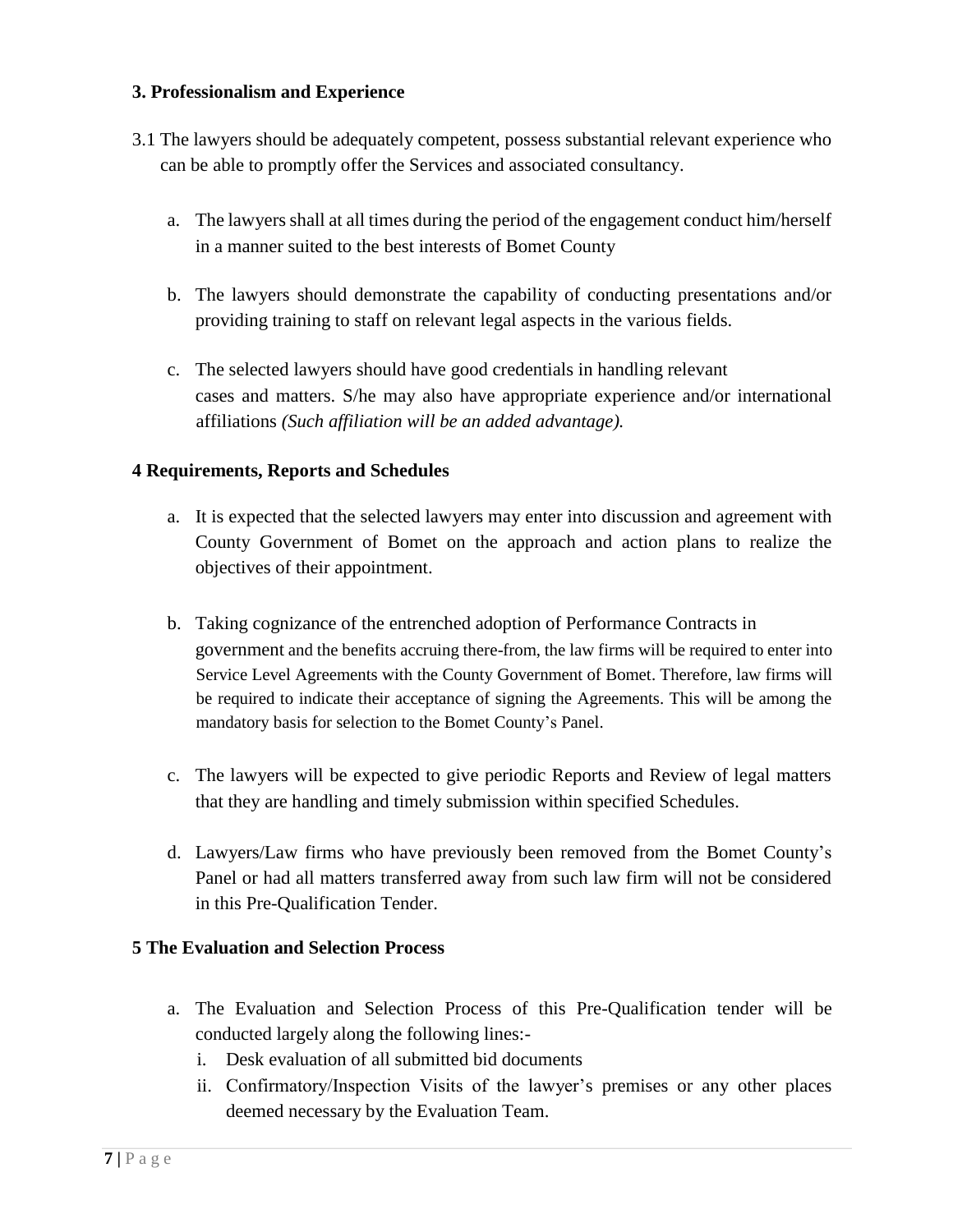b. All lawyers who participate in this Pre-Qualification Tender shall be deemed to have consented to this Process. Bomet County therefore requests that participating lawyers and firms grant reasonable access and facilities to the Bomet County staff for these purposes.

#### <span id="page-7-0"></span>**6 Confirmation and Verification of Bid Documents**

- a. All lawyers/law firms are strongly advised to:
	- i. Follow and conform to the information contained in the Pre-Qualification Tender Document in preparing and submitting its bid.
	- ii. Ensure that they officially verify the accuracy, authenticity and validity of any and all documentation, certification or information obtained from third parties e.g. KSL, CLE, LSK, KRA including letters from referees that they intend to or submit as part of their bid.
- b. The bidders are also encouraged to demonstrate high degree of integrity, fidelity to and honesty in the information supplied to Bomet as part of their bids. The information should be as clear and concise as possible.
- c. The County Government of Bomet advises bidders that any deviations from the contents of this paragraph may lead to automatic disqualification of such bidder.

Yours faithfully,

## **DIRECTOR SUPPLY CHAIN MANAGEMENT**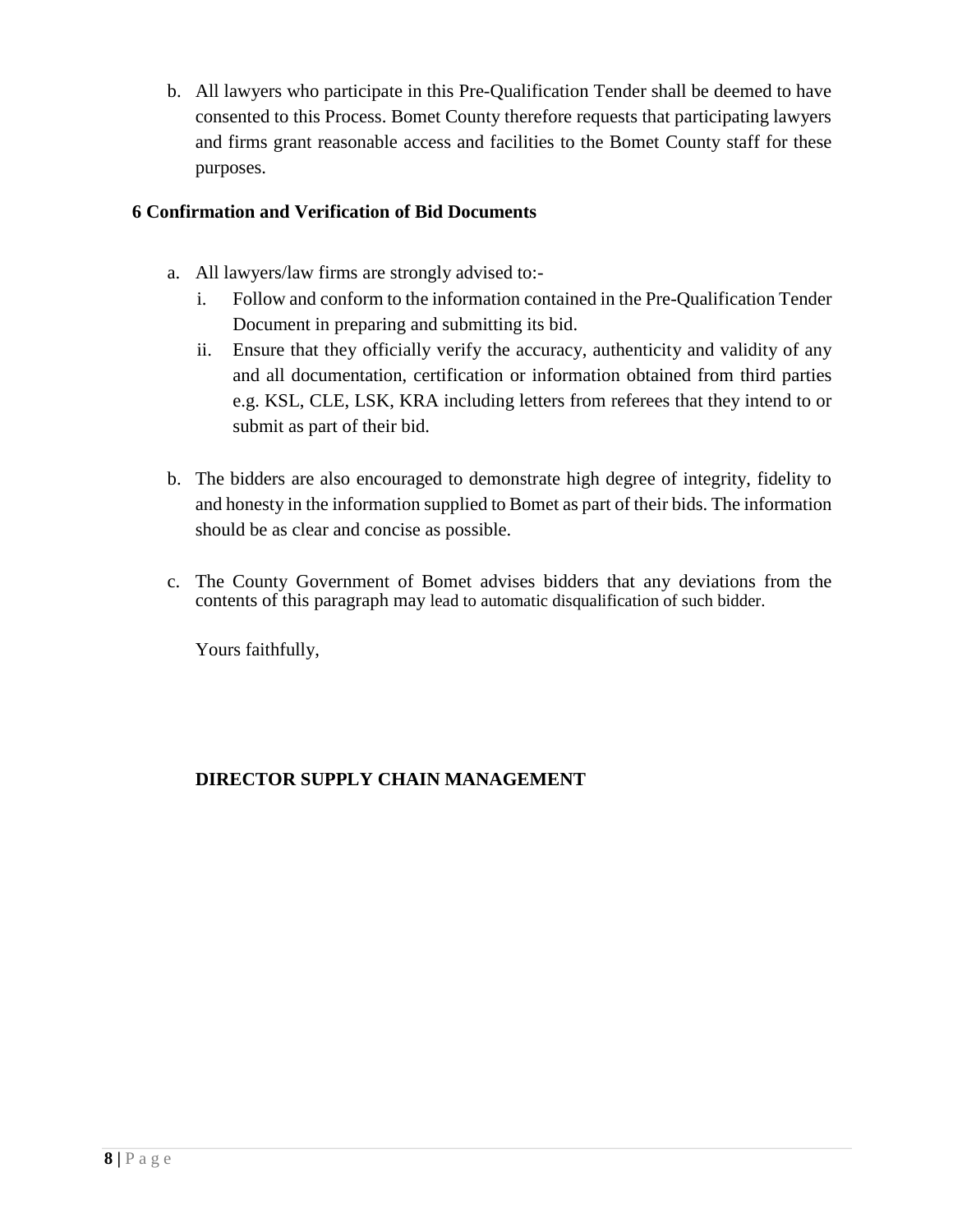#### <span id="page-8-0"></span>**SECTION I - INVITATION TO TENDER**

## **DATE: 11th March 2020 PRE-QUALIFICATION TENDER NO. CGB/ADM/LG/001/2019/20 FOR LEGAL SERVICES**

- 1.1 The County Government of Bomet invites bids from eligible law firms for the provision of **Legal Services (hereinafter referred to as "the Services")**.
- 1.2 Interested eligible candidates may obtain further information from and inspect the tender documents at the County **Supply Chain Management Office at Bomet County Headquarters** during normal working hours**.** Any clarifications required should be received at least seven days before the closing date Tender documents detailing the requirements may be obtained free of charge by downloading from of the tender. Any addendum if necessary will be communicated in the websites indicated below.
- 1.3 Complete Pre-Qualification www.bomet.go.ke/downloads/tender[s.](http://www.statelaw.go.ke/)
- 1.4 Completed Tenders are to be enclosed in plain sealed envelopes marked Pre-Qualification **Tender No. CGB/ADM/LG/001/2019/20** Provision of Legal Services and addressed to:

**The County Secretary County Government of Bomet P.O. Box 19-20400 Bomet**

And be deposited in the Tender Box located at the County Supply Chain Management Offices in Bomet County Headquarters so as to be received on or before Friday 6th March 2020 at 12.00 noon.

- 1.5 Any charges or fees quoted should be in Kenya Shillings. The tender validity shall be for one hundred and twenty **(120)** days from the closing date of the tender.
- 1.6 Tenders will be opened promptly thereafter on the closing date mentioned above in the presence of the law firm's or their representatives who choose to attend at the **County Procurement Office in Bomet County Headquarters** at **10.00am**.
- 1.7 The County Government of Bomet reserves the right to cancel the tender before award.

#### **Director Supply Chain Management County Government of Bomet For: County Secretary**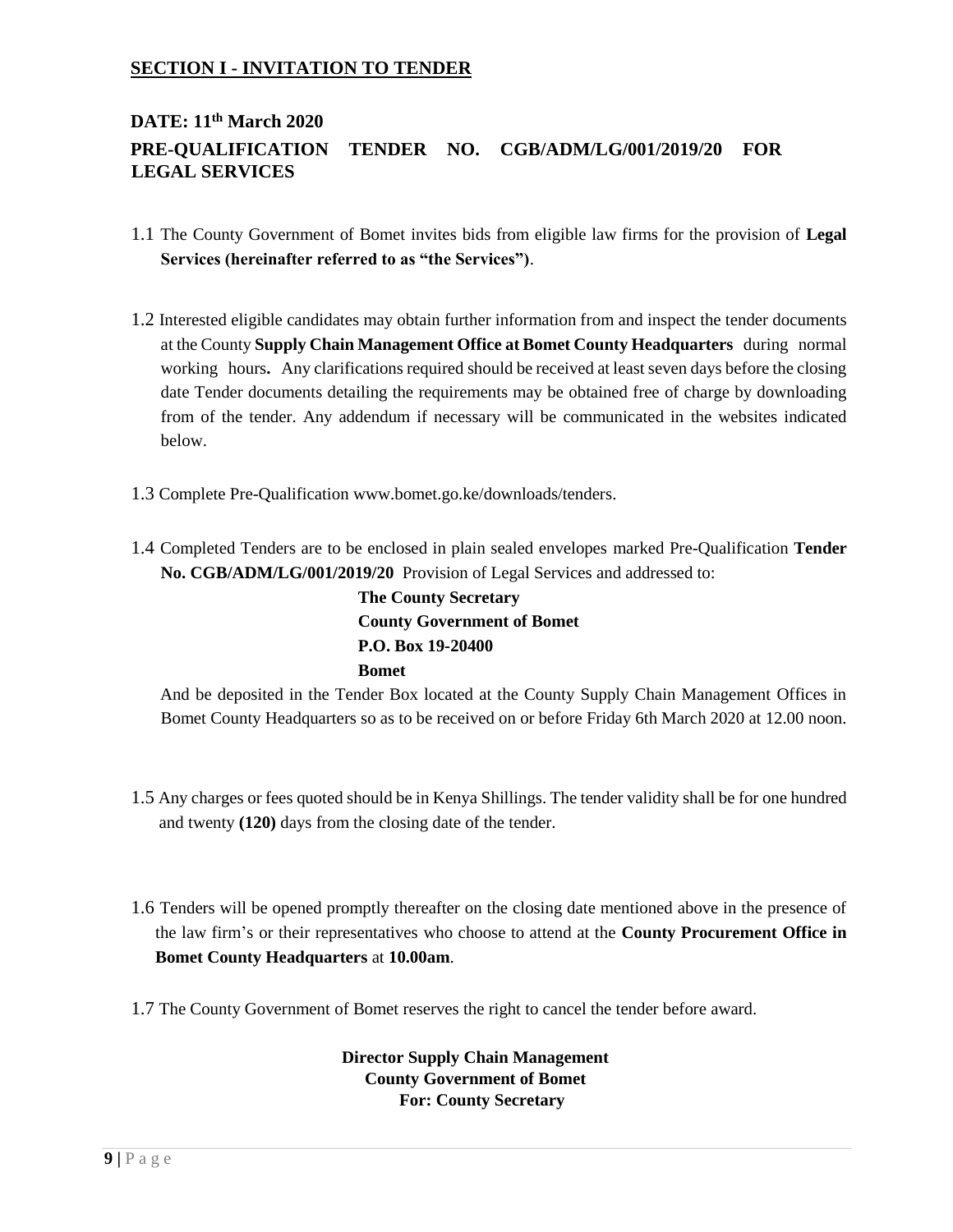## **SECTION II - TENDER SUBMISSION CHECKLIST**

### <span id="page-9-1"></span><span id="page-9-0"></span>**A. Tender Submission Format - Non-Financial Proposal**

This order and arrangement shall be considered as the Tender Submission Format, Non-Financial. Law firms shall tick against each item indicating that they have provided it.

| No.            | Item                                                             | <b>Tick Where</b> |
|----------------|------------------------------------------------------------------|-------------------|
|                |                                                                  | Provided          |
| $\vert$ 1      | <b>Professional Indemnity Cover</b>                              |                   |
| $\overline{2}$ | Declaration Form                                                 |                   |
| $\overline{3}$ | Duly completed Tender Form                                       |                   |
| $\overline{4}$ | Copy of law firm's Registration Certificate                      |                   |
| $5*$           | Copy of law firm's PIN Certificate                               |                   |
| $6*$           | Copy of the law firm's Valid Tax Compliance Certificate          |                   |
| 7              | Confidential Business Questionnaire (CBQ)                        |                   |
| 8              | List six clients you have dealt with before. Attach evidence.    |                   |
| $\overline{9}$ | Curriculum Vitae of lawyers                                      |                   |
| 10             | Any other document or item required by the Pre-Q Tender          |                   |
|                | Document that is non-financial. (The Law firm shall specify such |                   |
|                | other documents or items it has submitted)                       |                   |

### <span id="page-9-2"></span>**B. Tender Submission Format – Financial Proposal**

This order and arrangement shall be considered as the Tender Submission Format, Financial. Law firms shall tick against each item indicating that they have provided it.

| No.            | Item                                                                                                                                                                                                                                                                                                                                                                                                                                                                                                                                                                                                                            | <b>Tick Where</b> |
|----------------|---------------------------------------------------------------------------------------------------------------------------------------------------------------------------------------------------------------------------------------------------------------------------------------------------------------------------------------------------------------------------------------------------------------------------------------------------------------------------------------------------------------------------------------------------------------------------------------------------------------------------------|-------------------|
|                |                                                                                                                                                                                                                                                                                                                                                                                                                                                                                                                                                                                                                                 | Provided          |
|                | Accepted Method of Charging for Services with amounts indicated<br>therein                                                                                                                                                                                                                                                                                                                                                                                                                                                                                                                                                      |                   |
| $\overline{2}$ | Audited Financial Statements of the law firm. The audited<br>financial statements required must be those that are reported within<br>fifteen (15) calendar months of the Date of the Pre-Q Tender<br>Document.<br>(For law firms that are registered or incorporated within the last<br>one calendar year of the Date of the Pre-Q Tender Document, they<br>should submit certified copies of bank statements covering a<br>period of at least three months prior to the date of the pre-q tender<br>document. The copies should be certified by the Bank or Financial<br>Institution issuing the statements. The certification |                   |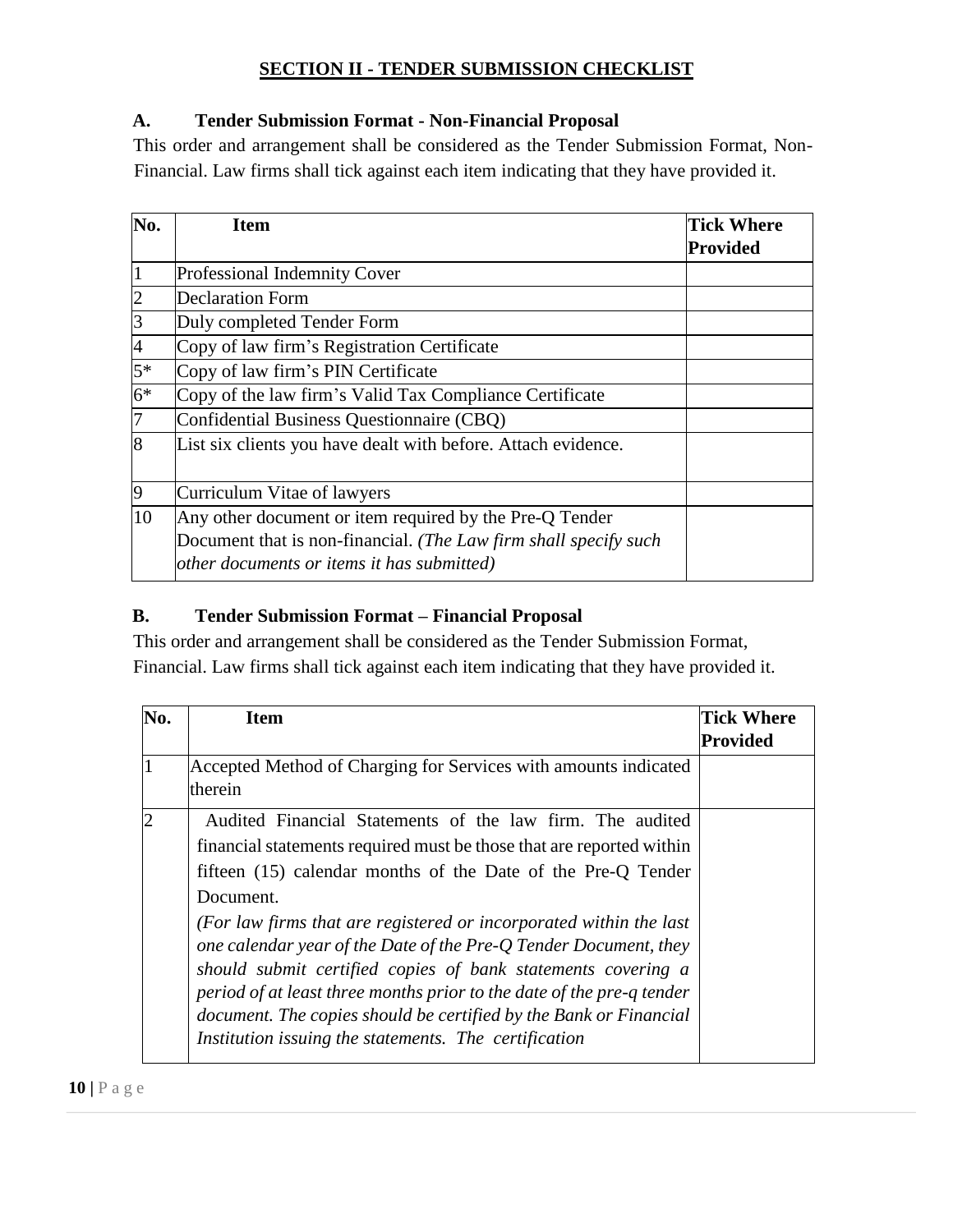|      | should be original).                                                                                                                                                  |  |
|------|-----------------------------------------------------------------------------------------------------------------------------------------------------------------------|--|
| $3*$ | Any other document or item required by the Pre-Q Tender<br>Document that is financial. (The law firm shall specify such other<br>documents or items it has submitted) |  |

#### **\*NOTES TO LAW FIRMS ON TENDER SUBMISSION CHECKLIST**

- 1. Valid Tax Compliance Certificate shall be one issued by KRA in respect of the law firm and not the individual lawyer where such firm is not registered as owned by a single person. It must be valid for at least up to the Pre-Q Tender closing date.
- 2. All law firms are required to provide the Personal Identification Number Certificate (PIN Certificate) of the firm where such firm is not registered as owned by a single person. If the firm is registered as a partnership with more than two partners existing either within the date of this Tender Document or by the closing date of this Tender this note shall apply.
- 3. A non-financial document or item includes one that does not contain or reveal the content of the Method of Charging for Services and the required audited financial statements. **A law firm shall not insert non-financial documents or items in the financial tender submission envelopes or packages. Doing so will result to AUTOMATIC disqualification.**
- 4. A financial document or item includes one that contains any information on the Method of Charging for Services and the required audited financial statements. **A law firm shall not insert financial documents or items in the non- financial tender submission envelopes or packages.**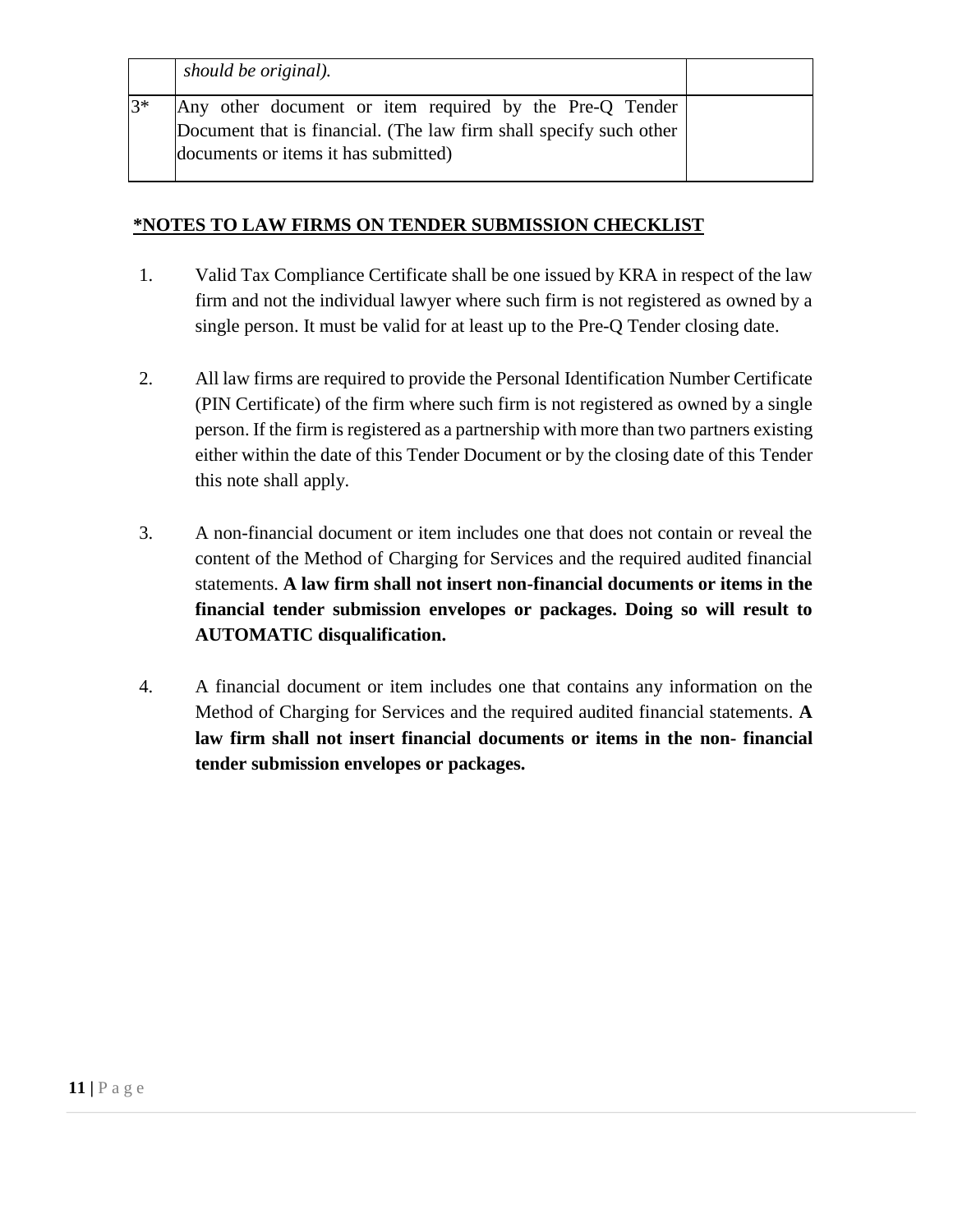# **TABLE OF PARAGRAPHS ON INSTRUCTIONS TO TENDERERS**<br>Paragraph No. Headings Page No.

Paragraph No. Headings

| 3.1<br>3.2                   |                                                   | 14<br>15 |
|------------------------------|---------------------------------------------------|----------|
| 3.3                          |                                                   | 15       |
| 3.4                          |                                                   | 16       |
| 3.5                          |                                                   | 16       |
| 3.6                          |                                                   | 16       |
| 3.7                          |                                                   | 17       |
| 3.8                          |                                                   | 17       |
| 3.9                          |                                                   | 18       |
| 3.10                         |                                                   | 18       |
| 3.11<br>3.12                 |                                                   |          |
| 3.13                         |                                                   |          |
| 3.14                         |                                                   |          |
| 3.15                         |                                                   | 20       |
| 3.16                         |                                                   |          |
| 3.17                         | Professional Indemnity Cover (Before Appointment) | 21       |
| 3.18                         |                                                   | 21       |
| 3.19                         |                                                   |          |
| 3.20                         |                                                   |          |
| 3.21                         |                                                   |          |
| 3.22                         |                                                   | 23       |
| 3.23                         |                                                   | 24       |
| 3.24                         |                                                   | 24       |
| 3.25                         |                                                   | 24       |
| 3.26                         | Clarification of Tenders and Contacting<br>25     |          |
| 3.27                         |                                                   | 25       |
| 3.28                         |                                                   | 26       |
| 3.29                         | Technical Evaluation and Comparison of Tenders    | 26       |
| 3.30                         |                                                   | 26       |
| 3.31                         |                                                   |          |
| 3.32                         |                                                   |          |
| 3.33                         |                                                   | 27       |
| 3.34                         |                                                   | 27       |
| 3.35                         |                                                   | 28       |
| 3.36                         |                                                   | 28       |
| 12   P a $g^{\frac{3}{2}37}$ |                                                   | 28       |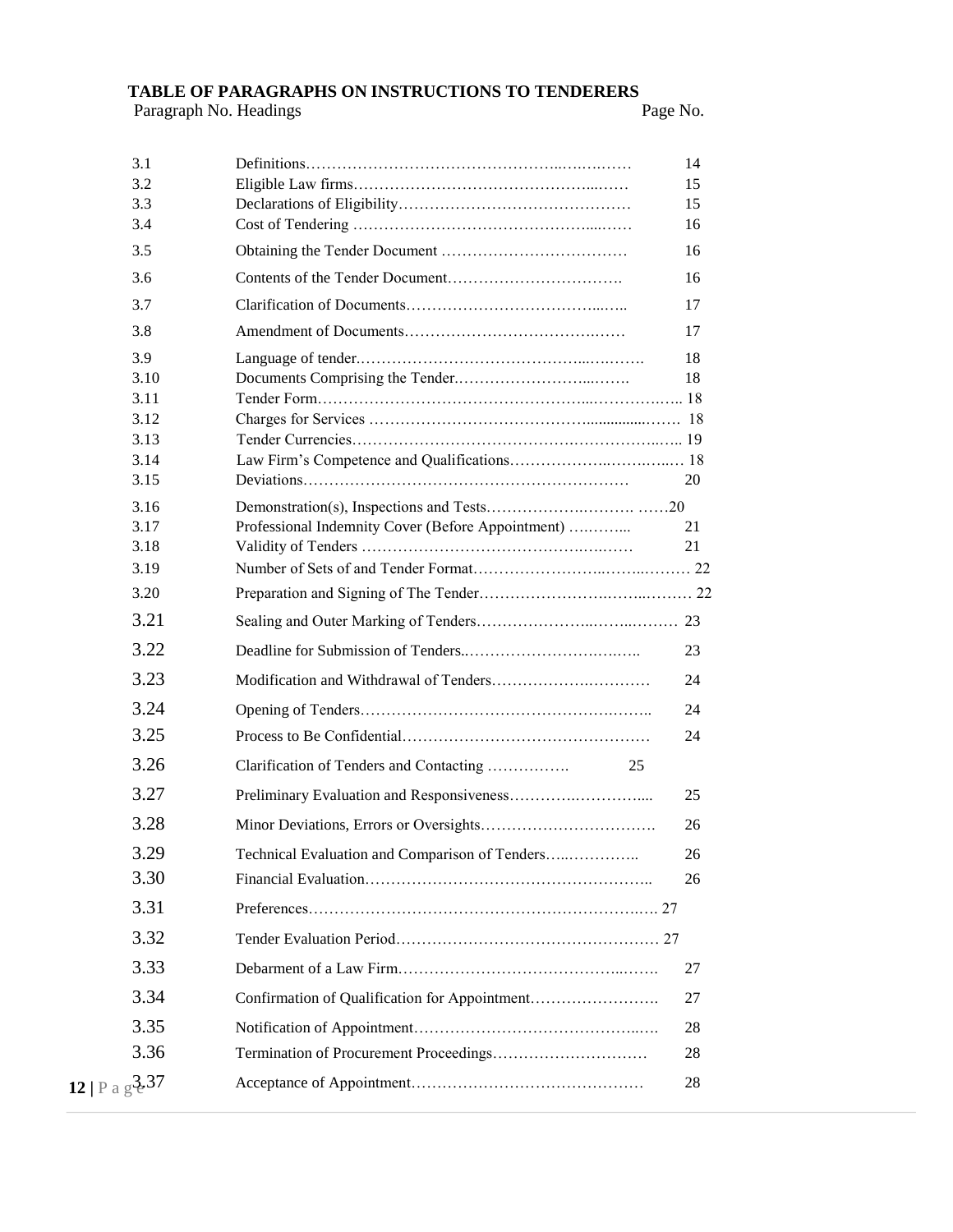| 3.38 | Professional Indemnity Cover (After Appointment) | - 29 |
|------|--------------------------------------------------|------|
| 3.39 |                                                  |      |
| 3.40 |                                                  |      |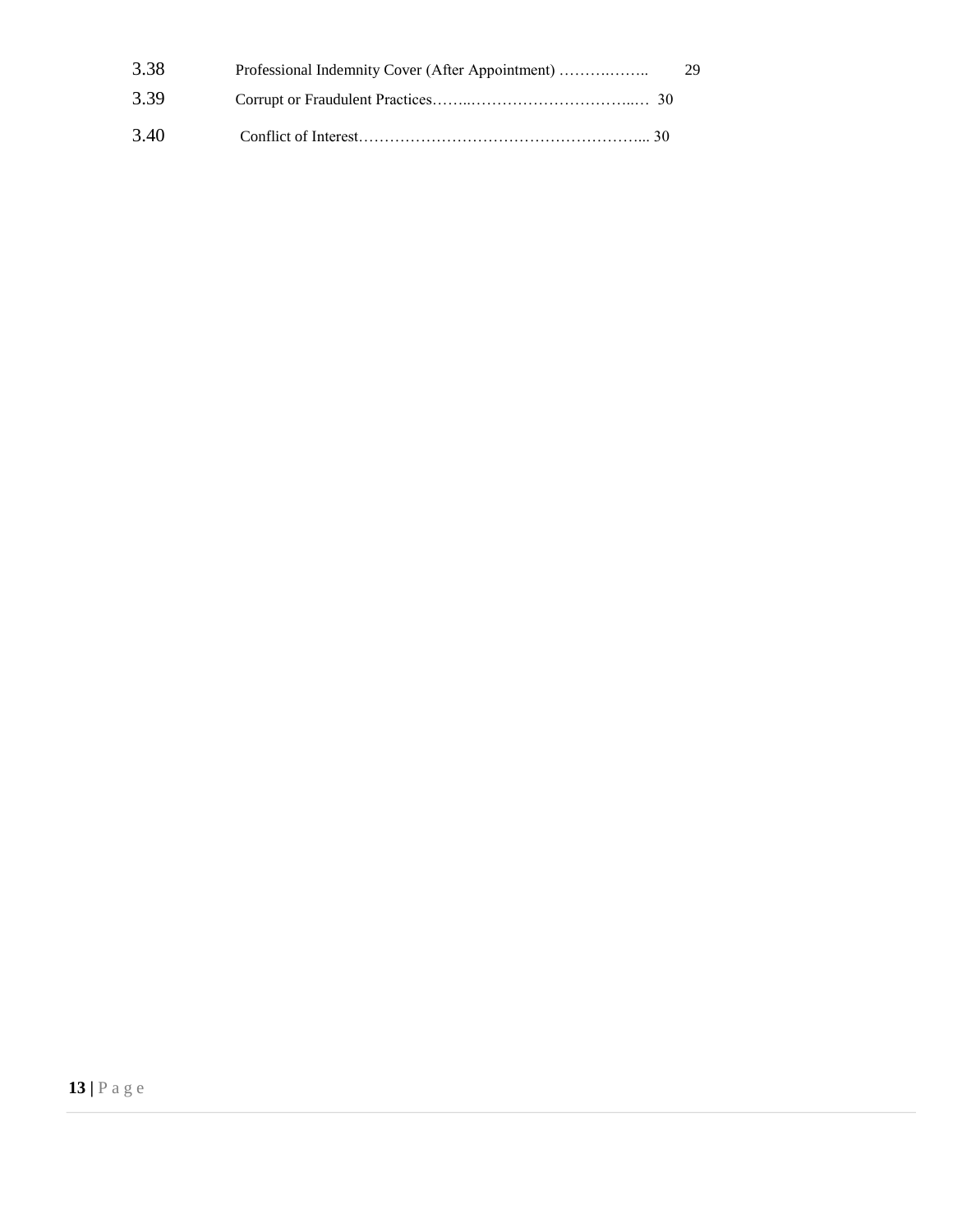#### <span id="page-13-0"></span>**SECTION III - INSTRUCTIONS TO TENDERERS (ITT)**

#### <span id="page-13-1"></span>**3.1 Definitions**

In this Pre-Qualification Tender, unless the context or express provision otherwise requires: -

- *a) Any reference to any Act shall include any statutory extension, amendment, modification, re-amendment or replacement of such Act and any rule, regulation or order made there-under.*
- *b) "Date of Pre-Qualification Tender Document or Date of Tender Document" shall begin with the first day and end on the last day of the month appearing on the cover page of the Pre-Qualification Tender Document.*
- *c) "Day" means calendar day and "month" means calendar month.*
- *d) "KRA" wherever appearing means the Kenya Revenue Authority or its successor(s) and assign(s) where the context so admits.*
- *e) "LSK" wherever appearing means the Law Society of Kenya or its successor(s) and assign(s) where the context so admits.*
- *f) "PPRA" wherever appearing means The Public Procurement Regulatory Authority or its successor(s) and assign(s) where the context so admits.*
- *g) Reference to "the tender" or the "Tender Document" or "the Pre-Qualification Tender Document" includes its appendices and documents mentioned hereunder and any reference to this tender or to any other document includes a reference to the other document as varied supplemented and/or replaced in any manner from time to time.*
- *h) The expression "law firms" shall include "lawyers" and vice-versa*
- *i) "The Procuring Entity" means The County Government of Bomet or its successor(s) and assign(s) where the context so admits (hereinafter abbreviated as "CGB" or referred to as County Government of Bomet).*
- *j) "The law firm" means the law firm submitting its Tender for the provision of Services in response to the Invitation to Tender.*
- *k) Where there are two or more persons included in the expression the "law firm", any act or default or omission by the law firm shall be deemed to be an act, default or omission by any one or more of such lawyers.*
- *l) words importing the masculine gender only, include the feminine gender or (as the case may be) the neutral gender.*
- *m) Words importing the singular number only include the plural number and vice-versa and where there are two or more persons included in the expression the "law firm" the covenants, agreements and obligations expressed to be made or performed by the law firm shall be deemed to be made or performed by such persons jointly and severally.*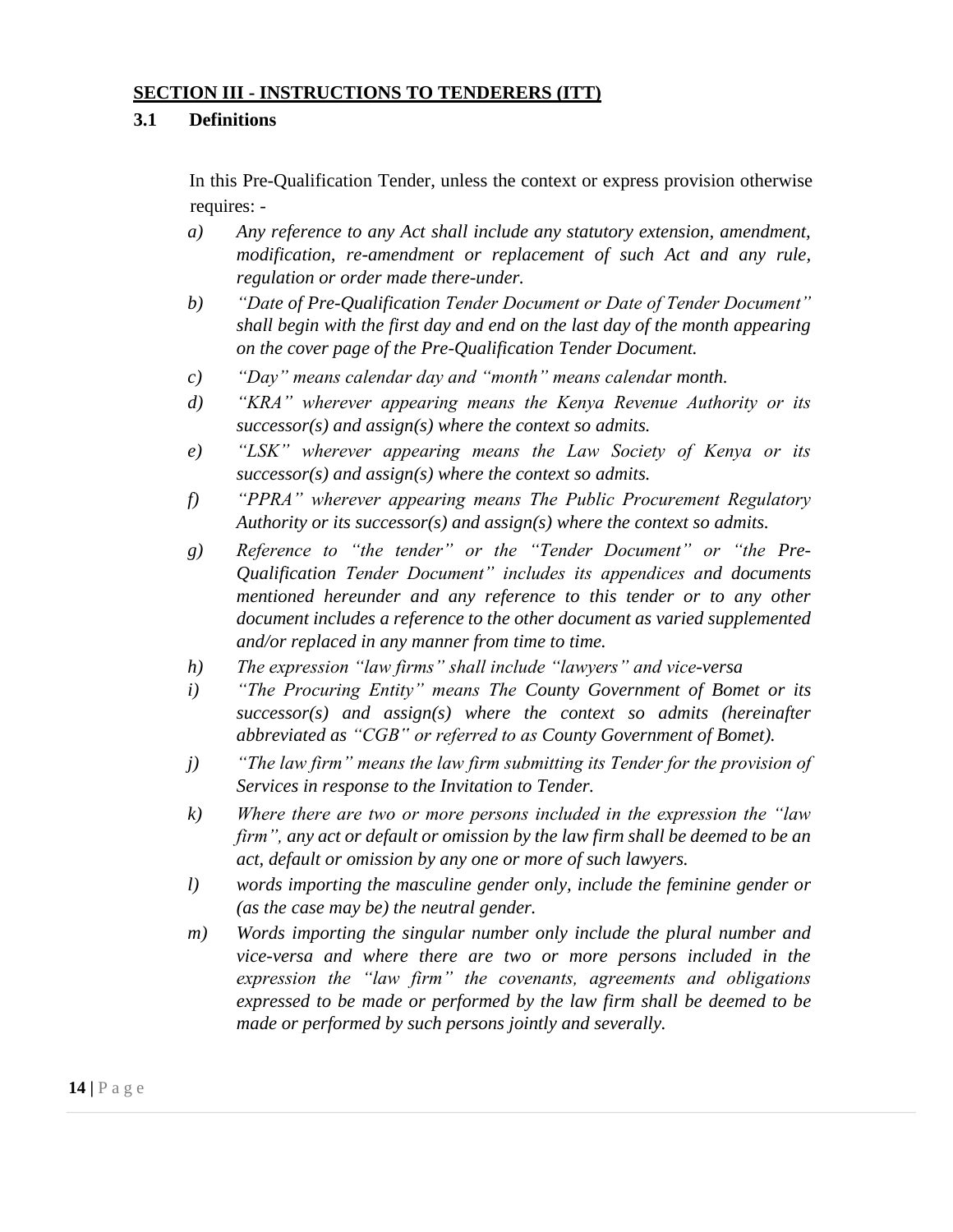## <span id="page-14-0"></span>**3.2 Eligible Law Firms**

- 3.2.1 All law firms that are duly registered in Kenya and recognized by LSK are eligible to participate.
- 3.2.2 Successful law firms shall provide the Services in accordance with this tender and the ensuing Service Level Agreement (SLA) as may be entered between the law firm and CGB.
- 3.2.3 The classification, as defined by CGB, shall be as follows:
	- a) Category A law firms (Large)
		- (i.) Has a PI Cover of not less than KSh.100 Million
		- (ii.) Has over eight (8) admitted lawyers *(Essential Condition E.C.)*
	- b) Category B law firms (Medium)
		- (i.) Has a PI Cover of not less than KSh. 50 Million but not equivalent to or more than KSh. 100 Million
		- (ii.) Has between four (4) and seven (7) admitted lawyers *(E.C.)*
	- c) Category C law firms (Standard)
		- (i.) Has a PI Cover of not less than KSh. 20 Million but not equivalent to or more than KSh. 50 Million
		- (ii.) Has between one (1) and three (3) admitted lawyers *(E.C.)*
- 3.2.4 For purposes of this categorization and the Pre-Qualification Tender Document
	- a) "*Admitted lawyers"* shall mean qualified lawyers who have been admitted to the Bar and hold a valid year 2020 practicing certificate. It includes all Partner(s) in the law firm.
	- b) A law firm that substantially fits within one category will be deemed to be within that category even though it does not strictly fully fall within the parameters described for that category as above.
- 3.2.5 Law firms shall satisfy all relevant licensing and/or registration with LSK and the relevant County.
- 3.2.6 Law firms shall provide such evidence of their continued eligibility satisfactory to CGB as CGB may reasonably request.

## <span id="page-14-1"></span>**3.3 Declarations of Eligibility**

- 3.3.1 Law firms shall not be under declarations of ineligibility for corrupt, fraudulent practices or any other reasons prescribed by the PPADA or any other law.
- 3.3.2 Law firms who are not under these declarations shall complete the Declaration Form strictly in the form and content as prescribed at Section XV.

3.3.3 Those that are under the Declaration for corrupt and fraudulent practices whether currently or in the past shall not complete the Form. They will submit a suitable Form giving details, the nature and present status of their circumstances.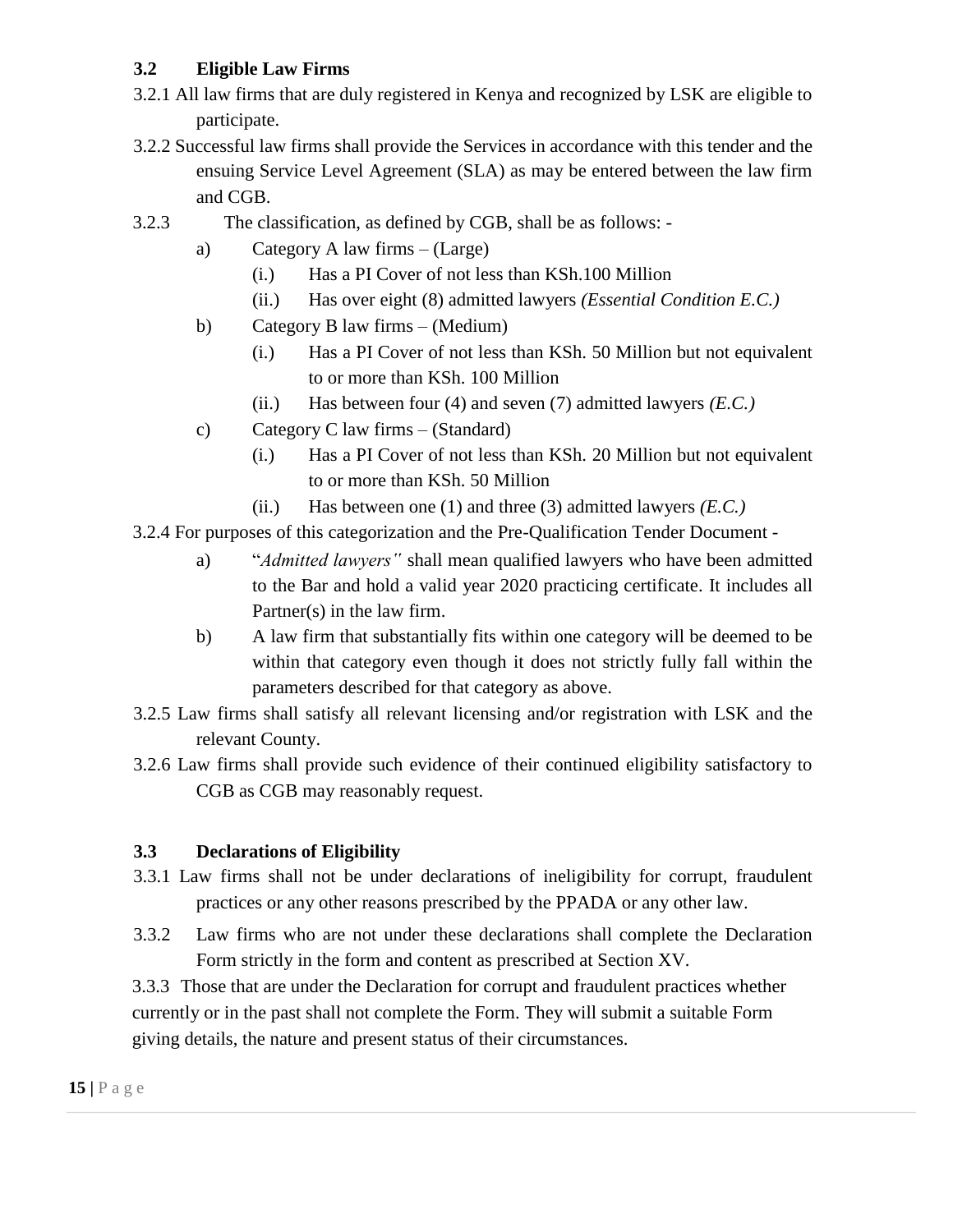## <span id="page-15-0"></span>**3.4 Cost of Tendering**

3.4.1 The law firm shall bear all costs associated with the preparation and submission of its Tender. CGB will in no case be responsible or liable for those costs, regardless of the conduct or outcome of the tendering process.

3.4.2 There are no charges for the Pre-Qualification Tender Document.

## <span id="page-15-1"></span>**3.5 Obtaining the Tender Document**

3.5.1 Pre-Qualification Tender documents detailing the requirements may be obtained by downloading tenders online from the county website [www.bomet.go.ke/downloads/tenders.](http://www.bomet.go.ke/downloads/tenders)

## <span id="page-15-2"></span>**3.6 Contents of the Tender Document**

- 3.6.1 The Tender Document comprises the documents listed below and Addendum (where applicable) issued in accordance with paragraph 3.9 of these Instructions to law firms:
	- *a) Introduction*
	- *b) Invitation to Tender*
	- *c) Tender Submission Checklist*
	- *d) Instructions to Tenderers*
	- *e) Appendix to Instructions to Tenderers*
	- *f) Schedule of Requirements*
	- *g) Method of Charging for Services*
	- *h) Evaluation Criteria*
	- *i) Confirmation/Inspection Visits*
	- *j) General Conditions of Appointment*
	- *k) Tender Form*
	- *l) Confidential Business Questionnaire Form*
	- *m) Evaluation Criteria Tables*
	- *n) List of Law Firm's References*
	- *o) Quality Management System/ Standard Operating Procedures*
	- *p) Format of CV for Professional Staff*
	- *q) Declaration Form*
	- *r) Conditions of Appointment Form*
	- *s) Professional Indemnity Cover (Before and After Appointment)*
- 3.6.2 The law firm is expected to examine all instructions, forms, provisions, terms and specifications in the Pre-Q Tender Document. Failure to furnish all information required by the Pre-Q Tender Document or to submit a tender not substantially responsive to the Pre-Q Tender Document in every respect will be at the law firm's risk and may result in the rejection of its Tender.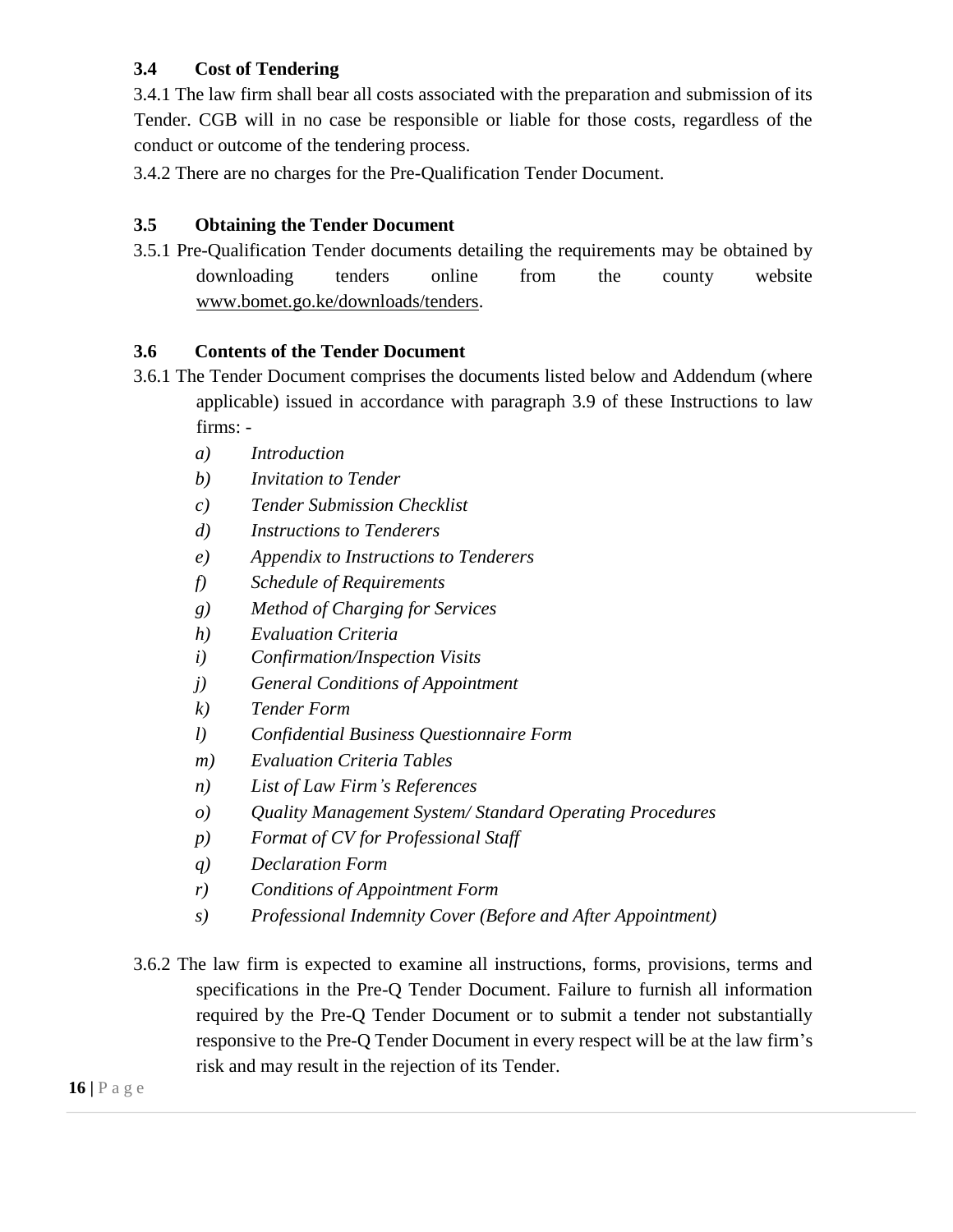3.6.3 All recipients of the documents for the proposed engagement for the purpose of submitting a tender *(whether they submit a tender or not)* shall treat the details of the documents as "Private and Confidential".

#### <span id="page-16-0"></span>**3.7 Clarification of Documents**

- 3.7.1 A prospective law firm requiring any clarification of the Pre-Q Tender Document may notify the Supply Chain Management in writing at CGB's address indicated in the Invitation to Tender
- 3.7.2 The request for clarification shall also be sent to the following: -

**The Director Supply Chain Management County Government of Bomet P.O. Box 19-20400 Bomet**

3.7.3 CGB will respond in writing to any request for clarification of the Pre-Q Tender documents, which it receives not later than seven (7) days prior to the deadline for the submission of Tenders. Written copies of CGB's response *(including an explanation of the query but without identifying the source of inquiry)* will be sent to all prospective law firms that have duly received the Pre-Q Tender Document prior to that period.

## <span id="page-16-1"></span>**3.8 Amendment of Documents**

- 3.8.1 At any time prior to the deadline for submission of Tenders, CGB, for any reason, whether at its own initiative or in response to a clarification requested by a prospective law firm, may modify the Pre-Q Tender Documents by amendment.
- 3.8.2 All prospective law firms that have received the Pre-Q Tender Documents will be notified of the amendment(s) *(hereinafter referred to or otherwise known as addendum)* in writing and will be binding on them.
- 3.8.3 In order to allow prospective law firms reasonable time in which to take the amendment into account in preparing their Tenders, CGB, at its discretion, may extend the deadline for the submission of Tenders.

## <span id="page-16-2"></span>**3.9 Language of Tender**

3.9.1 The Tender prepared by the law firm, as well as all correspondence and documents relating to the tender, exchanged between the law firm and CGB, shall be written in English language.

3.9.2 Any printed literature furnished by the law firm may be written in another language so long as they are accompanied by an accurate English translation of the relevant passages in which case, for purposes of interpretation of the Tender, the English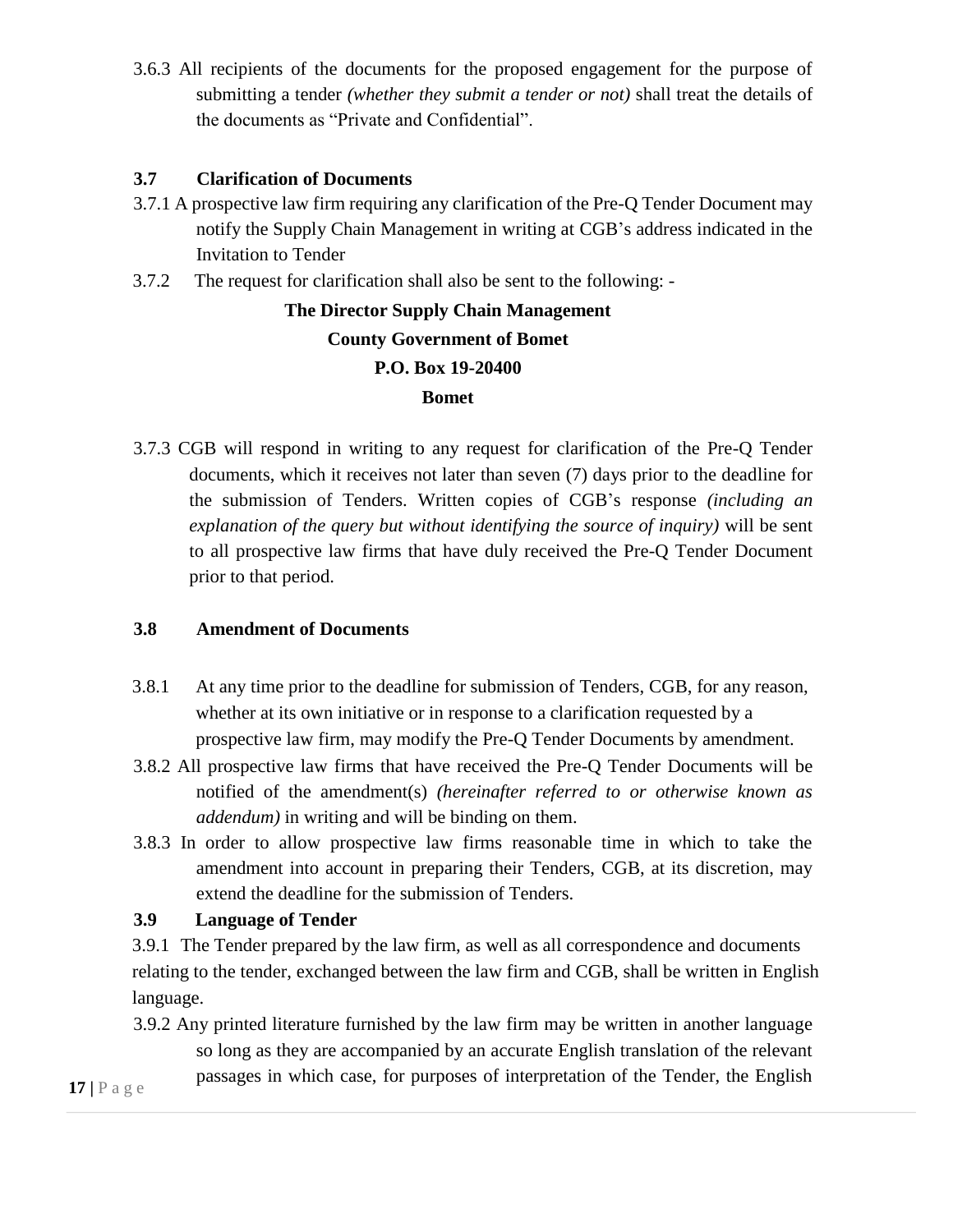translation shall govern. The English translation shall be on the law firm's letterhead and shall be signed by the duly authorized signatory signing the Tender and stamped with the law firm's stamp.

## <span id="page-17-0"></span>**3.10 Documents Comprising the Tender**

- 3.10.1 The Tender prepared and submitted by the law firms shall include but not be limited to all the following components:
	- *a) Declaration Form, Tender Form and a Method of Charging for Services completed in compliance with paragraphs 3.3, 3.11 and 3.12.*
	- *b) Documentary evidence established in accordance with paragraph 3.2 that the law firm is eligible to tender and is qualified to perform the Services when called upon to do so if its tender is accepted.*
	- *c) Documentary evidence established in accordance with paragraph 3.14 that the Services that may be provided by the law firm conform to the Pre-Q Tender Document, and,*
	- *d) Professional Indemnity Cover furnished in accordance with paragraph 3.17*
	- *e) For purposes of reference and evaluation, the law firm shall submit a list of at least six (6) clients with details as per Section VI Evaluation Criteria, Part II, Sub-Part B, Table 6.2.2.*

## <span id="page-17-1"></span>**3.11 Tender Form**

3.11.1 The Law firm shall complete and sign the Tender Form and all other documents furnished in the Pre-Q Tender Document, indicating the services to be performed, and Methodology of Charging for Services amongst other information required.

## <span id="page-17-2"></span>**3.12 Charges for Services**

- 3.12.1 The law firm shall indicate on the appropriate table labelled as Method of Charging for Services the unit prices and rates (where applicable) when called upon to do render such Services.
- 3.12.2 The rates and prices shall be of costs for the Services excluding VAT but inclusive of all other taxes and insurances payable. No other basis shall be accepted for evaluation.

## <span id="page-17-3"></span>**3.13 Tender Currencies**

3.13.1 For Services that the law firm will provide from within or outside Kenya, the rates and prices shall be quoted in Kenya Shillings.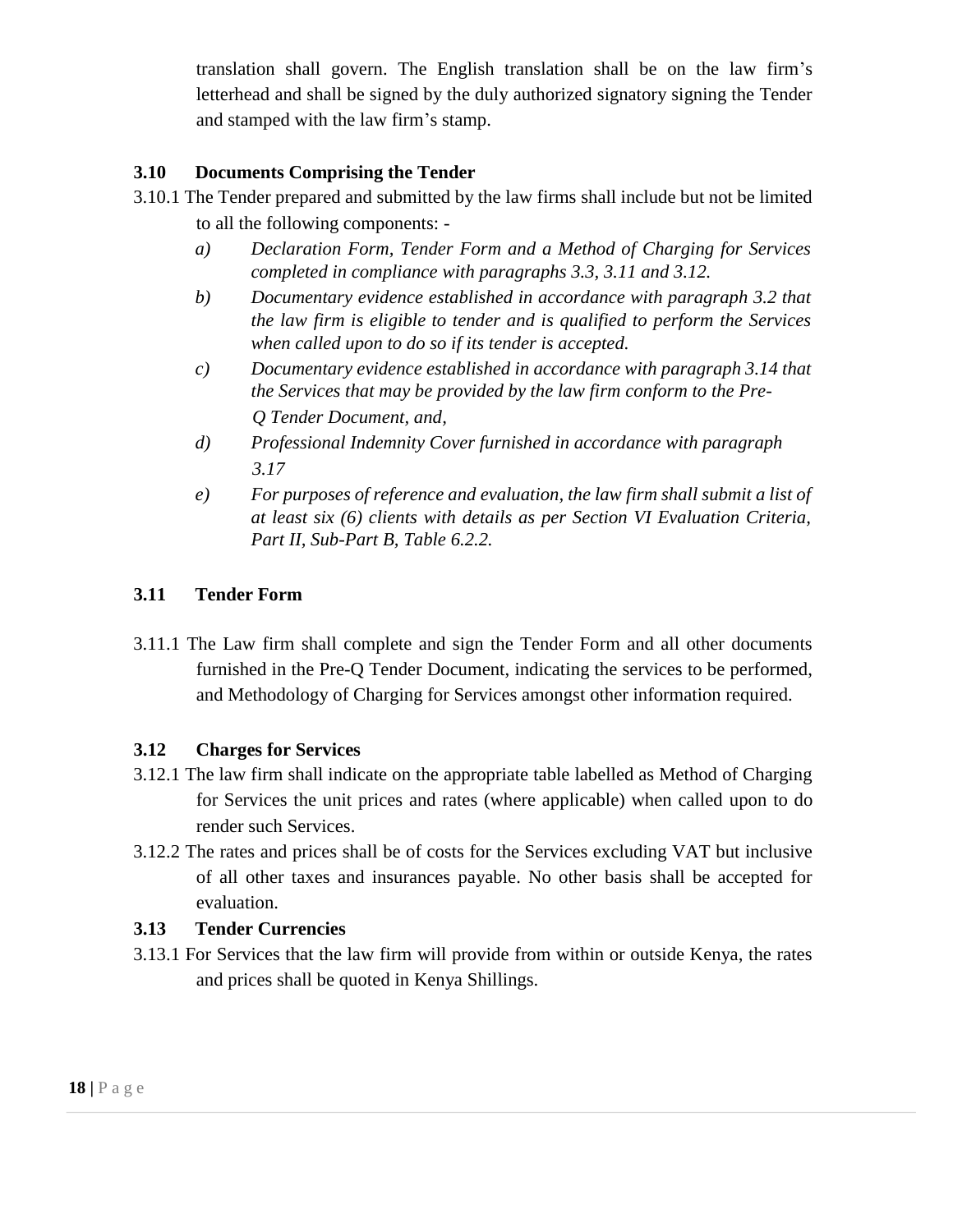## <span id="page-18-0"></span>**3.14 Law Firm's Competence and Qualifications**

- 3.14.1 Pursuant to paragraph 3.2, the law firm shall furnish, as part of its Tender, documents establishing the law firm's eligibility, competence to tender and its qualifications to perform well in any ensuing assignment if its Tender is accepted.
- 3.14.2 The documentary evidence of the law firm's qualifications to be appointed and perform well if its Tender is accepted shall be established to CGB's satisfaction-

*a) that the law firm has the financial capability necessary to perform the contract. The law firm shall be required to provide the following documents: -*

- *(i.) Financial Statements of the law firm. The audited financial statements required must be those that are reported within fifteen (15) calendar months of the Date of the Pre-Q Tender Document.*
- *(ii.) For law firms that are registered within the last one calendar year of the Date of the Pre-Q Tender Document, they should submit certified copies of bank statements covering a period of at least three (3) months prior to the Date of the Pre-Q Tender Document. The copies should be certified by the Bank issuing the statements. The certification should be original.*
- *b) Valid and current TCC issued by KRA. The law firm is strongly advised to confirm the authenticity of the TCC with KRA's Compliance Department to avoid rejection of its Tender.*
- *c) that the Law firm has the technical and production capability necessary to be appointed and perform the Services well when called upon to do so.*
- *d) that the law firm is duly registered, recognized and is a current member of the body or institution accredited and or pertaining to the Services.*
- 3.14.3 The law firm will furnish CGB with a copy of the registration certificate and LSK's recognition whether by hard copy letter or on the internet. CGB reserves the right to subject the certificate and recognition to authentication.
	- *a) Registration is by the Republic's Attorney General's Office of Registrar of Business Names or Partnerships.*
	- *b) Recognition is by listing at the LSK of the law firm as declared by the Partner(s) and, in the name of the law firm.*
	- *c) All lawyers in the firm must also be recognized by LSK as belonging to or being in that law firm by the Date of the Pre-Q Tender Document unless satisfactorily explained otherwise by the law firm.*
- 3.14.4 Law firms with a record of unsatisfactory or default in performance obligations in any contract or service delivery shall not be considered for evaluation or award. For the avoidance of doubt, this shall include any law firm with unresolved case(s) in its obligations for more than three (3) months in any assignment or service delivery.
- 3.14.5 The law firm shall furnish, as part of its tender, documents establishing the conformity to the Pre-Q Tender Document of all services that the law firm proposes its ability to perform if appointed to CGB's Panel of Lawyers.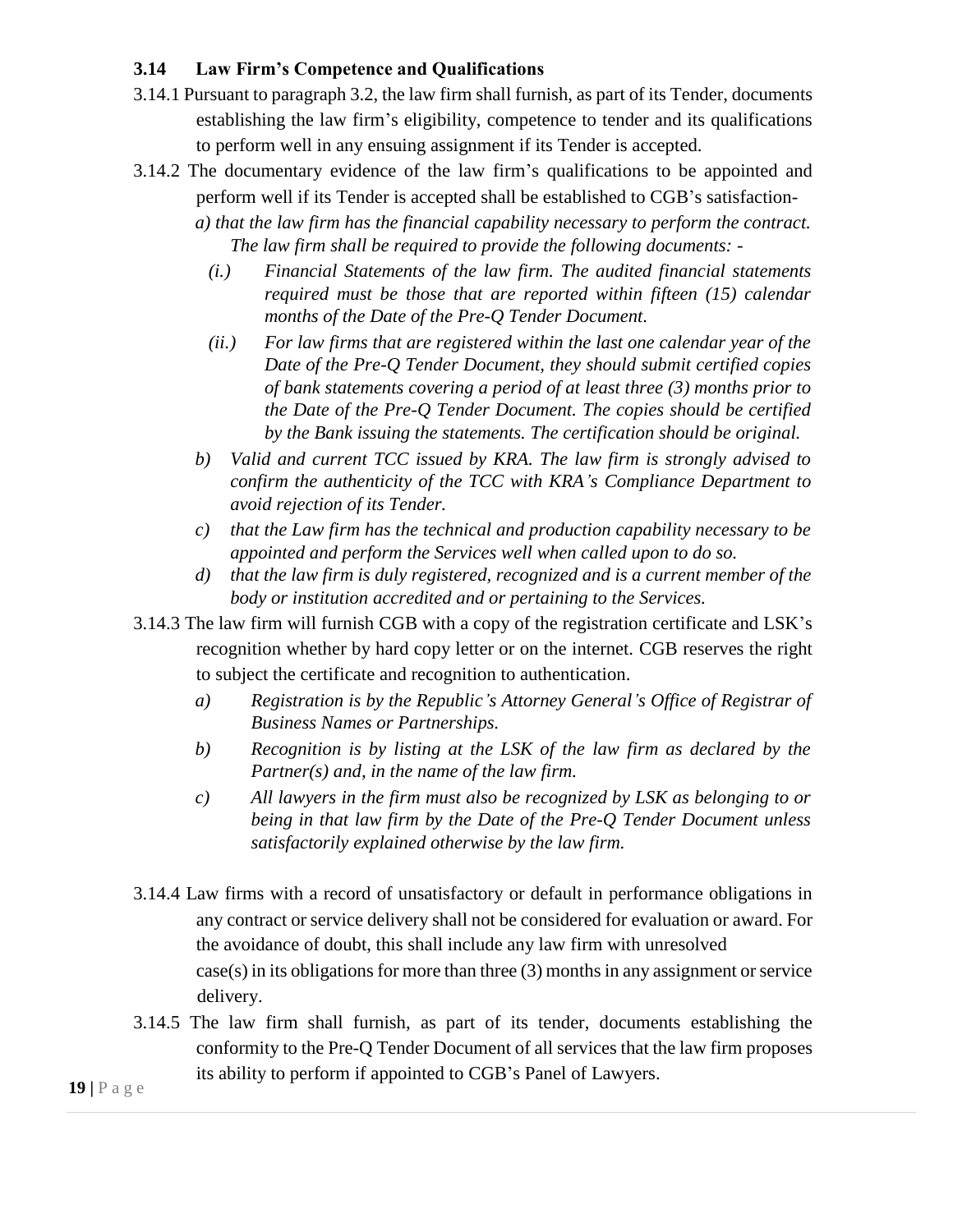- 3.14.6 The documentary evidence of conformity of the services to the Pre-Q Tender Document may be in the form of literature, drawings, and data.
- 3.14.7 For purposes of the documentary and other evidence to be furnished the law firm shall note that standards for competence, professionalism, material, and equipment, designated by CGB in its Evaluation Criteria are intended to be descriptive only and not restrictive. The law firm may adopt higher standards in its Tender, provided that it demonstrates to CGB's satisfaction that the substitutions ensure substantial and/or higher equivalence to those designated in the Pre-Q Tender Document.

### <span id="page-19-0"></span>**3.15 Deviations**

- 3.15.1 Where a law firm deems that it possesses competency that may not aptly fit into any of the evaluation criteria set out in the Pre-Q Tender document, it is at liberty to provide a statement of deviations from the tender requirements on a separate sheet of paper clearly marked as "Statement of Deviations".
- 3.15.2 The Statement should include the following:
	- a) the specific pre-q tender document requirement
	- b) the deviation proposed by the law firm
	- c) the details of the deviation
	- d) justification or reason for the deviation
	- e) where possible, the law firm's cost of that deviation and the law firm's estimate of the cost of complying with CGB's requirement without the deviation.

#### <span id="page-19-1"></span>**3.16 Demonstration(s), Inspection(s) and Test(s)**

- 3.16.1 Where required in the tender, all law firms shall demonstrate ability of performance of the required service in conformity with the Details of Services.
- 3.16.2 CGB or its representative(s) shall have the right to inspect/ test the law firm's capacity, equipment, premises, and to confirm their conformity to the tender requirements. This shall include any quality management system. CGB's representative(s) retained for these purposes shall provide appropriate identification at the time of such inspection/ test/ visitation.
- 3.16.3 CGB shall meet its own costs of the inspection/ test. Where conducted on the premises of the law firm(s), all reasonable facilities and assistance, including access to literature and documentation save for clients' confidential information shall be furnished to the inspectors at no charge to CGB.
- 3.16.4 Demonstration, Inspection/ Test/ Visitation Report(s) shall be completed by CGB upon conclusion of the inspection/ tests/ visitations. This Report will be considered prior to appointment.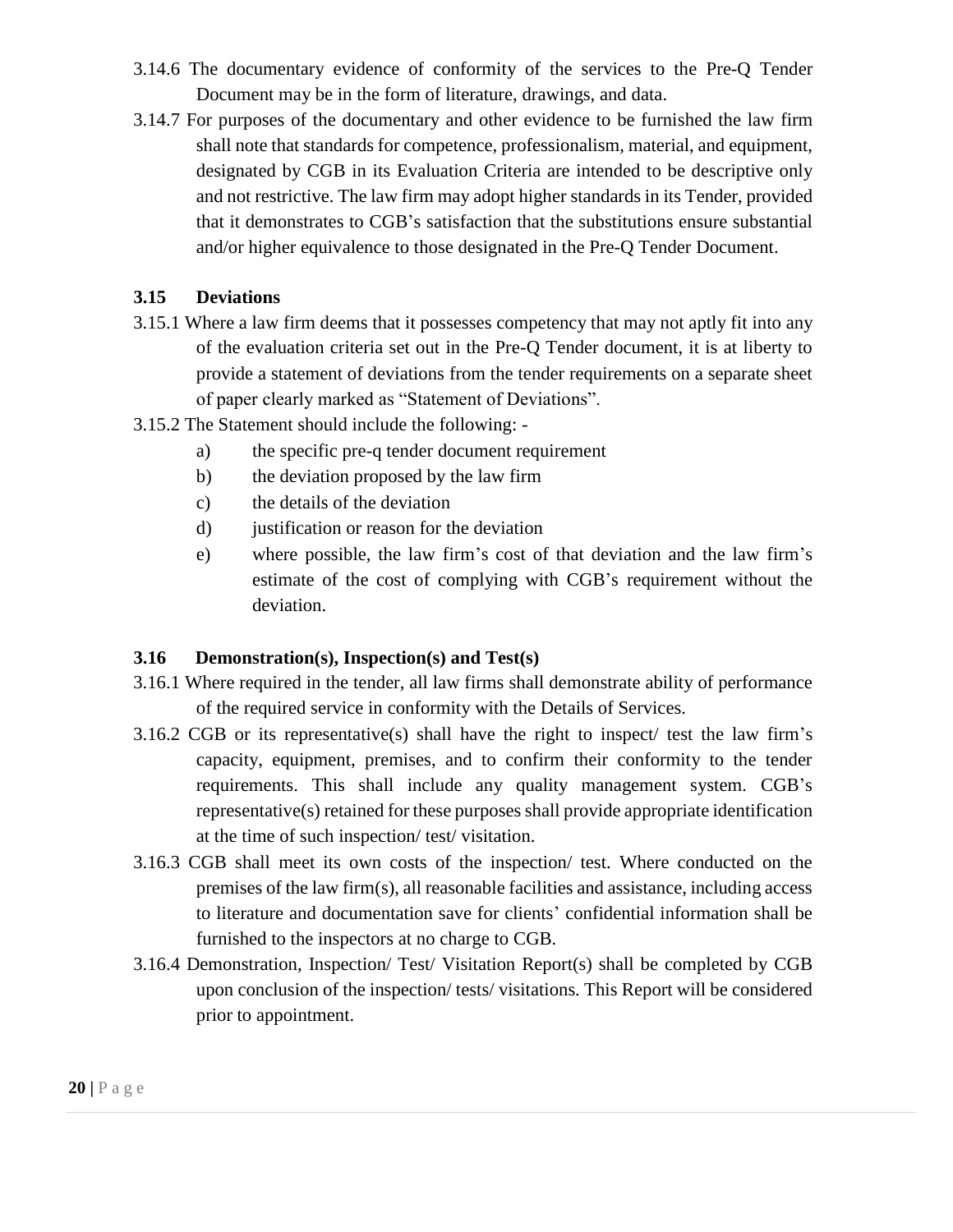## <span id="page-20-0"></span>**3.17 Professional Indemnity Cover (Before Appointment)**

- 3.17.1 The law firm shall furnish, as part of its Tender, a Professional Indemnity Cover *(the PI Cover)* of a minimum of Kenya Shillings Twenty Million (KSh. 20 Million).
- 3.17.2 The PI Cover is required to demonstrate the law firm's commitment and ability to perform the Services together with its compliance with the law and guidelines regarding establishment and operation of law firms in Kenya.
- 3.17.3 The PI Cover shall be denominated in Kenya Shillings or in another freely convertible currency, and shall be issued by an insurance company registered by the Insurance Regulatory Authority and approved by PPRA. The insurance company must be located in Kenya.
- 3.17.4 The Cover, at the tender submission stage, shall be valid up to at least the closing date of the tender.
- 3.17.5 CGB shall seek authentication of the PI Cover from the issuing insurance company. It is the responsibility of the law firm to sensitize its issuing insurance company on the need to respond directly and expeditiously to queries from CGB. The period for response shall not exceed three (3) days from the date of CGB's query. Should there be no conclusive response by the insurance company within this period, such law firm's PI Cover may be deemed as invalid and the bid rejected.
- 3.17.6 Any Tender not secured in accordance with this paragraph will be rejected by CGB as non-responsive, pursuant to paragraph 3.27.
- 3.17.7 The successful law firm's PI Cover will be required to be updated and valid at all times for the period of engagement and rendering of services to CGB.

## <span id="page-20-1"></span>**3.18 Validity of Tenders**

- 3.18.1 Tenders shall remain valid for one hundred and twenty (120) days after the date of tender opening as specified in the Invitation to Tender or as otherwise may be prescribed by CGB, pursuant to paragraph 3.22. A Tender that is valid for a shorter period shall be rejected by CGB as non-responsive.
- 3.18.2 In exceptional circumstances, CGB may extend the Tender validity period. The extension shall be made in writing. For the purposes of evaluation and award, the PI Cover provided under paragraph 3.17 shall not be affected by any extension. A law firm shall not be required nor permitted to modify its tender during the extended period.

## <span id="page-20-2"></span>**3.19 Number of Sets of and Tender Format**

3.19.1 The law firm shall prepare three complete sets of its Tender, identifying and clearly marking the **"**ORIGINAL TENDER", "COPY 1 OF TENDER", and "COPY 2 OF TENDER" as appropriate. Each set shall be properly bound. The copies shall be a replica of the Original. Each copy will be deemed to contain the same information as the Original.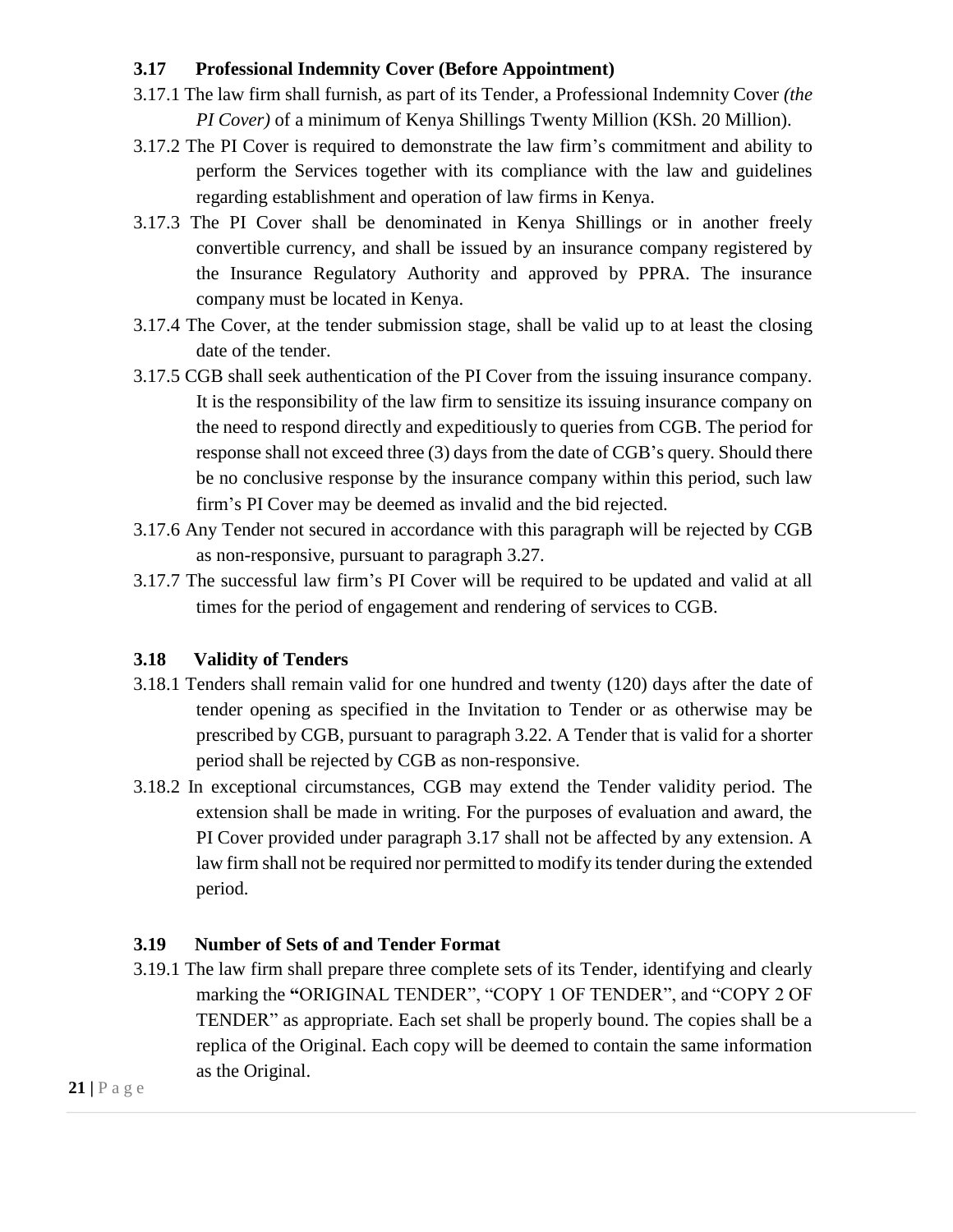3.19.2 The Law firm shall divide and mark the sets as follows: -

- *a) NON-FINANCIAL – Three (3) sets i.e. Original, Copy 1 and Copy 2.*
- *b) FINANCIAL – Three (3) sets i.e. Original, Copy 1 and Copy 2.*

3.19.3 The Law firm shall ensure that -

- *a) the non-Financial sets, envelopes or packages do not contain any or all the information that reveals the Method of Charging for Services and the required Audited Financial Statements.*
- *b) no financial documents are included or inserted in the Non-Financial sets, envelopes or packages.*
- *c) a Financial set, document or item is one that contains all information on Method of Charging for Services and the Audited Financial Statements or Bank Statements.*
- 3.19.4 The Tender shall be bound and divided clearly in descending order as listed in the Tender Submission Checklist. The divisions are for clear identification and marking of the respective documents or information that are serially numbered in the Checklist.
- 3.19.5 The order and arrangement as indicated in the Tender Submission Checklist will be considered as the Tender Format.
- 3.19.6 Any Tender not prepared and signed in accordance with this paragraph may be rejected by CGB as non-responsive, pursuant to paragraph 3.27.

#### <span id="page-21-0"></span>**3.20 Preparation and Signing of the Tender**

- 3.20.1 The Original and all copies of the Tender shall be typed or written in indelible ink. They shall be signed by any Partner(s) the law firm. For purposes of this tender, only a Partner can sign where a signature is required unless any other person is expressly permitted by the Pre-Q Tender document to do so.
- 3.20.2 The name of the Partner(s) must appear either in the Registration Certificate or the Change of Particulars Certificate *(both issued by the Office of Attorney General of Kenya's Registrar of Business Names)* or the law firm's Confidential Business Questionnaire Part 2 (a) or (b).
- 3.20.3 All pages of the Tender, including un-amended printed literature, shall be initialed by the Partner(s) signing the Tender and serially numbered.
- 3.20.4 The Tender shall have no interlineations, erasures, or overwriting except as necessary to correct errors made by the law firm, in which case such corrections shall be initialed by the Partner(s) signing the Tender.
- 3.20.5 CGB will assume no responsibility whatsoever for the law firm's failure to comply with or observe the entire contents of this paragraph.
- 3.20.6 Any Tender not prepared and signed in accordance with this paragraph may be rejected by CGB as non-responsive, pursuant to paragraph 3.27.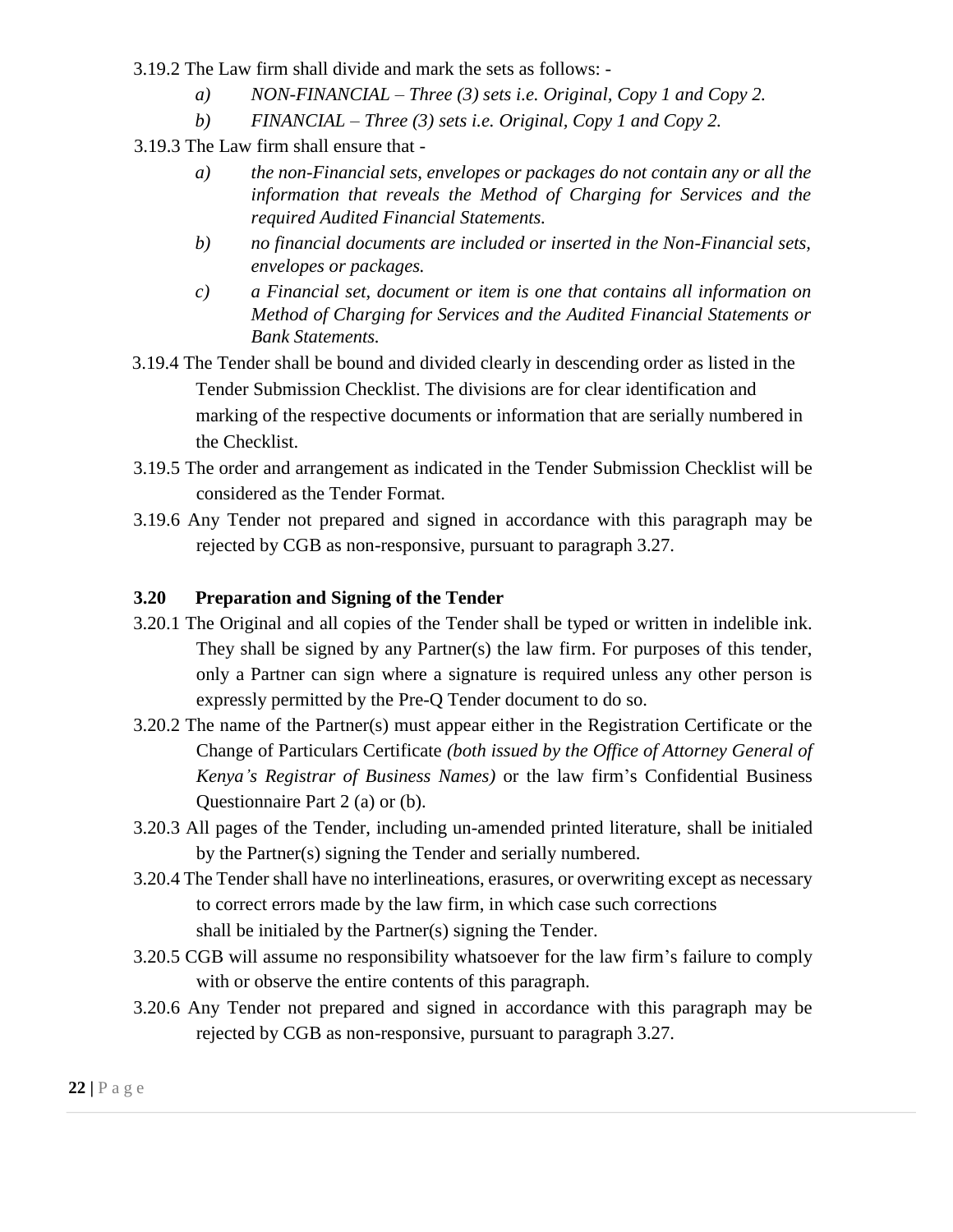## <span id="page-22-0"></span>**3.21 Sealing and Outer Marking of Tenders**

- 3.21.1 The law firm shall seal the Original and each Copy of the Tender in separate envelopes or packages, duly marking the envelopes or packages as "ORIGINAL", "COPY 1 OF TENDER" and "COPY 2 OF TENDER". The envelopes or packages shall then be sealed in outer envelopes or packages.
- 3.21.2 The law firm shall also ensure that the inner envelopes or packages are also marked NON-FINANCIAL and FINANCIAL, respectively.
- 3.21.3 The inner and outer envelopes or packages shall
	- *a) be addressed to CGB at the address given in the Invitation to Tender,*
	- *b) bear the tender number and name as per the Invitation to Tender and the words, "DO NOT OPEN BEFORE … (insert closing date and time as specified in the Invitation to Tender or as may be amended)".*
- 3.21.4 All inner envelopes or packages shall also indicate the name and full physical telephone, e-mail, facsimile and postal contacts of the law firm to enable the Tender to be returned unopened in circumstances necessitating such return including where Tenders are received late, procurement proceedings are terminated before tenders are opened or the Tender does not qualify for further financial evaluation in accordance with the Summary of Evaluation Process set out in the Tender Document.
- 3.21.5 If the envelopes or packages are not sealed and marked as required by this paragraph, CGB will assume no responsibility whatsoever for the Tender's misplacement or premature opening. A tender opened prematurely for this cause may be rejected by CGB and promptly returned to the law firm.

#### <span id="page-22-1"></span>**3.22 Deadline for Submission of Tenders**

- 3.22.1 Tenders must be received by CGB by the time and at the place specified in the Invitation to Tender.
- 3.22.2 CGB may, at its discretion, extend this deadline for submission of Tenders by amending the tender documents in accordance with paragraph 3.8, in which case all rights and obligations of CGB and the law firm's previously subject to the initial deadline, will therefore be subject to the deadline as extended.

#### <span id="page-22-2"></span>**3.23 Modification and Withdrawal of Tenders**

- 3.23.1 The law firm may modify or withdraw its Tender after it has submitted it, provided that written notice of the modification, including substitution or withdrawal of the Tender is received by CGB prior to the deadline prescribed for submission of tenders.
- 3.23.2 The law firm's modification or withdrawal notice shall be prepared, sealed, marked, and dispatched in accordance with the provisions of paragraphs 3.19, 3.20 and 3.21.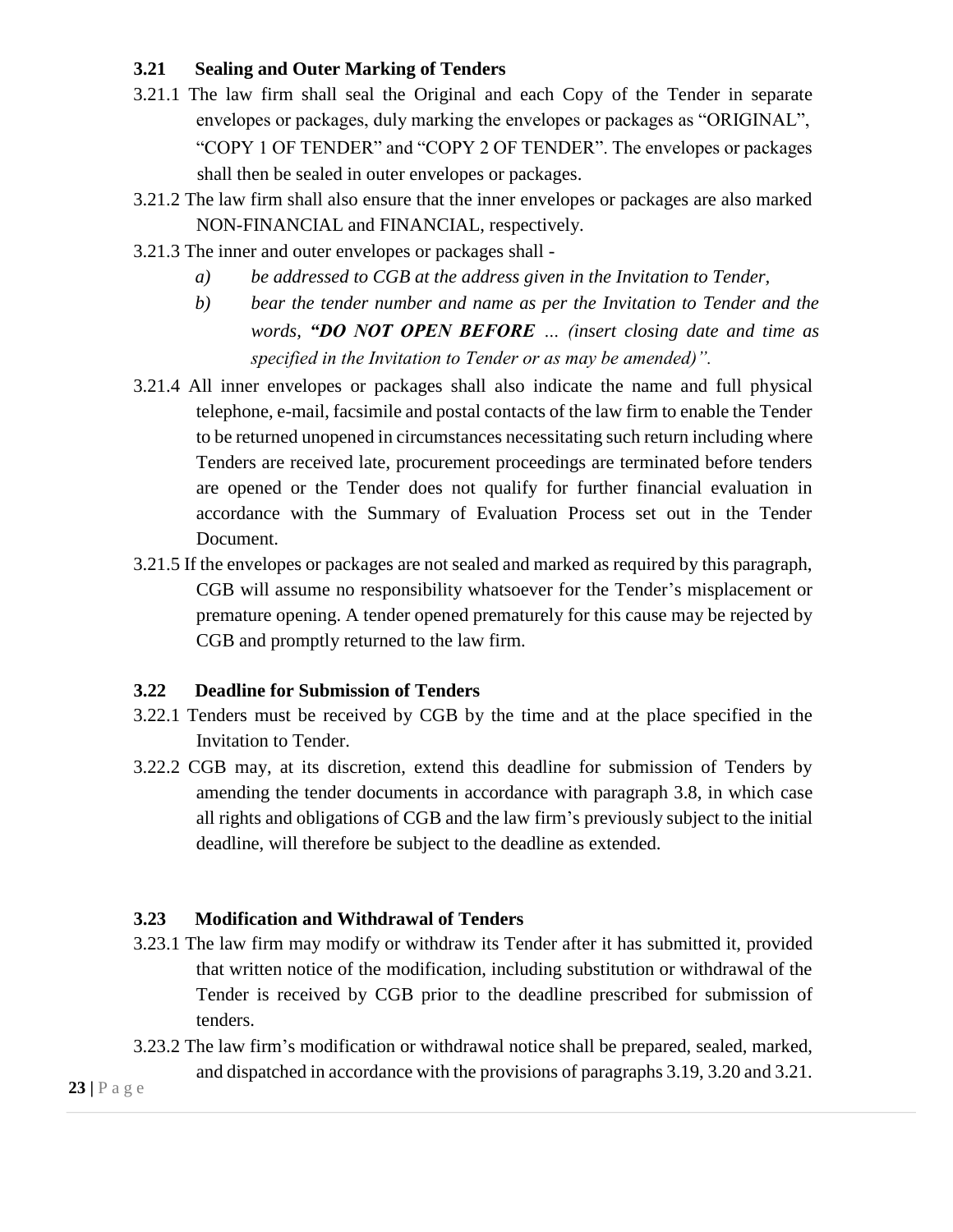A withdrawal notice may also be sent by facsimile or electronic mail but followed by an original signed confirmation copy, postmarked no later than the deadline for submission of Tenders.

3.23.3 No Tender may be modified after the deadline for submission of Tenders.

## <span id="page-23-0"></span>**3.24 Opening of Tenders**

- 3.24.1 CGB shall, in accordance with the sub-paragraphs below, adopt a two tender opening system for this Tender.
- 3.24.2 At the first opening, CGB shall open all Tenders promptly after the tender closing date and time, at the location specified in the Invitation to Tender or as may otherwise be indicated. For purposes of clarity, this opening shall include the outer Financial Proposals' envelopes or packages of the duly submitted tenders.
- 3.24.3 The law firm's name, tender modifications or withdrawals, the presence or absence of requisite Professional Indemnity Security, the number of sets of both Non-Financial as well as Financial Proposals tender documents duly received and such other details as CGB, at its discretion, may consider appropriate, will be announced at the first opening.
- 3.24.4 Law firms whose tenders qualify after preliminary and technical evaluation will soon thereafter have their Financial Proposals opened i.e. of their detailed Financial Sets. This shall not be more than three (3) days after completion of the process regarding the earlier evaluation(s).
- 3.24.5 Representatives of the law firms may attend the first opening and those present shall sign a register evidencing their attendance.
- 3.24.6 Tenders not opened and read out at the first tender opening shall not be considered further for evaluation, award or otherwise irrespective of the circumstances.

## <span id="page-23-1"></span>**3.25 Process to be Confidential**

- 3.25.1 After the opening of tenders, information relating to the examination, clarification, evaluation and comparisons of tenders and recommendations arising there-from shall not be disclosed to a law firm or other person(s) not officially concerned with such process until conclusion of that process.
- 3.25.3 Official disclosure by CGB of any information upon conclusion of that process may contain only the information permissible by law in summary form.

3.25.4 Any effort by a law firm to influence CGB or any of its staff members in the process of examination, evaluation and comparison of tenders and information or decisions concerning appointment to the Panel may result in the rejection of the law firm's tender.

## <span id="page-23-2"></span>**3.26 Clarification of Tenders and Contacting CGB**

3.26.1 To assist in the examination, evaluation and comparison of Tenders CGB may, at its discretion, ask the law firm or any institution for a clarification of the law firm's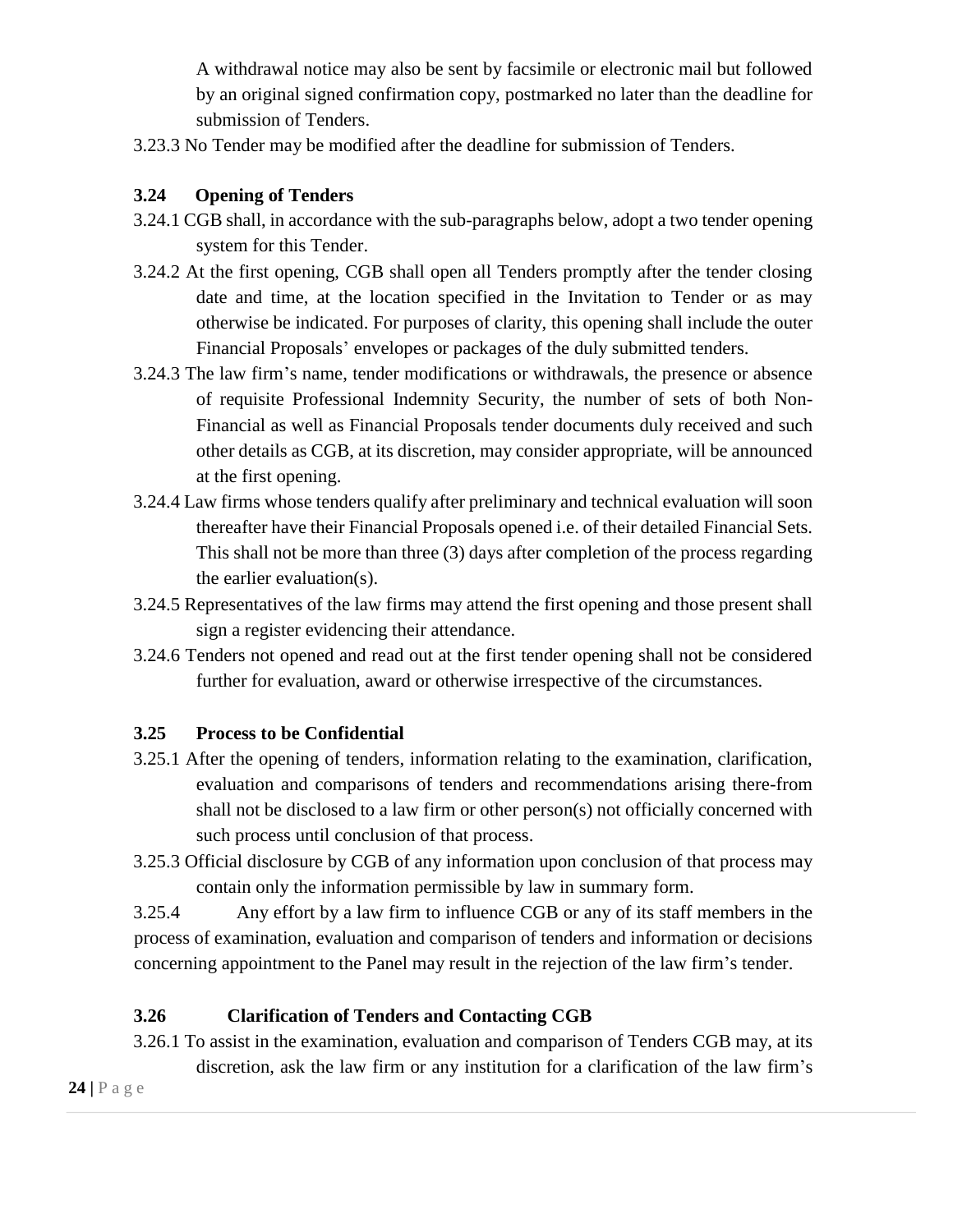Tender. The request for clarification and the response shall be in writing, and no change in the Method of Charging for Services or substance of the Tender shall be sought, offered, or permitted.

- 3.26.2 The law firm is required to provide timely clarification or substantiation of the information that is essential for effective evaluation of its qualifications. It is the responsibility of the law firm to provide in writing the clarification or substantiation which should reach CGB within twenty-four hours *(24hr)* from the time of CGB's query or any such period expressly indicated by CGB. Such writing should be by electronic or hand-delivered mail. Should there be no conclusive response within this period, it may result in the law firm's disqualification.
- 3.26.3 Save as is provided in this paragraph and paragraph 3.25 above, no law firm shall contact CGB on any matter related to its Tender, from the time of the tender openings to the time the contract is awarded.
- 3.26.4 Any effort by a law firm to influence CGB in its decisions on tender evaluation, tender comparison, tender recommendation(s) or appointment may result in the rejection of the law firm's Tender.

#### <span id="page-24-0"></span>**3.27 Preliminary Evaluation and Responsiveness**

- 3.27.1 Prior to the detailed Technical and Financial evaluation, CGB will determine the substantial responsiveness of each Tender. For purposes of this tender, a substantially responsive Tender is one that conforms to the requirements of Preliminary Evaluation. CGB's determination of a Tender's responsiveness is to be based on the contents of the Tender itself without recourse to extrinsic evidence.
- 3.27.2 CGB will examine the Tenders to determine whether they conform to the Preliminary Evaluation Criteria set out in Section VI Evaluation Criteria.
- 3.27.3 Notwithstanding the contents of the foregoing sub-paragraphs, if a Tender is not substantially responsive, it will be rejected at the earliest stage of evaluation by CGB and cannot subsequently be made responsive by the law firm by correction of any non–conformity.

#### <span id="page-24-1"></span>**3.28 Minor Deviations, Errors or Oversights**

- 3.28.1 CGB may waive any minor deviation in a Tender that does not materially depart from the requirements of the Services set out in the PRE-Q Tender Document.
- 3.28.2 Such minor deviation
	- *a) shall be quantified to the extent possible*
	- *b) shall be taken into account in the evaluation process, and,*
	- *c) shall be applied uniformly and consistently to all qualified Tenders duly received by CGB.*
- 3.28.3 CGB may waive errors and oversights that can be corrected without affecting the substance of the Tender.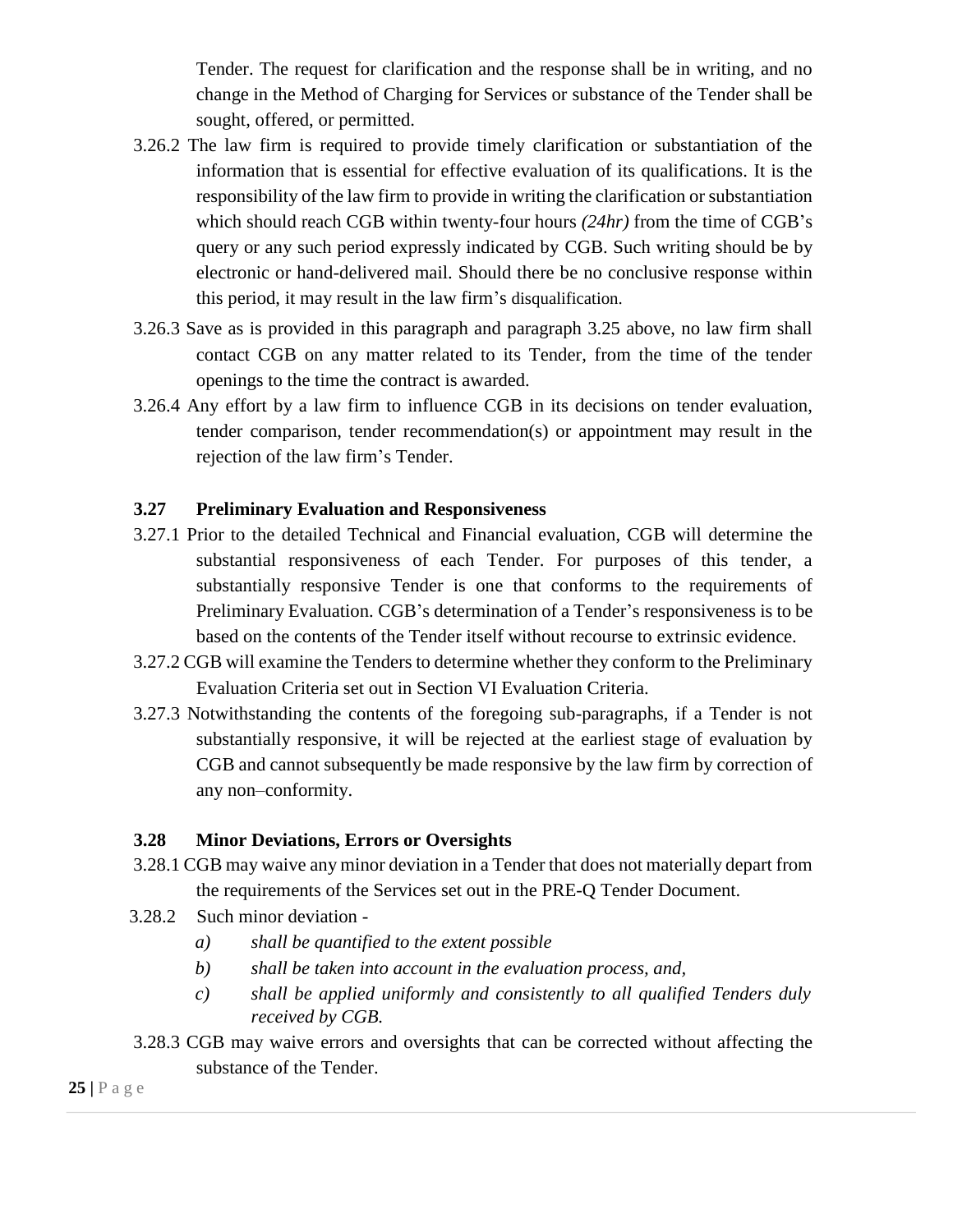- 3.28.4 A material deviation or reservation is one
	- *a)* which affects in any substantial way the scope, quality, or ability of performance of the Services;
	- *b)* which limits in any substantial way, inconsistent with the tendering documents, CGB's rights or the law firm's obligations under any ensuing engagement; or,
	- *c)* whose rectification would affect unfairly the competitive position of other law firms presenting responsive tenders.

#### <span id="page-25-0"></span>**3.29 Technical Evaluation and Comparison of Tenders**

- 3.29.1 CGB will further evaluate and compare the Tenders that have been determined to be substantially responsive, in compliance to the Technical Evaluation Criteria as set out in the Tender Document.
- 3.29.2 For Tenders that do not qualify past the technical evaluation stage, the Financial Sets, will be returned unopened to the law firms. Such return will be done after the completion of the Evaluation process.

#### <span id="page-25-1"></span>**3.30 Financial Evaluation**

- 3.30.1 The financial evaluation and comparison shall be as set out in the Financial Evaluation Criteria. The comparison shall be of the –
	- *a)* Methodology of Charging for Services
	- *b)* Audited Financial Statements or Bank Statements
	- *c)* Quantified deviations, if any, as relates to any of the tender requirements
- 3.30.2 Arithmetical errors will be rectified on the following basis if there is a discrepancy between the unit price and the total price that is obtained by multiplying the unit price and quantity, the unit price shall prevail, and the total price shall be corrected. If there is a discrepancy between words and figures, the amount in words will prevail.
- 3.30.3 The law firm will be notified of the correction of the arithmetical error(s). If the law firm does not accept the correction of the error(s), its Tender will be rejected.

## <span id="page-25-2"></span>**3.31 Preferences**

3.31.1 Preferences as per the PPADA, 2015, PPDR, 2006 together with any other relevant Regulations under the PPADA 2015 applies to these Services.

## <span id="page-25-3"></span>**3.32 Tender Evaluation Period**

3.32.1 The Tender Processing Committee may conduct and complete a preliminary and technical evaluation of the tender within fifteen (15) days of the validity period from the date of the first opening of the Tender.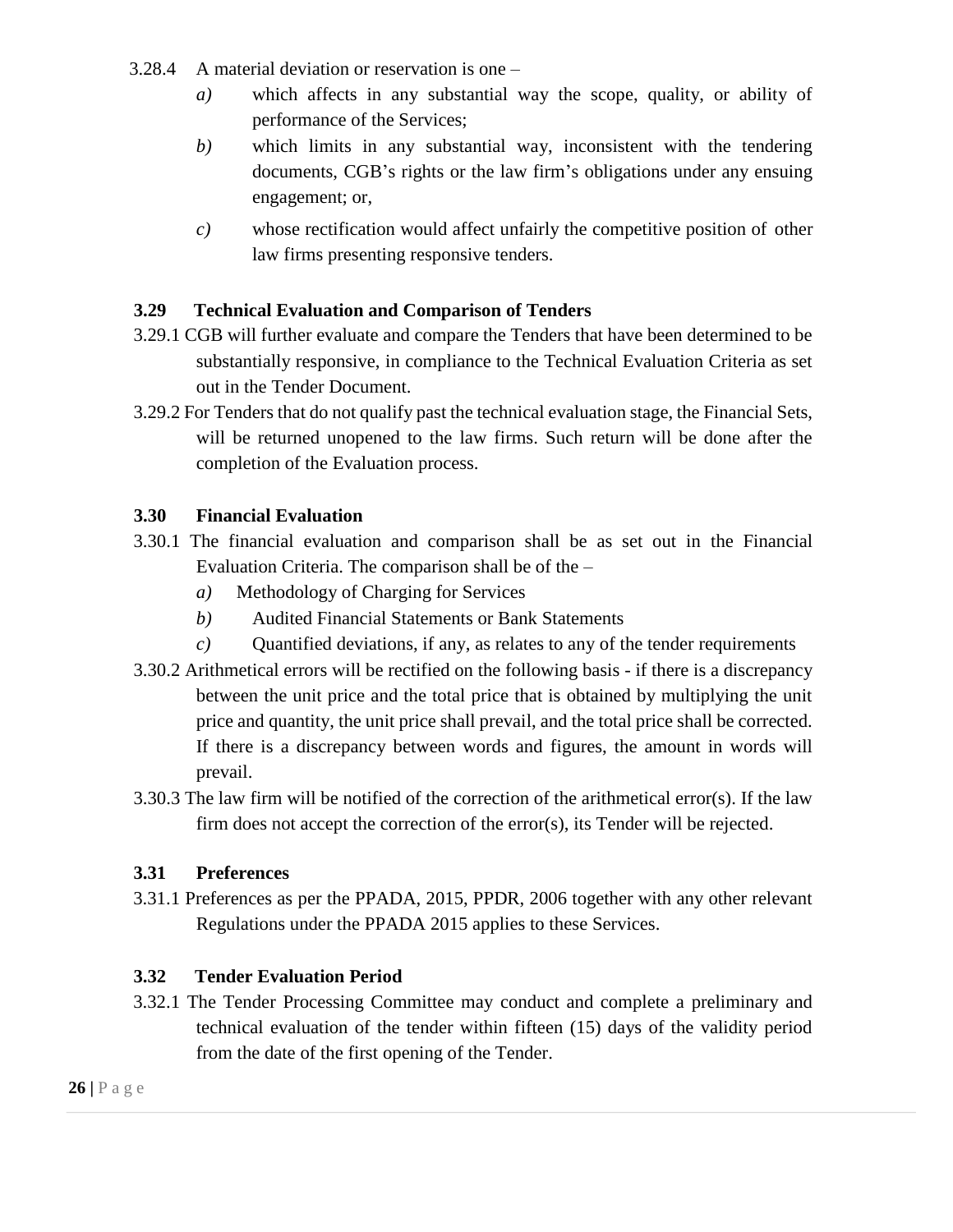- 3.32.2 The Tender Processing Committee may conduct the financial evaluation of the tender within thirty (30) days of the validity period from the date of the first opening of the Tender.
- 3.32.3 Notwithstanding the above, the evaluation period as stated in the Evaluation Criteria may be extended by CGB within the validity period of the tender.

### <span id="page-26-0"></span>**3.33 Debarment of a law firm**

3.33.1 A law firm that gives false information in the Tender about its qualification or which refuses to enter into a contract after notification of appointment shall be considered for debarment from participating in future public procurement.

#### <span id="page-26-1"></span>**3.34 Confirmation of Qualification for Appointment**

- 3.34.1 CGB may confirm to its satisfaction whether a law firm's that is selected as having submitted the highest compliant evaluated responsive tender is qualified to be appointed and perform any eventual assignment satisfactorily.
- 3.34.2 The confirmation will take into account the law firm's financial, technical, and performance capabilities. It will be based upon an examination of the documentary evidence of the law firm's qualifications submitted by it pursuant to paragraphs 3.10 and 3.14 as well as confirmation of such other information as CGB deems necessary and appropriate. This may include court, office and other facilities inspection and audits; cleanliness, orderliness of its offices, and, general satisfaction and good welfare of its non-lawyer staff.
- 3.34.3 The confirmation/inspection visits are estimated to take up to thirty (30) days in the validity period of the tender.
- 3.34.4 An affirmative confirmation will be a prerequisite for appointment of the law firm to the CGB Panel. A negative confirmation will result in rejection of the law firm's Tender, in which event CGB will proceed to fill in the available gap by the next available highest evaluated responsive tender to make a similar confirmation of that law firm's capabilities to perform satisfactorily.

#### <span id="page-26-2"></span>**3.35 Notification of Appointment**

- 3.35.1 Prior to the expiration of the period of tender validity, CGB shall notify the successful law firm(s) in writing that its Tender has been accepted.
- 3.35.2 Subject to paragraph 3.35.3, the successful law firms shall be those whose Tenders have been determined to be substantially responsive, compliant with the evaluation criteria and have been determined to be evaluated tenders with superior scores, and further, where deemed necessary, that the law firms are confirmed to be qualified for appointment to the CGB Panel of Lawyers.
- 3.35.3 The appointment of law firms shall take into account the need for CGB to have appropriate representation in its regions.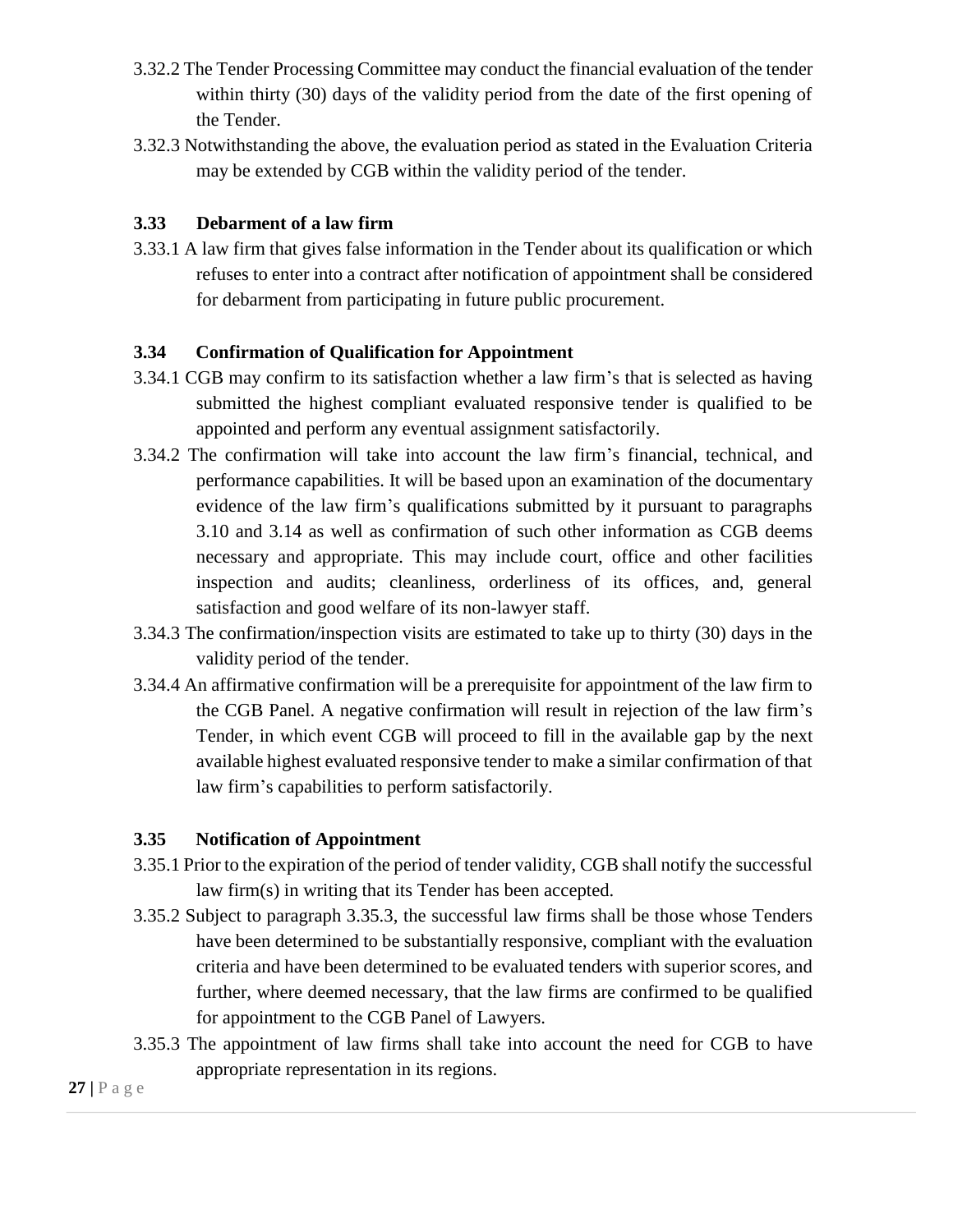3.35.4 Appointment will be done as follows: -

- *a)* Category A, large law firms Btwn one (1) and three (3) firms
- *b)* Category B, medium law firms Btwn two (2) and four (4) firms
- *c)* Category C, standard law firms Btwn three (3) and five (5) firms

3.35.5 The notification of appointment shall not constitute the formation of any contract.

3.35.6 Simultaneously, and without prejudice to the contents of paragraph 3.25, on issuance of Notification of Appointment to the successful law firms, CGB shall formally notify each unsuccessful law firm.

## <span id="page-27-0"></span>**3.36 Termination of Procurement Proceedings**

- 3.36.1 CGB may at any time terminate procurement proceedings before Notice of Appointment or Rejection and shall not be liable to any person for the termination.
- 3.36.2 CGB shall give prompt notice of the termination to the law firms, and, on request from any law firm, give its reasons for termination within fourteen (14) days of such request.

## <span id="page-27-1"></span>**3.37 Acceptance of Appointment**

- 3.37.1 At the same time as CGB notifies the successful law firm that its Tender has been accepted, CGB will send the law firm the Service Level Agreement together with any other necessary documents incorporating all agreements between the Parties.
- 3.37.2 Within seven (7) days of the date of notification of appointment, the successful law firm shall indicate its acceptance by –
	- *a)* writing a formal acceptance letter to CGB
	- *b)* signing the Service Level Agreement where required, and any other documents specified
	- *c*) returning (a) and (b) to CGB within that period of seven (7) days.
- 3.37.3 Subject to paragraph 3.37.4, CGB shall sign and date the Service Level Agreement in the period between not earlier than seven (7) days from the date of notification of appointment and not later than thirty (30) days after that date.
- 3.37.4 CGB shall not sign the Service Level Agreement and not include the name of the law firm on its Panel until and unless the authentic valid Professional Indemnity Cover is received pursuant to paragraph 3.38.
- 3.37.5 Failure of the successful law firm to sign the Service Level Agreement where it is required by CGB to do so, AND provide the Professional Indemnity Cover as stipulated, the appointment shall be annulled in which event CGB may notify the next available superior evaluated responsive law firm that its Tender has been accepted.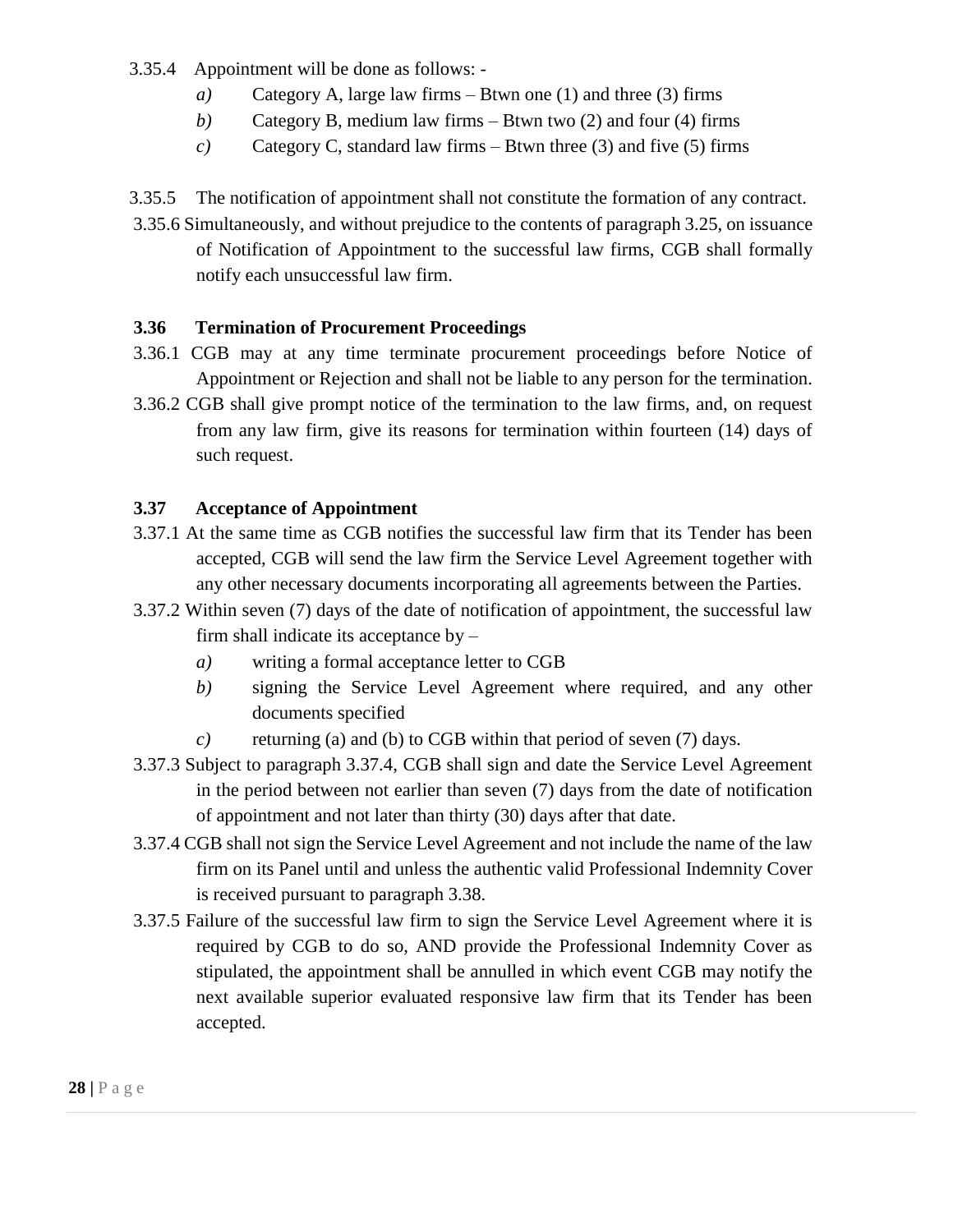3.37.6 Paragraph 3.38 together with the provisions of this paragraph 3.37 will apply with necessary modifications with respect to the law firm notified under sub-paragraph 3.37.5.

#### <span id="page-28-0"></span>**3.38 Professional Indemnity Cover (After Appointment)**

- 3.38.1 Within seven (7) days of the date of notification of appointment from CGB, the successful law firm shall furnish CGB with a valid PI Cover.
- 3.38.2 The Professional Indemnity Cover shall be issued by an insurance company approved by the Insurance Regulatory Authority and acceptable to CGB. The Insurer must be located in Kenya.
- 3.38.3 The successful law firm shall furnish the PI Cover in no less than the sum of Kenya Shillings Twenty Million (KSh. 20 Million) or that which it submitted for purposes of evaluation whichever is higher.
- 3.38.4 The PI Cover is required to protect CGB against the risk of the law firm's conduct during the performance of Services which would warrant the PI Cover's forfeiture or part thereof.
- 3.38.5 CGB shall seek authentication of the PI Cover from the issuing Insurer. It is the responsibility of the successful law firm to sensitize its issuing Insurer on the need to respond directly and expeditiously to queries from CGB. The period for response shall not exceed three (3) days from the date of CGB's query. Should there be no conclusive response by the Insurer within this period, such successful law firm's PI Cover may be deemed as invalid.
- 3.38.6 Failure of the successful law firm to furnish an authentic PI Cover, the appointment shall stand annulled.
- 3.38.7 Paragraphs 3.35 and 3.37 together with the provisions of this paragraph 3.38 will apply with necessary modifications, and as far as circumstances permit, with respect to the law firm notified under sub-paragraph 3.37.5.

#### <span id="page-28-1"></span>**3.39 Corrupt or Fraudulent Practices**

- 3.39.1 CGB requires that law firms observe the highest standard of ethics during the procurement process and execution of contracts. When used in the Regulations, the following terms are defined as follows:
	- *a) "Corrupt practice" means the offering, giving, receiving or soliciting of anything of value to influence the action of public official in the procurement process or in contract execution;*
	- *b) "Fraudulent practice" means a misrepresentation of facts in order to influence a procurement process or the execution of a contract to the detriment of CGB, and includes collusive practice among law firms (prior to or after Tender submission) designed to establish tender prices or other*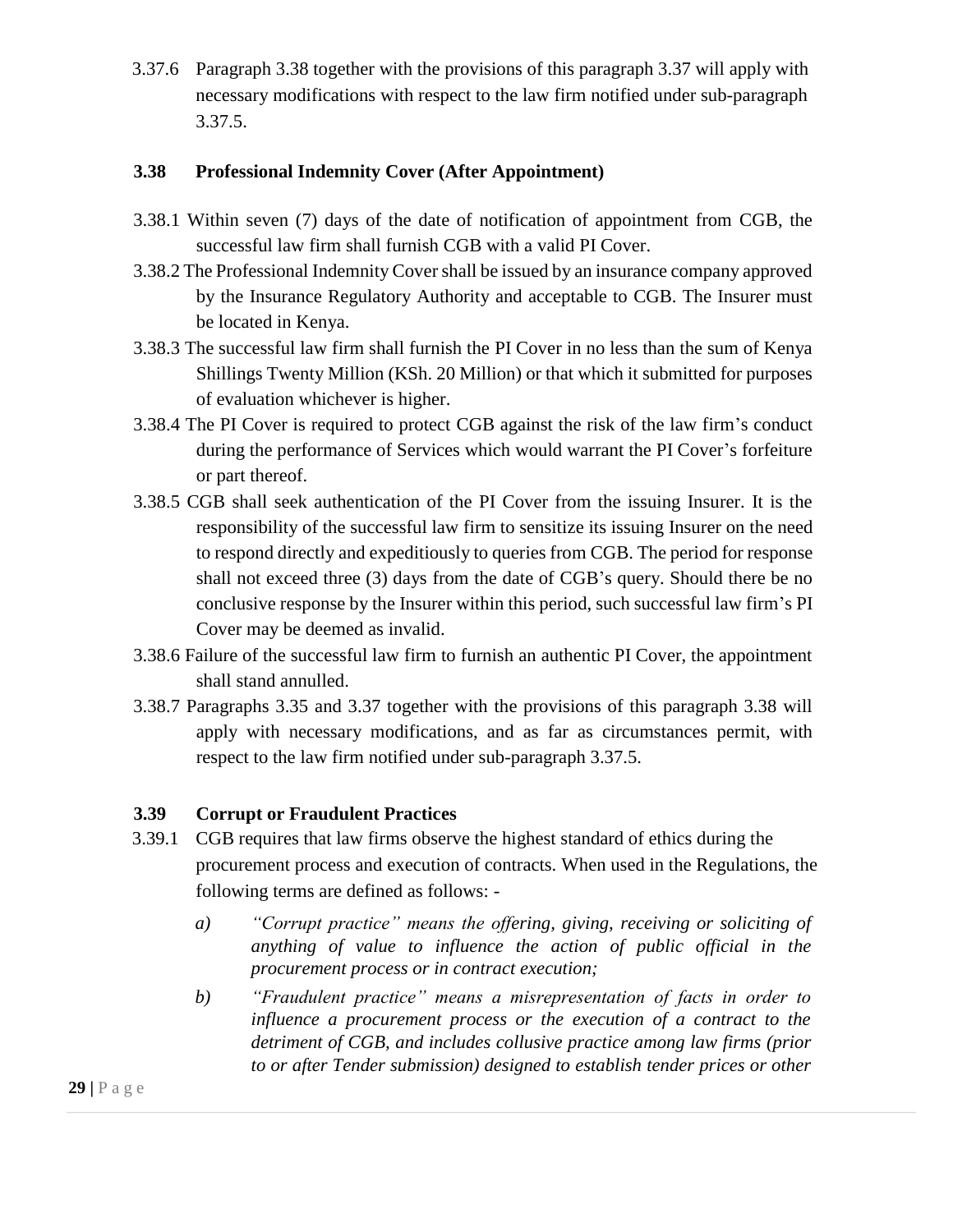*content at artificial non-competitive levels and to deprive CGB of the benefits of free and open competition.* 

- 3.39.2 CGB will reject a proposal for appointment if it determines that the law firm recommended for appointment has engaged in corrupt or fraudulent practices in competing for this pre-qualification.
- 3.39.3 Further, a law firm which is found to have indulged in corrupt or fraudulent practices risks being debarred from participating in public procurement in Kenya.

#### <span id="page-29-0"></span>**3.40 Conflict of Interest**

- 3.40.1 A law firm bidding for provision of Legal Services shall ensure that it does not have any conflict of interest with respect to CGB.
- 3.40.2 For purposes of this paragraph, a conflict of interest with respect to CGB includes, but is not limited to circumstances, where the law firm, after seven (7) days of the law firm's acceptance of CGB"s Appointment to its Panel, is still a provider of professional services to a party with conflicting interests to CGB.
- 3.40.3 The law firm shall be required to state in the prescribed form, details of any case or assignment in which it on its own behalf or it has acted on behalf of a party with conflicting or adverse interests to CGB within the last three (3) years of the Date of the Prequalification Tender Document.

## <span id="page-29-1"></span>**SECTION IV - SCHEDULE OF REQUIREMENTS**

#### **4. Brief Schedule of Services Required**

- 4.1 CGB intends to procure by way of the services of competent law firms and qualified lawyers *(the lawyers)* –
	- 4.1.1 to be listed on its Panel for the two-year period between **1 st April, 2020 to 31st March, 2022** or as may be extended.
	- 4.1.2 to offer a myriad of legal services *(hereafter referred to as the Services)* as may from time to time be required over the period in question.
- 4.2 The scope of the Services includes the fields of Energy Law, Company and Commercial Law, Constitutional and Administrative Law; Construction and Engineering law; Conveyancing; Debt Recoveries; Employment and Labour laws; Health and Safety laws; law relating to Information Technology; Land Law, Public-Private Partnership, Procurement law, Arbitration and Alternative Dispute Resolution; Environmental Law; Insurance law; civil litigation; contract negotiations; Devolution and Public Policy.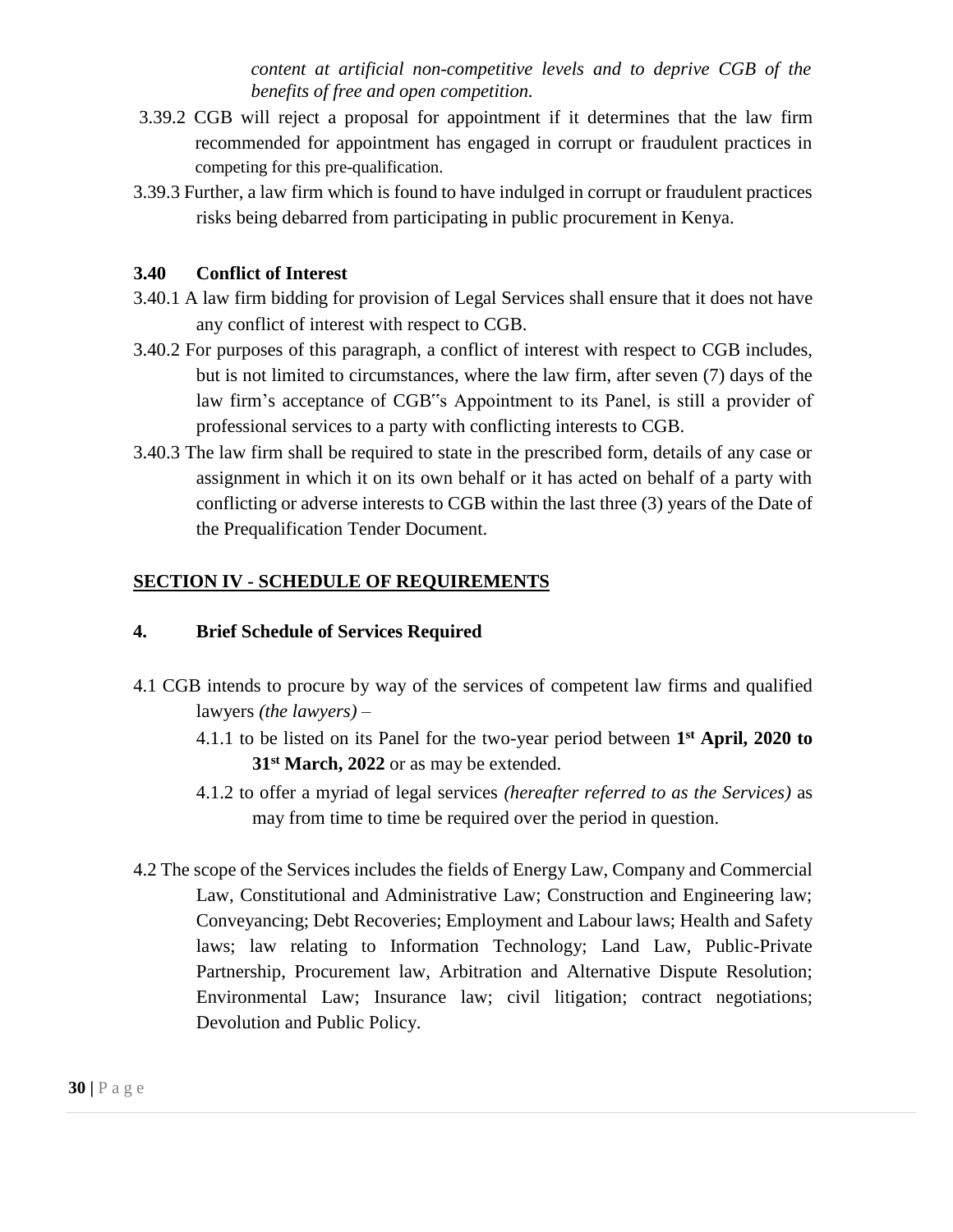4.3 This will also include provision of expert advice and opinions on specific cases, transactions, events including projects. It may involve carrying out searches locally and abroad in land and company registries and liaising with other relevant bodies and authorities.

## <span id="page-30-0"></span>**SECTION V – METHOD OF CHARGING FOR SERVICES**

## PART A

### <span id="page-30-1"></span>**5.1 Advocates Remuneration Order under the Advocates Act, 1989**

- 5.1.1 CGB's appointment will consider law firm's that offer the right balance of value for money as measured by the quality of legal service rendered. Law firm's will be expected to identify ways in which legal costs for any significant or complex cases may be mitigated.
- 5.1.2 CGB expects that legal fees and charges payable shall generally be in accordance with the Order as applicable to the case or matter being handled.
- 5.1.3 The mode of billing shall be considered on a case by case basis and subject to agreement between CGB and the firm. Should there be a difference on this, then CGB and the law firm may by agreement refer the issue to Taxation with each party bearing their own costs for the Taxation.

## PART B

## <span id="page-30-2"></span>**5.2 Advocates Remuneration Order (Schedule V) under the Advocates Act, 1989**

- 5.2.1 Without prejudice to the contents of paragraph 5.1, CGB recognizes that the present 5 th Schedule of the Order provides for an hourly billing system or an amount fixed by agreement between CGB and the firm.
- 5.2.2 Law firms are required to fill in the table below *(Hourly Billing Table)*. If and when the issue of hourly billing arises from the performance of services instructed within the two-year period, where CGB consents, the parties will refer to the Table 5.2.2 below as a basis for discussion and determination of fees payable.

| Sr. | Name of Professional Staff |                         | Position (Partner or Hourly Remuneration |
|-----|----------------------------|-------------------------|------------------------------------------|
| No. |                            | Associate or Assistant) | Rate (KSh.)                              |
| 1.  |                            |                         |                                          |
|     |                            |                         |                                          |
| 2.  |                            |                         |                                          |
|     |                            |                         |                                          |
| 3.  |                            |                         |                                          |
|     |                            |                         |                                          |

| Table 5.2.2 |  |
|-------------|--|
|-------------|--|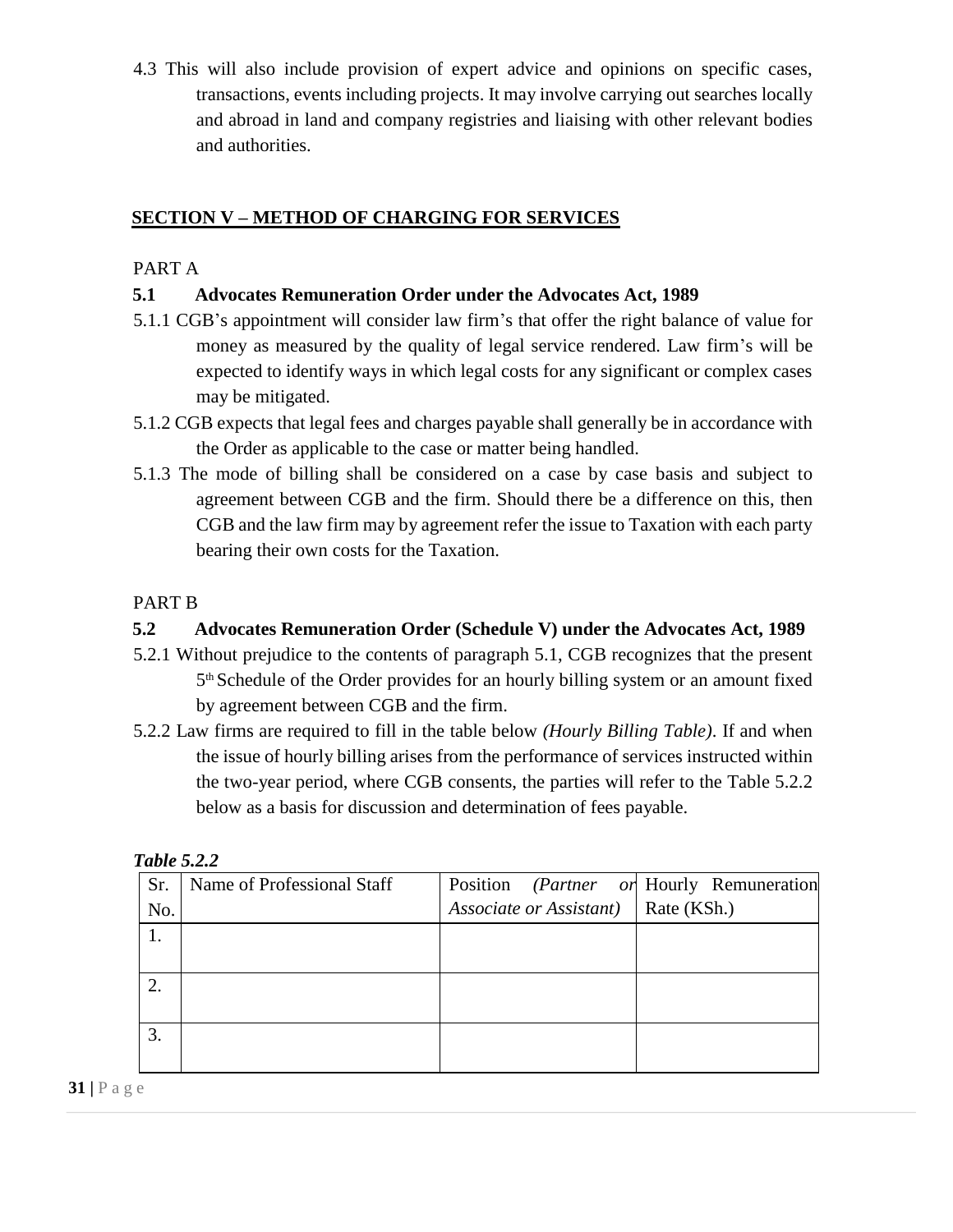#### *Notes to Law Firms On Method of Charging for Services*

#### **1.** *Reimbursables*

- 1.1 CGB's proposed payments for subsistence and accommodation shall be as follows: -
	- 1.1.1 For matters or assignments in Nairobi, Mombasa, Kisumu, 14,000/= per night out.
	- 1.1.2 For matters or assignments in Malindi, Kilifi, Lamu and Kwale 10,500/= per night out.
	- 1.1.3 For matters or assignments in all other towns KSh. 8,400/= per night out.
- 1.2 The above are payable on reimbursement basis; as part of a fee note and with demonstrable proof of the necessity and occurrence.
- 1.3 CGB may revise these figures where circumstances permit but not within the first year of appointment.
- 1.4 The figures apply only where the law firm or lawyer does not have an office or ordinarily practice in that town.
- 1.5 This excludes other disbursements incurred in the normal course of rendering the Services.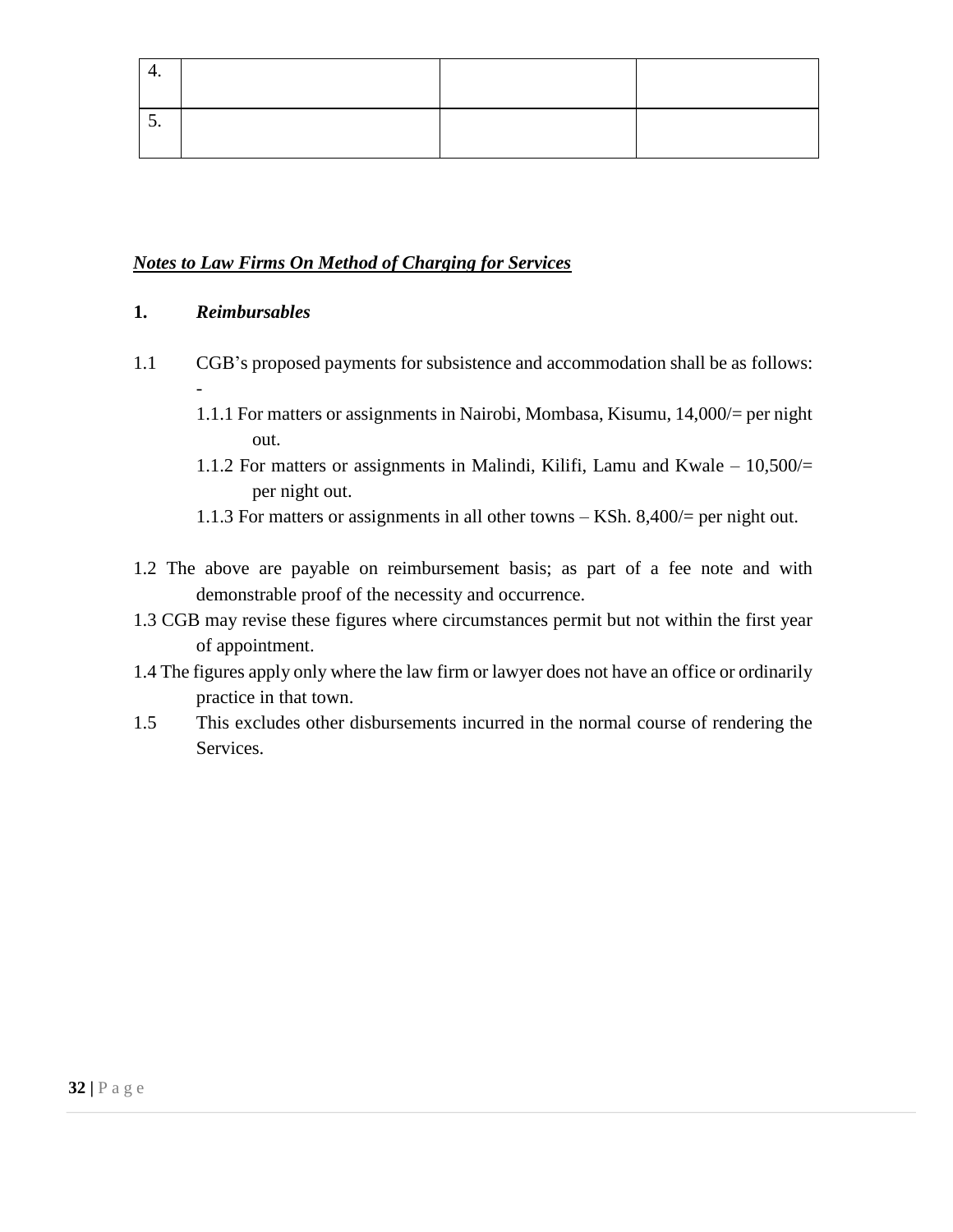Date: Tender Number and Name:

**To:**  Director Supply Chain Management The County Government of Bomet P.O Box 19 – 20400, Bomet

Dear Sirs and Madams,

Having read, examined and understood the Pre-Qualification Tender Document including all Addenda, receipt of which we hereby acknowledge, we, the undersigned law firm, offer to provide Legal Services for the sums as may be ascertained in accordance with the Method of Charging for Services accepted and inserted by me/ us above.

Yours sincerely,

Full name of law firm

Name and Capacity of authorised person signing the Tender

Signature of authorised person signing the Tender

Stamp of the law firm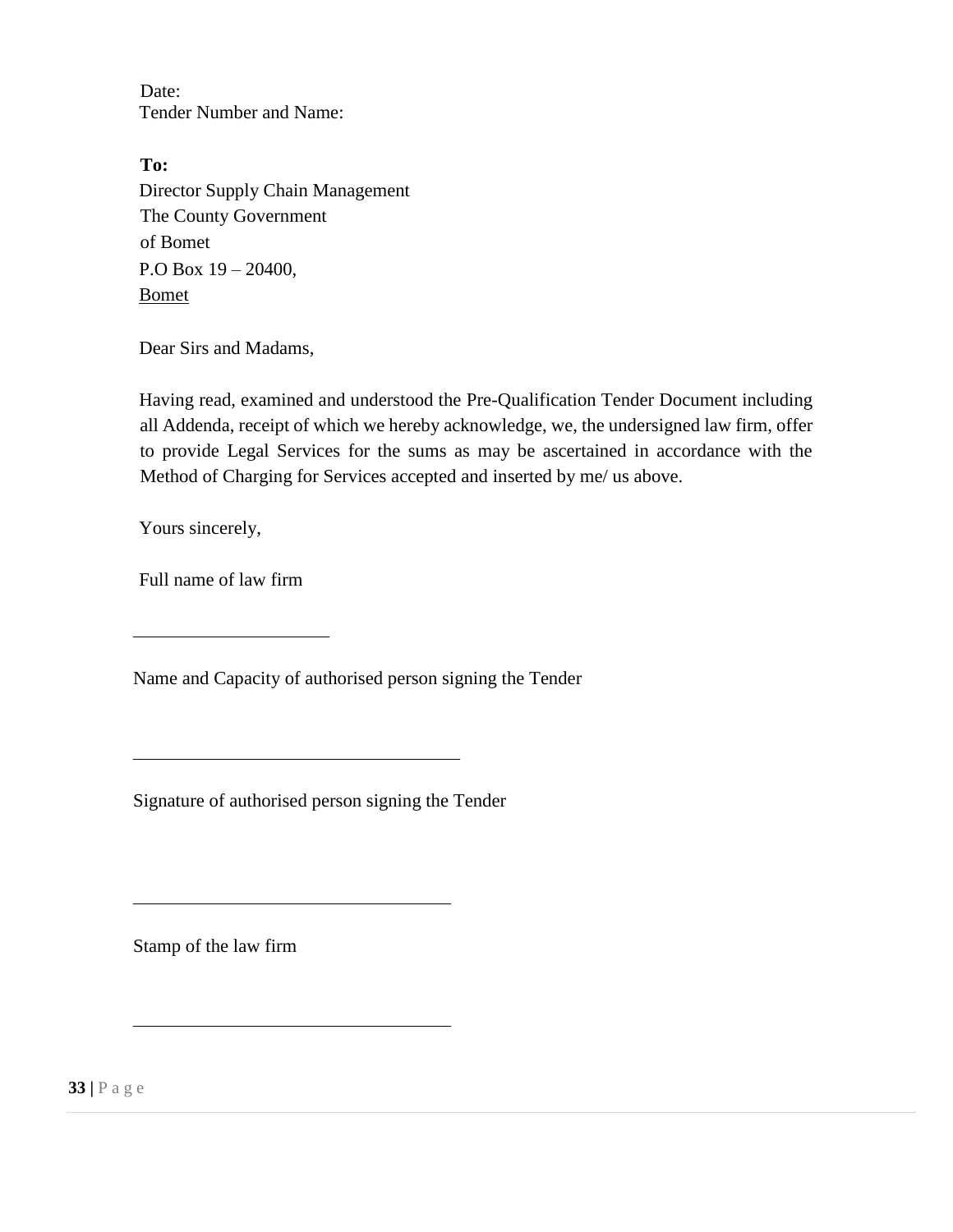## <span id="page-33-0"></span>**SECTION VI - EVALUATION CRITERIA**

Evaluation of duly submitted tenders will be conducted along the following stages: -

- **6.1 Part 1 - Preliminary Evaluation under Paragraph 3.27 of the ITT.** These are mandatory requirements. This shall include confirmation of the following: -
- 6.1.1 Checking general orderliness, tidiness and well bound nature of the Tender
- 6.1.2 Submission of copy of a valid Professional Indemnity Cover (before appointment)
- 6.1.3 Submission of Declaration Form(s) duly completed and signed
- 6.1.4 Submission and considering that Pre-Qualification Tender Form duly completed and signed
- 6.1.5 Submission and considering of the following:
	- a) Firm's Registration Certificate
	- b) PIN Certificate or Taxpayer's Registration Certificate issued by KRA
	- c) Valid TCC issued by KRA
	- d) Firm profile
- 6.1.6 That the Tender is valid for the period required
- 6.1.7 Submission of the required number of sets *(original and copies)* of Tender
- *6.1.8* Submission of evidence of physical address and premises through eg. copy of utility bills i.e. electricity, water, telephone; copy of title deed; lease or tenancy agreement etc. *(For detailed requirements please see the relevant Notes)*
- 6.1.9 Submission and considering the Confidential Business Questionnaire:
	- a) Is filled
	- b) That details correspond to the related information in the bid
	- c) That the law firm is not ineligible as per paragraphs 3.2 and 3.3 of the ITT
- 6.1.10 Evidence of recognition of the law firm by LSK *(excluding the law firm's own statement to this effect)*.
- 6.1.11 Submission of list of at least six clients as evidence of the law firm's performance and experience on legal matters in the last three years from the Date of the Pre-Q Tender Document.
- 6.1.12 Submission of copies of the following documents in respect of each and all of the law firm's qualified admitted Advocates who may be engaged in providing services if successful –
	- a) Curriculum Vitae (C.V.) as provided in the sample format
	- b) For Partners letter of the law firm signed as prescribed by Table 6.2.4.
	- c) All other admitted lawyers proof of employment (may be form of employment contracts) or Service Agreements, whichever exists, signed by the Partner and the lawyer in question.
	- d) Practicing certificate issued by the Judiciary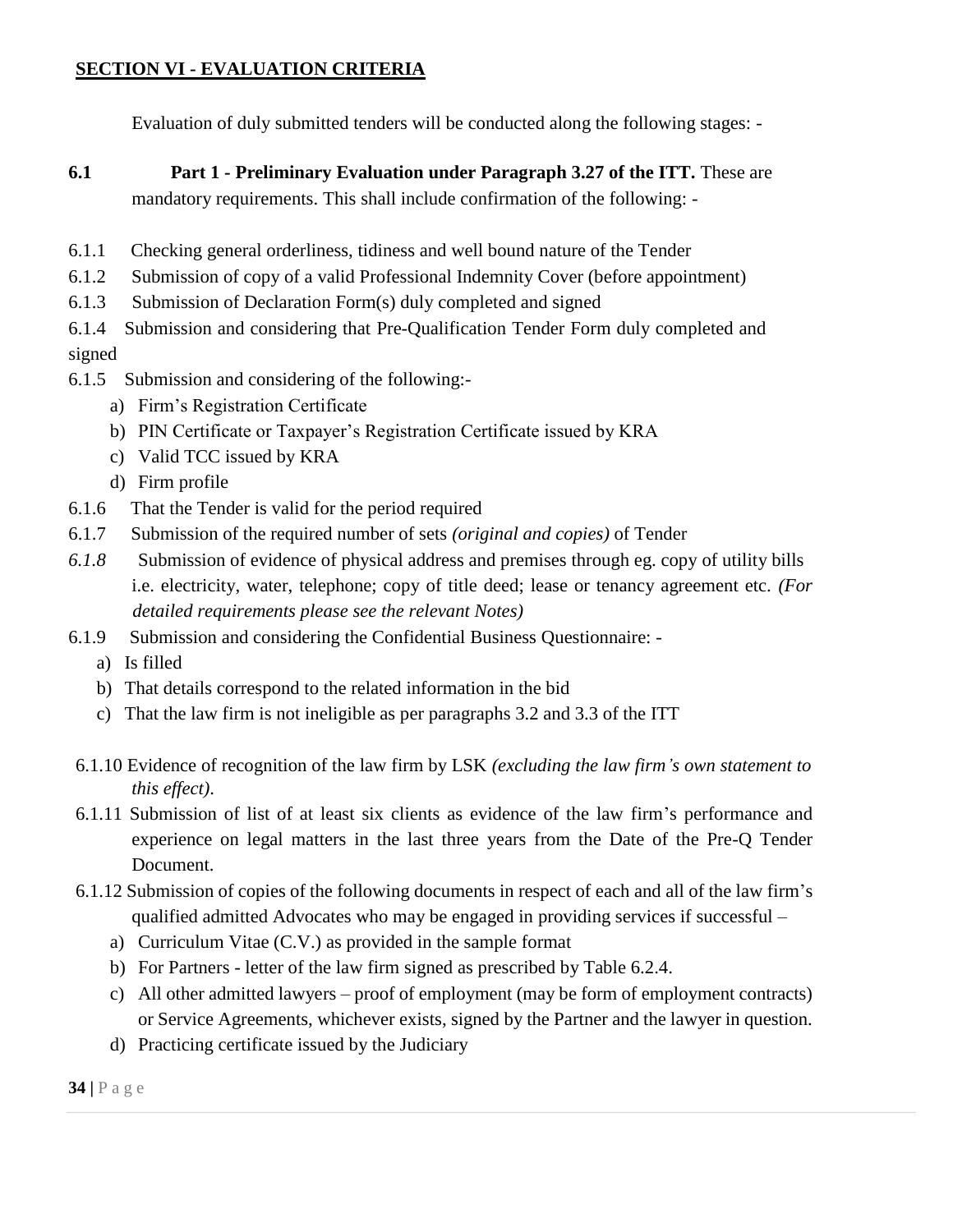- 6.1.13 Submission of Conflict of Interest Form duly completed and signed where applicable.
- 6.1.14 Record of unsatisfactory or default in performance obligations in respect of any client shall be considered. This shall include any law firm with unresolved disputes with any client in its obligations for more than three (3) months. This excludes any dispute before a competent judicial or quasi-judicial or adjudicatory body.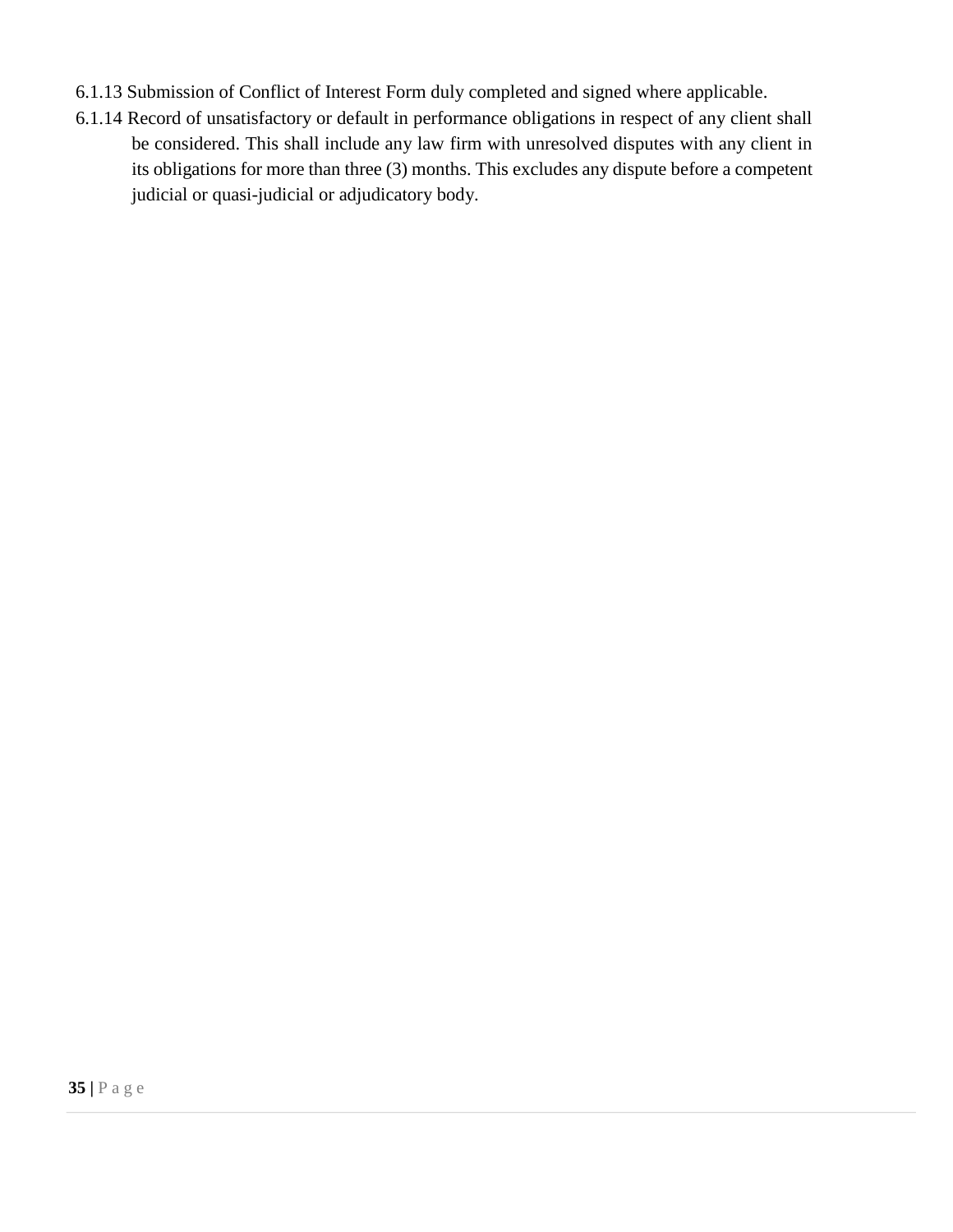### *Progress to Next Stage of Evaluation*

Law firms will proceed to the Technical Evaluation Stage only if they qualify in compliance with Part 1 above, Preliminary Evaluation under Paragraph 3.27 of ITT.

## **6.2 Part II – Technical Evaluation and Comparison of Tenders under Paragraph 3.29 of the ITT.**

#### <span id="page-35-0"></span>**Sub-Part A - Verification of Information and Documentation**

- 1. Relevant requested certificates and or documents
- 2. Any other details required in the Pre-Qualification Tender

## <span id="page-35-1"></span>**Sub-Part B - Detailed Evaluation**

#### *1. Format of Responding*

- 1.1 Technical Proposals will be evaluated using the tables and criteria below.
- 1.2 To assist the law firms in responding, the law firms may be guided, use or adopt the Tables below when responding to Sub-Part B.
- 1.3 In any event, where the law firm adopts any other mode of responding, the format and content of its response should be in summary, specific to the criterion in question, avoid as far as possible extensive use of prose, unnecessary literature or marketing material.

## *2. General Notes/Guidelines to Sub-Part B*

2.1 These notes *(in bold below)* apply generally across the board to all the Tables below. They are in addition to the specific notes/guidelines for each table.

## *3. Certification/ Certified copies*

- 3.1 Wherever certified copies are requested or acceptable to CGB, it is preferable for the certification to be original.
- 3.2 However copies whether from electronic scanning, photocopying or other means of reproduction of an original may be accepted.
- 3.3 Any lawyer who is also a Commissioner of Oaths in the bidding law firm may certify any document on behalf of his/her own law firm, which documents, the law firm intends to submit in this Tender.

## *4. Curriculum Vitae (CV)*

4.1 Some lawyers may have long chequered careers and experience. However, all lawyers are strongly advised to furnish their CV's in the format provided and which should not be more than two (2) single sided A4 size pages at font 12 spacing at least 1.25.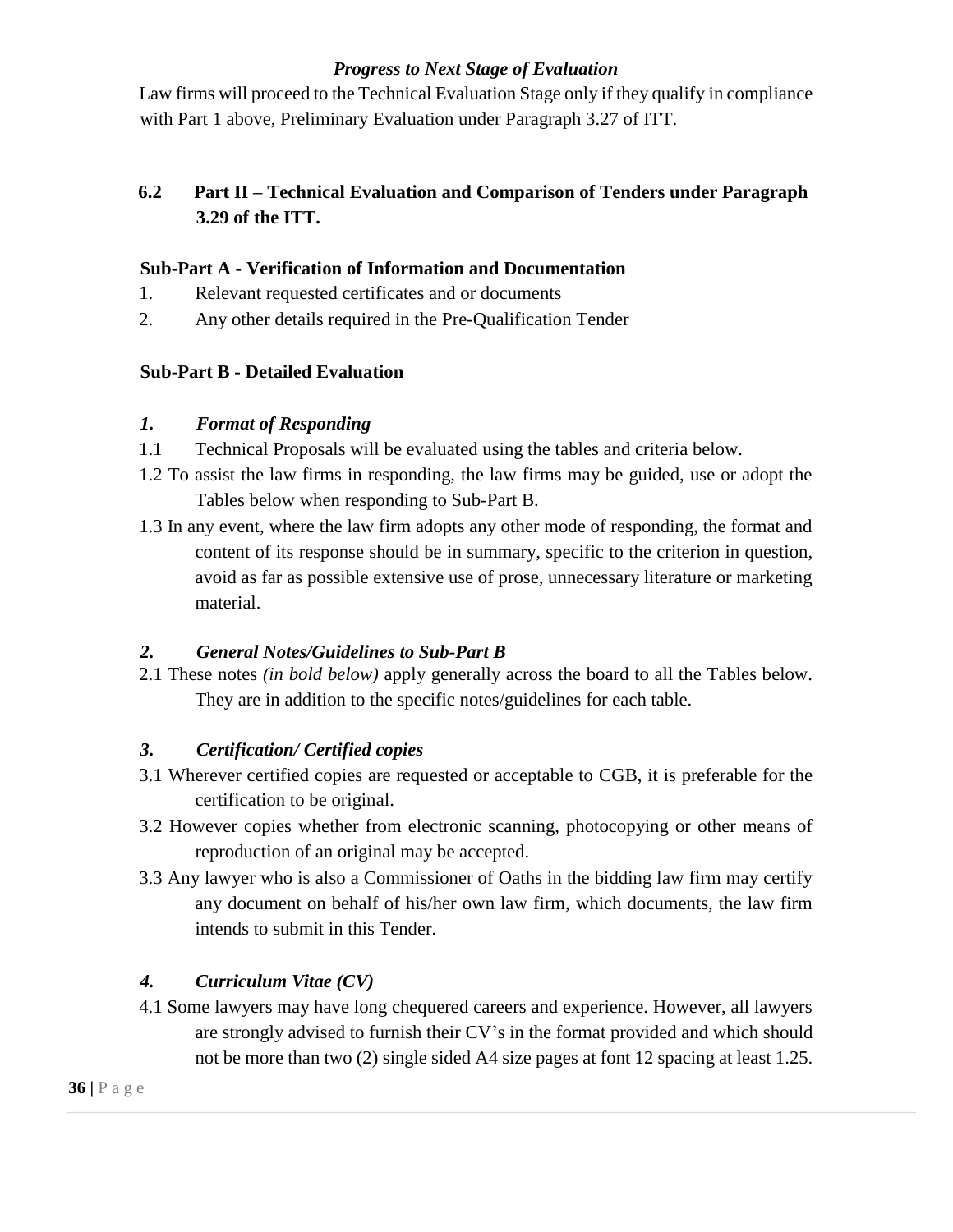- 4.2 Any information in the CV that is beyond the 2 pages may stand disregarded for purposes of evaluation.
- 4.3 Any CV that is not signed by both the owner of the CV and the person authorized to sign the tender may be disregarded. Where the owner and the authorised person are the same, the signature by such same person will suffice.

### *5. Definition of Partner*

- 5.1 Partner where used in Technical Evaluation and its attendant Tables shall mean Senior or Managing Partner. This Partner shall be s/he who has equity in the law firm AND also shares its profits as well as losses. All other definitions of *"Partner"* however styled or of whatever nature shall be excluded from the definition of Partner.
- 5.2 Where a law firm has both a Senior and Managing Partner in different persons, it has a discretion to use any one of them whom it deems would more advance and enhance its bid in this Pre-Q Tender.
- 5.3 Conversely, where a law firm has only one Partner, that Partner shall be considered the Managing or Senior Partner for purposes of this Tender.

### *6. Combining Information in Single Document*

- 6.1 CGB recognizes that there could be several letters which are required to be authored by the law firm whereas the information may be combined in one document or letter. Where the law firm feels that the information may be adequately contained in one letter or document, the law firms may do so. The law firm must state that the information variously requested is in the submitted single letter or document and identify that document or letter.
- 6.2 Where the law firm exercises this option of combining, care must be taken to ensure that all the information required of the several separate documents is included in the composite letter or document.
	- 6.2.1 No information sought should be omitted at all.
	- 6.2.2 The requirements as to several signatures and certifications in the different documents may be dispensed with. Instead a single signature *(and cosignature where required)* together with a single certification, all on each printed page of the letter or document may suffice.

### *7. Staff's Nature of Engagement with the Law Firm*

7.1 It is recommended that the staff *(including lawyers who are not Partners)* be permanent employees or at least have an extended and stable relationship with the law firm.

### *8. Qualification and Scoring*

8.1 To qualify for further evaluation and any appointment, the law firm ought to score a minimum of 80 marks from the tables out of a total of 128 marks awardable.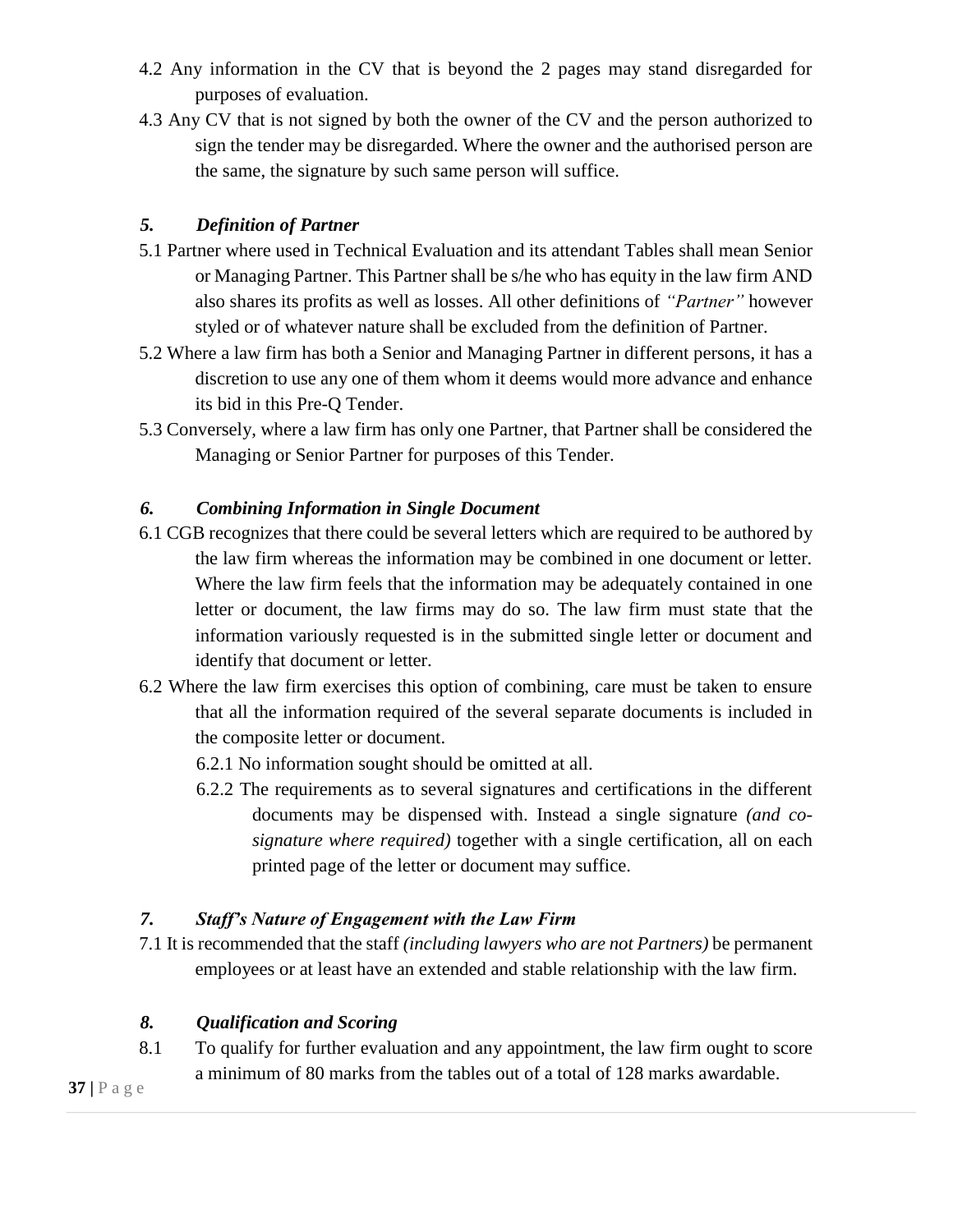8.2 For firms that are eligible under preferences, the minimum marks shall be 70

from the tables out of the 128 marks awardable.

- 8.3 To earn any mark,
	- 8.3.1 the law firm's must satisfy each and every tenet of each criterion to obtain the full award or marks for that particular criterion.
	- 8.3.2 where any single tenet is not fulfilled for any criterion, the marks may not be awarded. For instance, where a law firm submits the correct document but lacks a signature or fails in certification or absence of letter, the firm may lose the full marks for that criterion.
- 8.4 For avoidance of doubt, partial scoring in a criterion will be avoided and only full marks as per the scheme and criteria in the respective tables may be awarded.
- 8.5 Where after completion of all calculations and the Grand Total in the tables is obtained that contains a decimal mark, such decimal will be rounded off to the nearest whole. Where the decimal mark is naught decimal five (0.5), this shall be treated as a full mark upwards.

#### *9. Third Party Documents*

9.1 Where any document is required unless expressly permitted, the law firm's own letters or documents originating from it may not be reckoned for purposes of evaluation.

#### *Progress to Next Stage of Evaluation*

Law firms whose bids qualify in compliance with Parts I and II i.e. Preliminary and Technical stages will have their financial documents opened and scrutinized under the Financial Evaluation Criteria below.

#### **Tables, Criteria and Scores**

# *1. Physical Presence and Networking*

Maximum awardable marks are 10 broken down as per the table below.

| Sr.<br>$\mathbf{N}\mathbf{0}$ | <b>Criteria</b>                 | <b>CGB</b> Requirement<br>(Full scores for compliance and<br><b>Graduated scores for partial</b><br>compliance) | Law<br>Firm's<br><b>Response</b> | <b>Marks</b><br>awarded |
|-------------------------------|---------------------------------|-----------------------------------------------------------------------------------------------------------------|----------------------------------|-------------------------|
| 1.                            | Main Office in Nairobi, Nakuru, | 6 marks                                                                                                         |                                  |                         |
|                               | Kisumu, Nyeri, Kericho, Bomet.  | For any irrespective of whether the firm                                                                        |                                  |                         |
|                               | (State location; attach proof)  | has more than one main office in any of<br>these towns.                                                         |                                  |                         |

*Table 6.2.1 Sub –Part B*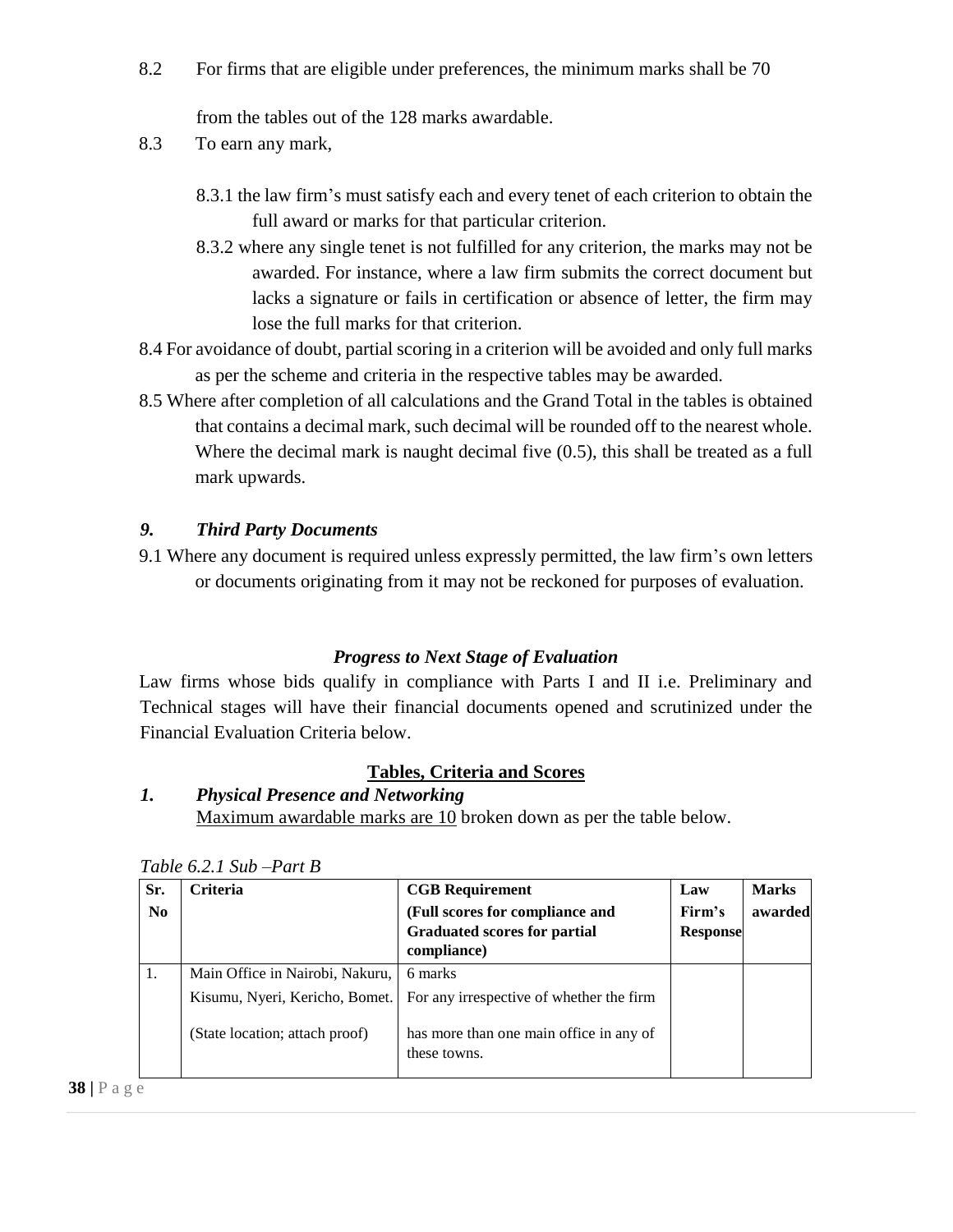| 2. | Main office in any other town.<br>(State location; attach proof) | 5 marks<br>For any irrespective of whether the firm<br>has more than one main office in that<br>town. |  |
|----|------------------------------------------------------------------|-------------------------------------------------------------------------------------------------------|--|
| 3. | Branches in major towns<br>(State location; attach proof)        | Maximum of 4 marks<br>2 marks for every branch in another town                                        |  |

*Law Firm's total score for Table 6.2.1 Sub-Part B is* 

### *Notes to Table 6.2.1 Sub-Part B*

- 1. Evidence of main office and branches shall be through
	- 1.1 if building/premise is not owned by the law firm, a signed lease or tenancy agreement for a period exceeding three (3) months beyond the Date of the Pre–Qualification Tender Document.
	- 1.2 if building/premise is owned by the law firm, the firm's own statement to that effect in its separate cover letter, together with:
		- a) a copy of the title document, and,
		- b) a valid utility *(electricity or water or telephone or cable television)* bill that is not more than three (3) months prior to the Date of the Pre-Qualification Tender Document.
	- 1.3 if acquired but ownership documents are yet to be obtained or not easily available, then a registered sale agreement or other registered document or other confirmatory proof of ownership of the building/ premise eg. letter from a bank or financial institution if the title is charged or mortgaged.
	- 1.4 Registration shall be manifested by necessary stamping or lodging at the relevant registry at the Ministry of Lands.
- 2. If the lease/tenancy is set to or has expired within 3 months of the Date of the Pre-Q Tender Document –
	- 2.1 where the lease is renewable, the law firm should submit a copy of that lease/tenancy agreement together with a letter from the owner/manager of the building/premise confirming that the tenancy/lease is renewable or has been renewed.
	- 2.2 where the law firm is moving to another premises, a letter from the proposed new premises confirming such intention.
- 3. Where a law firm has more than one office in the same town, that other office shall not be considered as a branch for purposes of evaluation.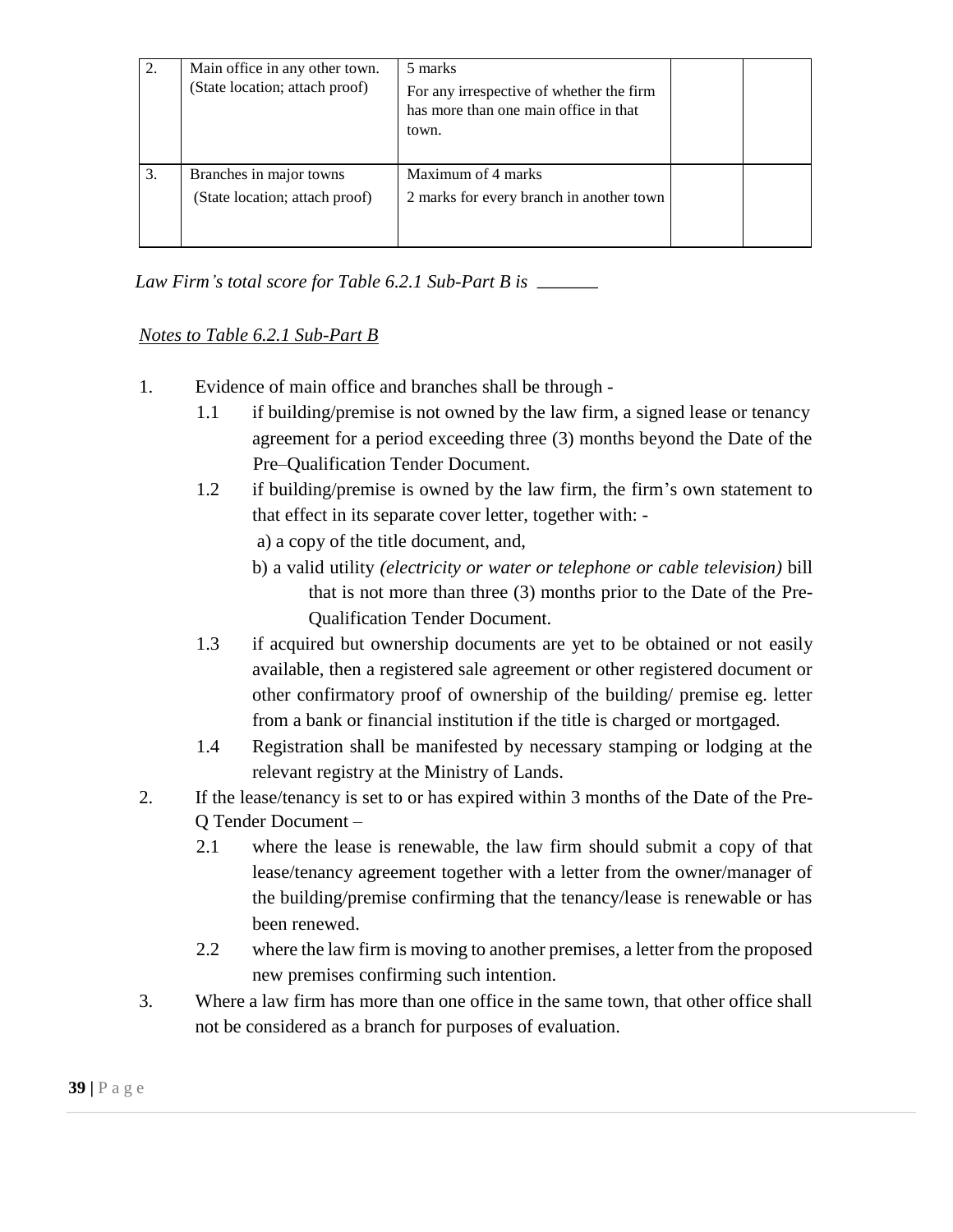### *2. Representation in Legal Matters in the Last Three Years*  Maximum awardable marks are 16 broken down as per the table below.

| Sr.<br>No. | <b>Criteria</b>                                                                                               | <b>CGB</b> Requirement<br>(Full scores for compliance and<br>graduated scores for<br>partial<br>compliance) | Law Firm's<br><b>Response</b> | <b>Marks</b><br>awarded |
|------------|---------------------------------------------------------------------------------------------------------------|-------------------------------------------------------------------------------------------------------------|-------------------------------|-------------------------|
| 1.         | Give two $(2)$ clients with<br>above KSh. 2 Billion annual<br>turnover.                                       | Maximum marks are 8.<br>4 marks for each                                                                    |                               |                         |
| 2.         | Give three (2) clients with<br>above KSh. 100 Million but<br>not more than KSh, 2 Billion<br>annual turnover. | Maximum marks are 4.<br>2 marks for each                                                                    |                               |                         |
| 3.         | Give two $(2)$ clients with<br>between KSh. 3-100 Million<br>annual turnover.                                 | Maximum marks are 4.<br>2 marks for each                                                                    |                               |                         |

*Table 6.2.2 Sub –Part B* 

*Law Firm's total score for Table 6.2.2 Sub-Part B is* 

### *Notes to Table 6.2.2 Sub-Part B*

- 1. Evidence of Representation in Legal Matters in the last Three Years shall be through the following –
	- 1.1 List prepared by the law firm giving the full names of the companies or firms or organizations.
	- 1.2 The List shall contain the current full physical, postal, facsimile (if available) and website (if any) and e-mail address of the client. It should also include the contact person or office and his/her e-mail address.
- 2. Representation in "running down" cases or issues will be accepted only if the eventual final Award or Judgement exceeded KSh. 3 Million in a single case or series of cases arising from the same incident. The law firm shall provide evidence of such final Judgement or Award from which there has been no or no further Appeal.
- 3. For lawyers who have been in private practice for no more than 18 months from the Date of the Tender Document, but were previously employed as in-house counsel *(by whatever description)* for any organization(s) for a continuous period of three years, before venturing into private practice, evidence of Representation shall take into account any organization or customer or client of their employer(s) that s/he was directly responsible for during his/her period of employment. This shall include his/her employer itself.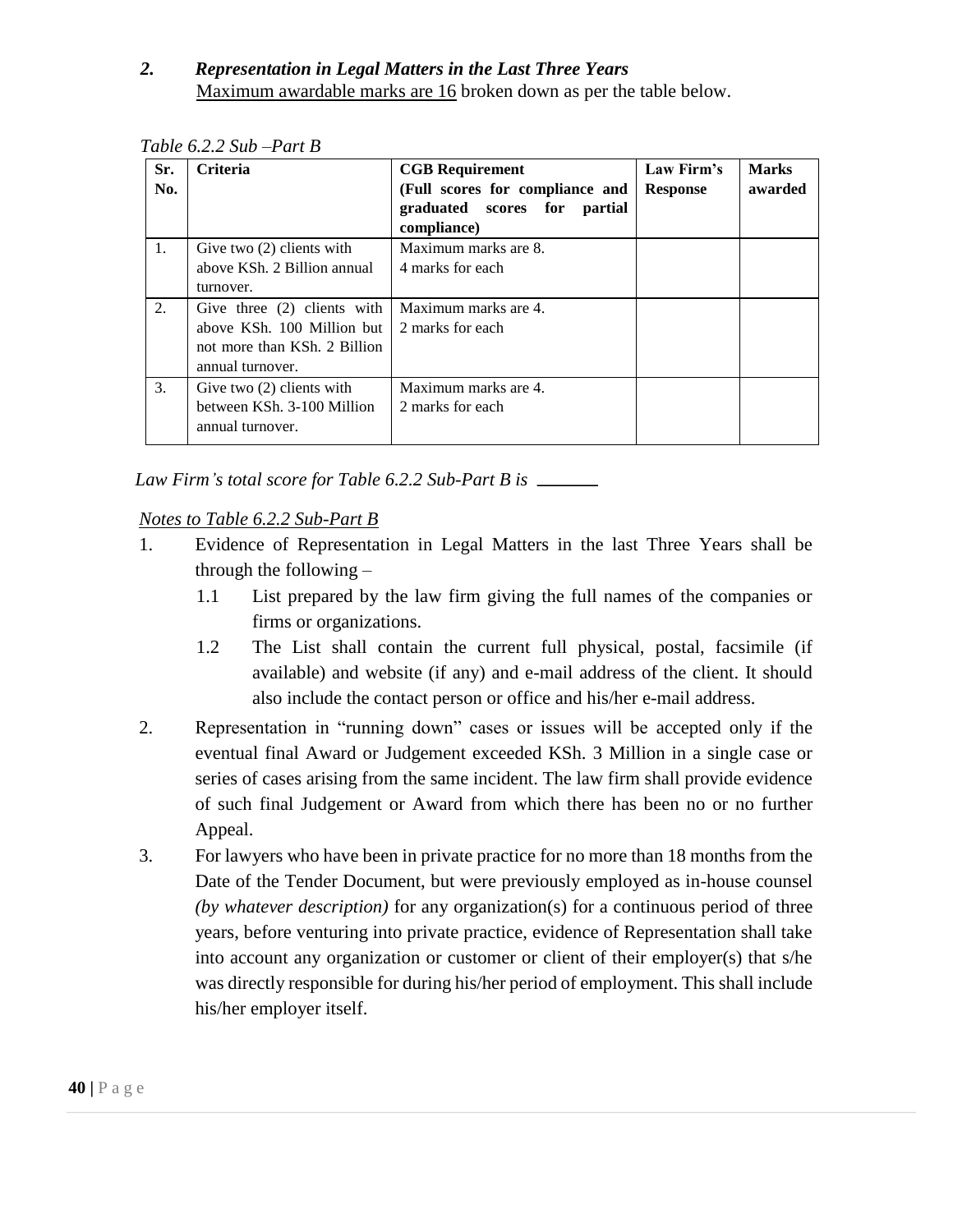#### *3. Satisfactory Resolution of Legal Matters from any 5 out of the 6 Clients above*

3.3 Maximum awardable marks are 10 broken down as per the table below.

| Sr.<br>No. | <b>Criteria</b>                                         | <b>CGB Requirement (Full scores)</b><br>for compliance and graduated<br>scores for partial compliance) | Law<br>Firm's<br><b>Response</b> | <b>Marks</b><br>awarded |
|------------|---------------------------------------------------------|--------------------------------------------------------------------------------------------------------|----------------------------------|-------------------------|
| 1.         | Client no. 1<br>(State name of client; attach<br>proof) | 2 marks                                                                                                |                                  |                         |
| 2.         | Client no. 2<br>(State name of client; attach<br>proof) | 2 marks                                                                                                |                                  |                         |
| 3.         | Client no. 3<br>(State name of client; attach<br>proof) | 2 marks                                                                                                |                                  |                         |
| 4.         | Client no. 4<br>(State name of client; attach<br>proof) | 2 marks                                                                                                |                                  |                         |
| 5.         | Client no. 5<br>(State name of client; attach<br>proof) | 2 marks                                                                                                |                                  |                         |

*Table 6.2.3 Sub –Part B* 

*Law Firm's total score for Table 6.2.3 Sub-Part B is*

### *Notes to Table 6.2.3 Sub-Part B*

- 1. Please give five clients which had serious or manifestly important matters that your firm handled competently and professionally in the best interests of the client.
- 2. Evidence of satisfactory handling and acceptance shall be through
	- 2.1 a letter outlining/stating the following
		- a) competence and professionalism in the handling of the matter
		- b) a very brief or general statement of the matter or issue eg. *"successfully negotiated a syndicated loan agreement involving five lenders on behalf of ABCD Ltd (the client)*" or "*obtained an injunction* (not ex parte) *in favour of XYZ against loss of land due to fraudulent sale or encroachment by unauthorized persons."*
	- 2.2 the letter shall be done on the letterhead of the bidding law firm
- 3. Serious or important is defined as:
	- 3.1 in terms of pecuniary value, a liability that the client faced of no less than Ksh. 3 Million should the client have had an adverse Judgement or Award. The Judgement should be final in the matter. Proof of the Judgement or Award will be required.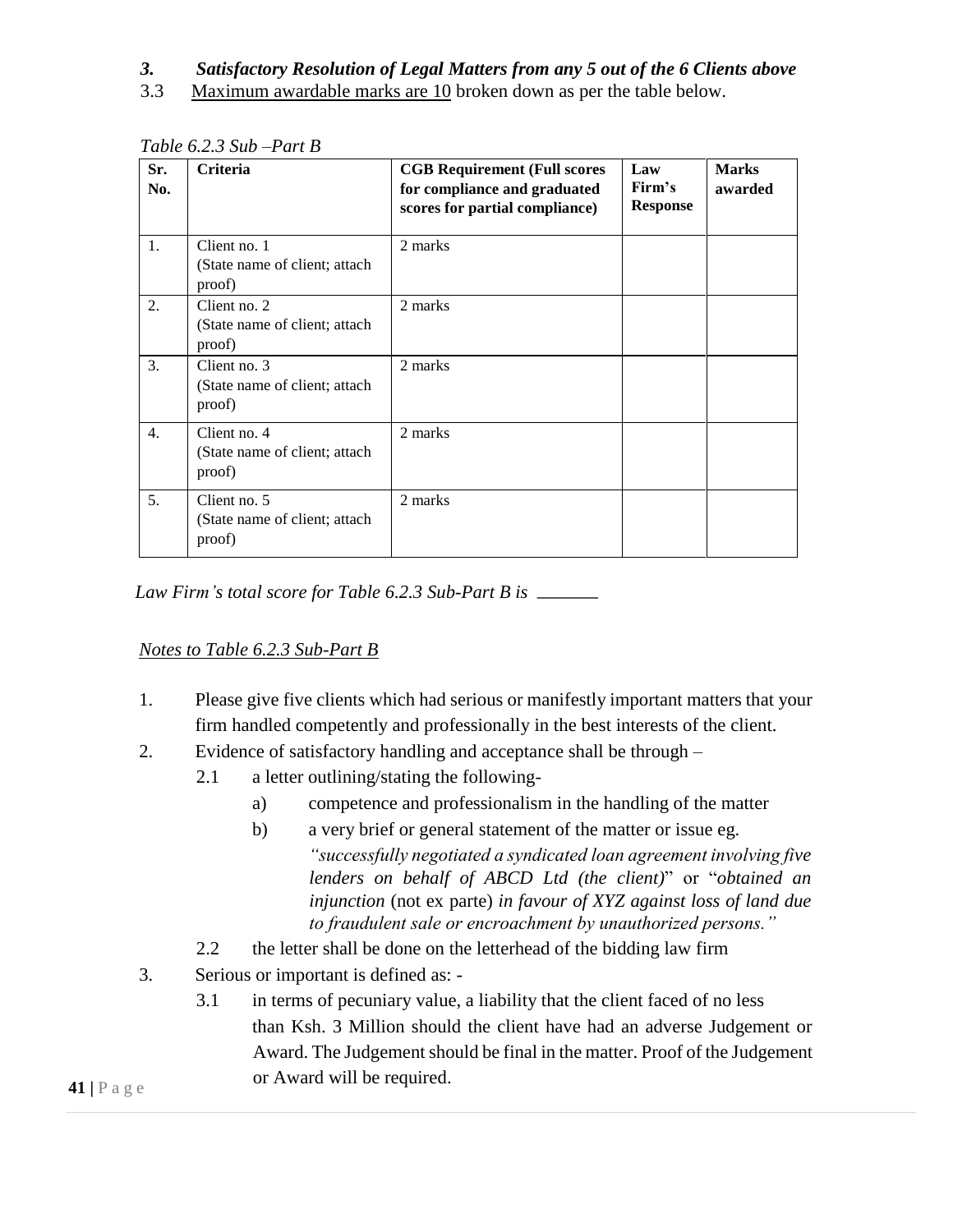- 3.2 where the pecuniary value cannot be determined at face value, the main issue would have had far reaching adverse consequences on the client and/or other clients though not in court but would be in a similar predicament.
- 3.3 where the pecuniary value cannot be determined at face value, the main issue had far reaching consequences on the client and/or other clients though not in court but were in a similar predicament.
- 3.4 In commercial transactions involving a sum of over KSh. 5 Million. Commercial transactions exclude all conveyancing of immoveable property except where the amount involved is over KSh. 10 Million *(excluding lawyers' professional fees and GoK expenses)*.
- 4. The handling may include through the law firm's advisory opinions; acting in mergers & acquisitions; litigation; share offering; restructuring, transfer of assets and liabilities between two or more organizations' but does not include the conventional or traditional conveyancing of selling, buying or leasing land or other immovable property, except as provided above.
- 5. For lawyers who have been in private practice for no more than 18 months from the Date of the Tender Document, but were previously employed as in-house counsel *(by whatever description)* for any organization(s) for a continuous period of three years, before venturing into private practice, evidence of satisfactory resolution shall take into account any organization or customer or client of their employer(s) that s/he was responsible for during his/her period of employment.

This shall include his/her employer itself.

*4. Valid evidence of Partner's Appropriate Qualification, Experience and Degree of Responsibility* 

Maximum awardable marks are 20 broken down as per the table below

| Sr.<br>No. | Criteria                                                                                                                          | Requirement<br>$_{\rm CGB}$<br>(Full<br>scores for compliance and<br>graduated scores for<br>partial compliance) | Law<br>Firm's<br><b>Response</b> | <b>Marks</b><br>awarded |
|------------|-----------------------------------------------------------------------------------------------------------------------------------|------------------------------------------------------------------------------------------------------------------|----------------------------------|-------------------------|
|            | Level in the firm must be<br>Senior or Managing Partner.<br>(Give full name of Partner;<br>attach or indicate source of<br>proof) | 2 marks                                                                                                          |                                  |                         |

*Table 6.2.4 Sub –Part B*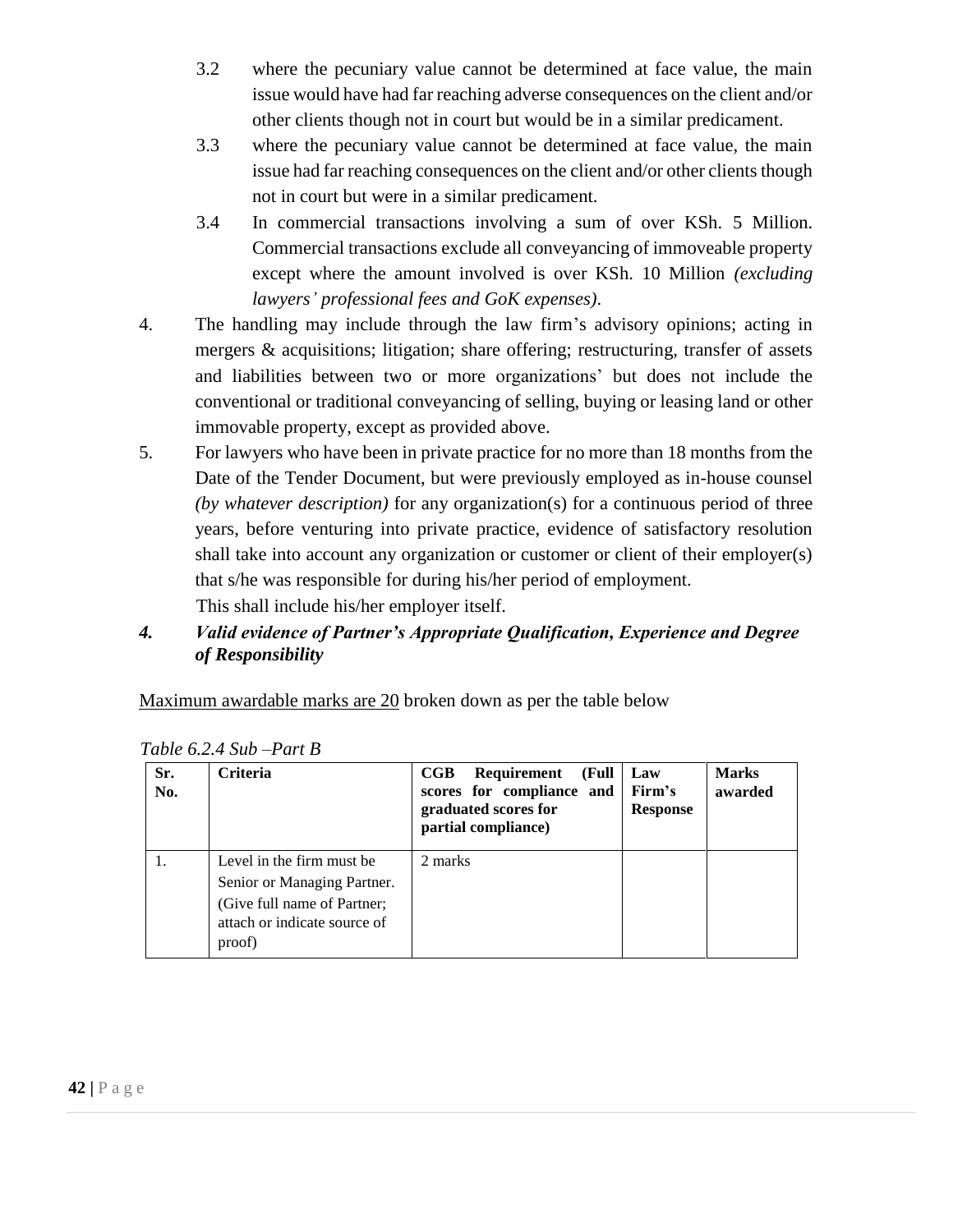| 2.       | Years of legal experience<br>(State number; attach or<br>indicate source of proof)                                                                                                                                                                                                                    | Maximum marks are 5<br>1 mark for each full year of legal<br>experience. (Maximum marks in<br>this<br>parameter<br>is<br>attained<br>irrespective of whether the<br>Partner has actually more than<br>five years' experience) |  |
|----------|-------------------------------------------------------------------------------------------------------------------------------------------------------------------------------------------------------------------------------------------------------------------------------------------------------|-------------------------------------------------------------------------------------------------------------------------------------------------------------------------------------------------------------------------------|--|
| 3.       | Professional Appointment(s)<br><b>Commissioner of Oaths</b><br>Notary Public; attach or<br>indicate source of proof)                                                                                                                                                                                  | Maximum marks are 2<br>1 mark for each i.e.<br>Commissioner for oaths and<br>Notary Public                                                                                                                                    |  |
| 4.       | Professional Membership<br>(CIArb and/or ICS; attach or<br>indicate source of proof)                                                                                                                                                                                                                  | Maximum marks are 2<br>I mark for CIArb<br>1 mark for ICS                                                                                                                                                                     |  |
| 5a.)     | Degree of Responsibility<br>(State clients from 3 above<br>where responsibility as lead<br>counsel or lead lawyer was in<br>3<br>completely<br>different<br>assignments with at least one<br>being in respect of a client<br>with above KSh. 2 Billion<br>annual<br>attach<br>turnover;<br>proof), OR | Maximum marks are 9<br>3 marks each for each different<br>assignment                                                                                                                                                          |  |
| $5b.$ ). | Degree of Responsibility<br>(State organization from 3)<br>above where responsibility as<br>lead counsel or lead lawyer<br>was in 3 completely different<br>assignments; attach proof)                                                                                                                |                                                                                                                                                                                                                               |  |

*Law Firm's total score for Table 6.2.4 Sub-Part B is Notes to Table 6.2.4 Sub-Part B*

- 1. Evidence of Partner's position shall be through
	- 1.1 where the firm is a sole proprietorship or a "one-man show" the firm's letter to that effect.
	- 1.2 where the firm has more than one Partner a letter to that effect by the firm and such letter co-signed by any other Partner in that firm.

*Please see definition of Partner and other Lawyers under General Clarifications.* 

- 2. Evidence of the Partner's years of legal experience shall be taken from the year of admission to the Bar as reflected and recorded by the Partner's admission number at LSK. Any period prior to this shall not be reckoned.
- 3. Evidence of Partner's professional membership or status shall be through-

**43** |  $P$  a g e  $\frac{3}{4}$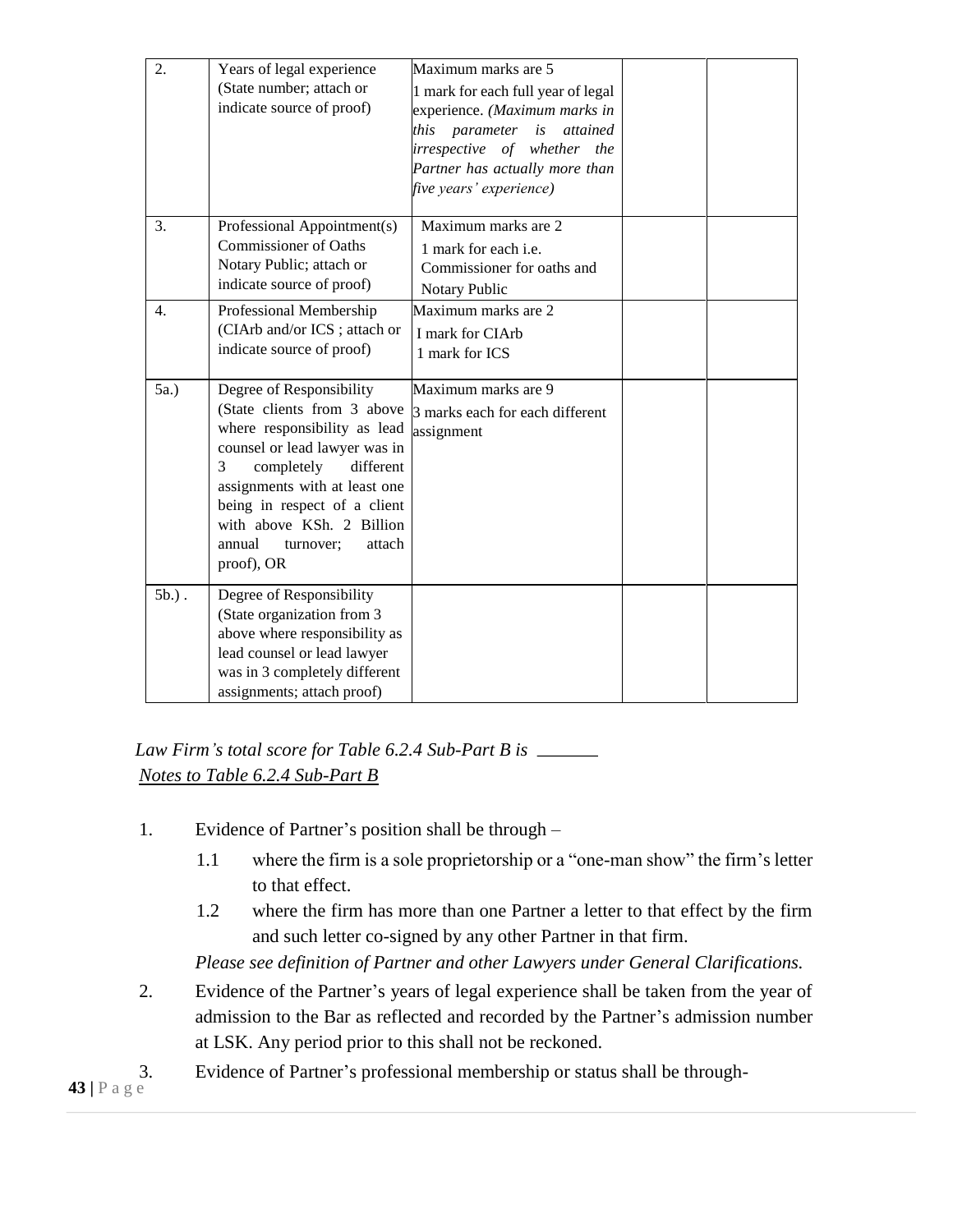- 3.1 a letter on the letterhead of the professional organization confirming the Partner's membership or status
- 3.2 the letter shall not be more than eleven (11) months old prior to the Date of the Pre-Qualification Tender Document.
- 3.3 Or in lieu of 3.1 above, a copy of a valid/current certificate of membership or status in that professional organization.
- 3.4 Or in lieu of 3.1 and 3.3 above, where such membership or status can be confirmed through the organization's website or other relevant independent website
	- a) a printed extract of that where the Partner's name appears together with the address of the website, or,
	- b) a statement by the law firm stating the website where that membership or status of the Partner may be confirmed.
- 4. Evidence of Partner's degree of responsibility shall be through an appointment or confirmation or recommendation or congratulatory letter, contract or other document, either which way, from the client in respect of which such responsibility was shouldered and performed. Any of the documents must clearly show that the Partner acted as such lead counsel in that assignment.
- 5. For lawyers who have been in private practice for no more than 18 months from the Date of the Tender Document, but were previously employed as in-house counsel *(by whatever description)* for any organization(s) for a continuous period of three years, before venturing into private practice, evidence of Partner's s appropriate qualification, experience and degree of responsibility shall take into account any organization or customer or client of their employer(s) that s/he was responsible for during his/her period of employment. This shall include his/her employer itself.
- *5. Team's Average Years of Legal Experience* Maximum awardable marks are 10 broken down as per the table below.

| Sr.<br>No. | <b>Criteria</b>                              | <b>CGB</b> Requirement<br>(Full scores for compliance and<br>graduated scores for partial compliance)                                                                                                                                       | Law<br>Firm's<br><b>Response</b> | <b>Marks</b><br>awarded |
|------------|----------------------------------------------|---------------------------------------------------------------------------------------------------------------------------------------------------------------------------------------------------------------------------------------------|----------------------------------|-------------------------|
|            | (Give names of all<br>lawyers; each lawyer's | Years of legal experience 2 marks for each average year.<br>(Maximum marks in this parameter is 10<br>marks irrespective of whether the Team has<br>years of experience; attach <i>more than five average years of legal</i><br>experience) |                                  |                         |

*Table 6.2.5 Sub –Part B* 

*Law Firm's total score for Table 6.2.5 Sub-Part B is*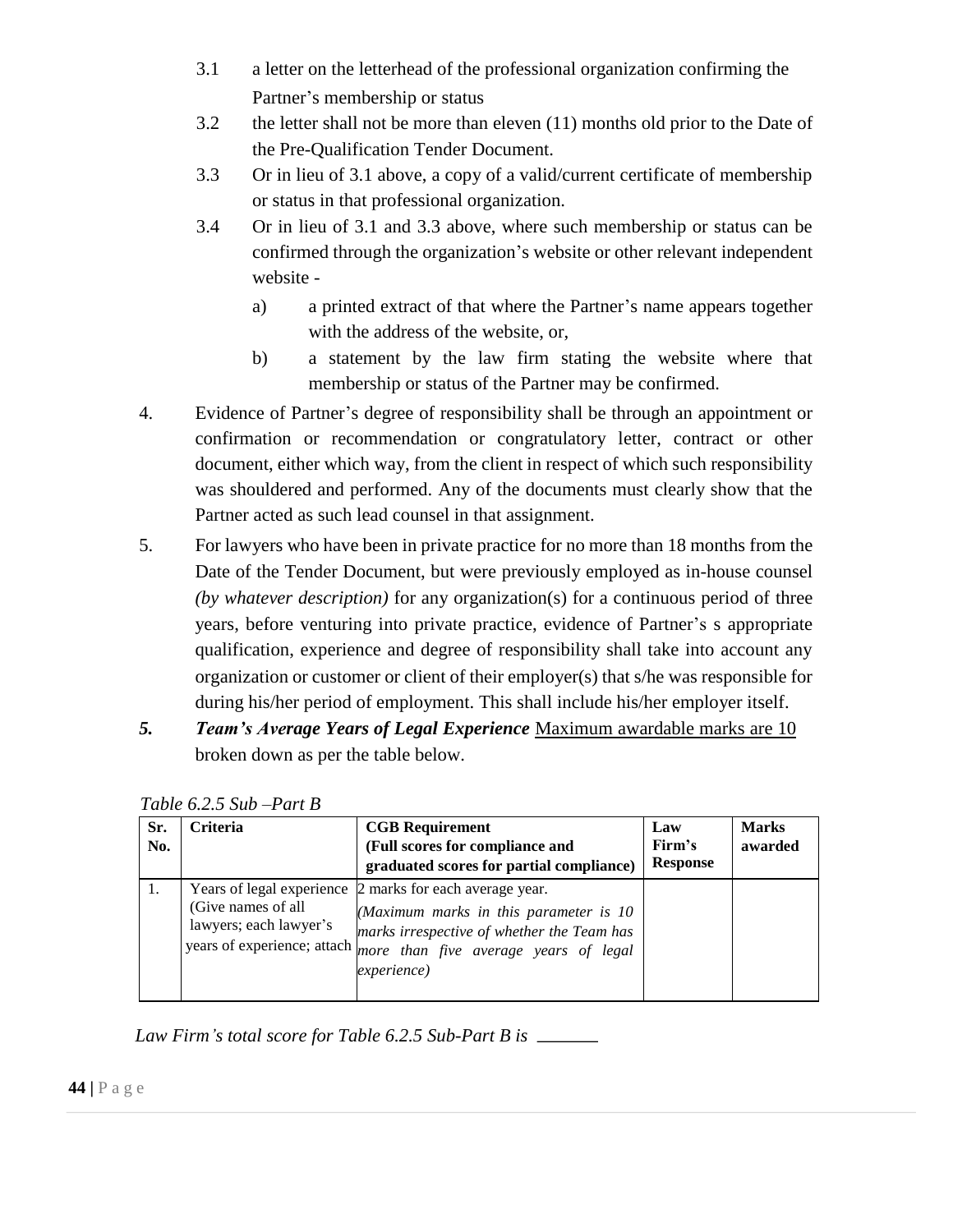- 1. To score,
	- 1.1 the years of legal experience for each admitted lawyer in the firm will be added up to obtain the total years of legal experience whether gained in the employment/service of the bidder firm or elsewhere.
	- 1.2 Those total years will then be divided by the total number of admitted lawyers in the firm.
	- 1.3 The resulting figure will be taken as the lawyers or Team's average years of legal experience.
- 2. Years of legal experience of each lawyer shall be by confirming that each lawyer is engaged in the law firm through –
	- 2.1 employment/appointment letters or contract/service agreement of the lawyer in the law firm.
	- 2.2 the letter shall be on the law firm's letterhead and signed by the Partner and acknowledged/received by signing of the letter by the lawyer in question.
	- 2.3 the agreement shall be signed by both the Partner and the lawyer.
- 3. The years will then be computed on the same parameters as that of a Partner i.e. based on the admission number at LSK.
- 4. For firms in which there is only a sole qualified lawyer, the firm will be entitled to only the minimum of 2 marks under this criterion. If the sole lawyer has been in active practice for more than 5 years, such firm will be entitled to 4 marks only, provided it meets the criteria.
- *6. Team's Outstanding Achievement*

Maximum awardable marks are 25 broken down as per the table below.

| Sr.<br>No. | <b>Criteria</b>                                                                                                                                                                                   | <b>CGB</b> Requirement<br>(Full scores for compliance<br>and graduated scores for<br>partial compliance)  | Law<br>Firm's<br><b>Response</b> | <b>Marks</b><br>awarded |
|------------|---------------------------------------------------------------------------------------------------------------------------------------------------------------------------------------------------|-----------------------------------------------------------------------------------------------------------|----------------------------------|-------------------------|
| 1.         | In Civil Litigation- in the Supreme<br>Court, Court of Appeal, High Court<br>acting on behalf of a government entity<br>(Give<br>full name of lawyer(s); attach<br>summary; attach copy of proof) | Maximum marks are 8<br>3 Marks for Supreme Court<br>3 Marks for Court of Appeal<br>2 Marks for High Court |                                  |                         |
| 2.         | In Civil Litigation relating to county<br>governments in particular; (Give full<br>name of lawyer(s); attach summary;<br>attach copy of proof)                                                    | Maximum marks are 4<br>2 Marks for each case                                                              |                                  |                         |

| Table 6.2.6 Sub –Part B |
|-------------------------|
|-------------------------|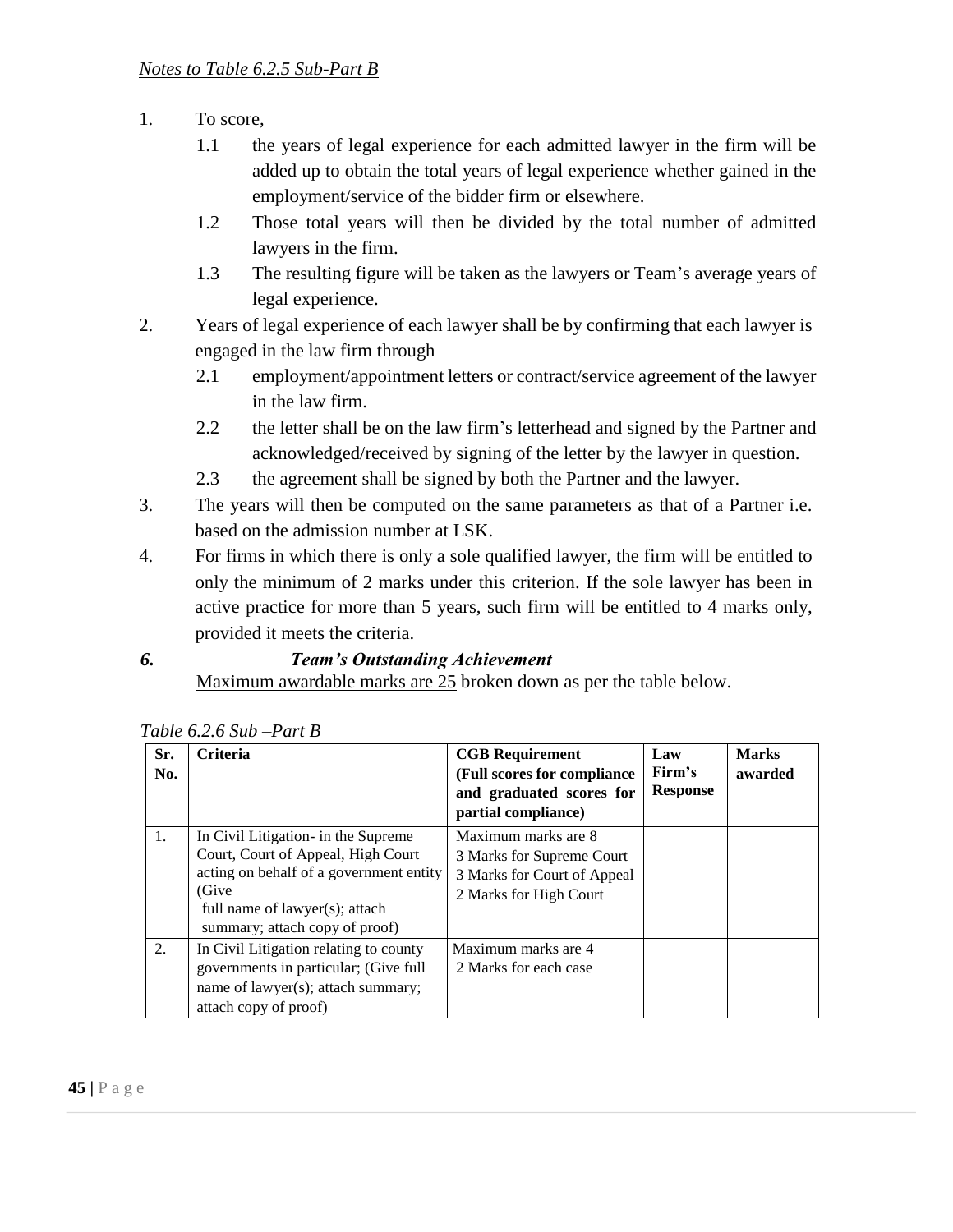| 3.             | In Civil Litigation - PPARB or<br>equivalent<br>(Give full name of lawyer(s); attach<br>summary; attach copy of proof)                                                                                                                                                                                                                                                            | Maximum marks are 2                                                             |  |
|----------------|-----------------------------------------------------------------------------------------------------------------------------------------------------------------------------------------------------------------------------------------------------------------------------------------------------------------------------------------------------------------------------------|---------------------------------------------------------------------------------|--|
| 4.             | In Civil Litigation - ERC, ET or NET<br>or other tribunal<br>(Give full name of lawyer(s); attach<br>summary; attach copy of proof)                                                                                                                                                                                                                                               | Maximum marks are 2<br>I Mark for each for any 2                                |  |
| 5 <sub>1</sub> | In Criminal cases in the Court of<br>Appeal or High Court or Magistrate's<br>Court commenced by or against<br>governmental entities, their members,<br>officers and employees arising out of<br>the performance of their respective<br>duties and responsibilities,<br>(For the Accused or prosecution)<br>(Give full name of lawyer(s); attach<br>summary; attach copy of proof) | Maximum marks are 2                                                             |  |
| 6              | Any project the firm has acted as<br>counsel to a public entity in<br>negotiations or litigation involving<br>construction projects or ancillary<br>matters;                                                                                                                                                                                                                      | Maximum Marks 1                                                                 |  |
| 7.             | In all other matters not indicated above<br>including arbitration, negotiation,<br>mediation and adjudication<br>(Give full name of lawyer(s); attach<br>summary; attach copy of or indicate<br>source of proof)                                                                                                                                                                  | Maximum marks are 6.<br>2 Matters to be awarded at 3<br>Marks for each instance |  |

*Law Firm's total score for Table 6.2.6 Sub-Part B is* 

### *Notes to Table 6.2.6 Sub-Part B*

- 1. Evidence of outstanding achievement shall be through a summary of the achievement in not more than two paragraphs containing: -
	- 1.1 A statement of the issue/assignment handled
	- 1.2 The specific challenge(s) in the issue/assignment
	- 1.3 The manner the lawyer handled the issue/assignment; or view taken that tilted the matter or led to success for the client
	- 1.4 The ultimate conclusion of the assignment
- 2. Copy of the ultimate resolution, where possible. In case of a litigated/prosecuted matter, a copy of the ultimate resolution must be submitted.
- 3. The outstanding achievement may have been attained in the employment/service of the bidder firm or elsewhere.
- 4. For lawyers who have been in private practice for no more than the last 12 months from the Date of the Tender Document, but were previously employed as in-house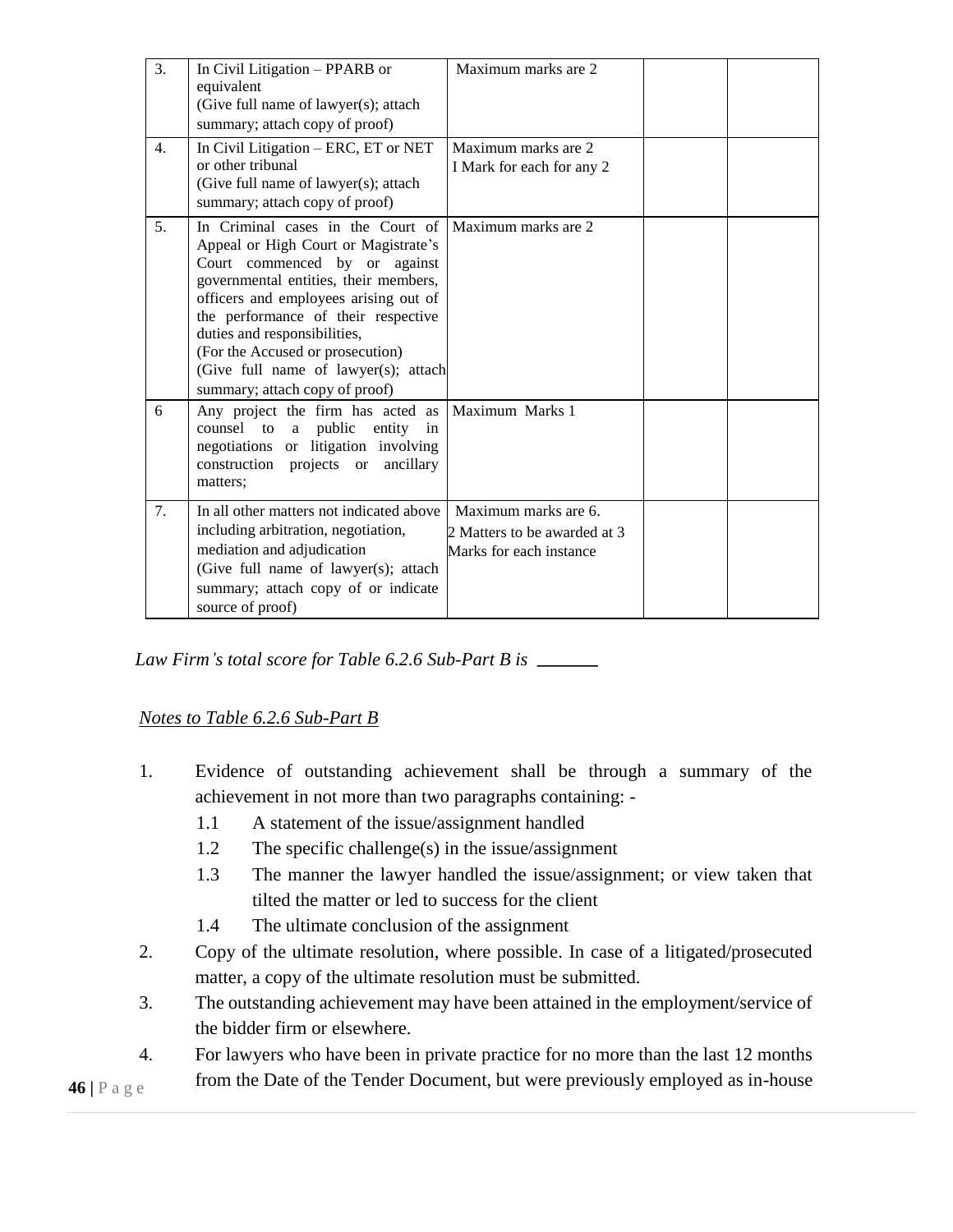counsel *(by whatever description)* for any organization(s) for a continuous period of three years, before venturing into private practice, evidence of outstanding achievement shall take into account any organization or customer or client of their employer(s) that s/he was responsible for during his/her period of employment. This shall include his/her employer itself.

5. For lawyers who have been in private practice for no more than the last 18 months from the Date of the Tender Document, but were previously employed as in-house counsel *(by whatever description)* for any organization(s) for a continuous period of three years, before venturing into private practice, evidence of such lawyer's Team's outstanding achievement shall take into account the lawyers engaged by his/her employer(s) that s/he was responsible for during his/her period of employment.

# *7. Team's Valid Membership or Status in Professional Organizations (Excluding all Partners)*

Maximum awardable marks are 5 broken down as per the table below.

| Sr.<br>No. | <b>Criteria</b>                                                                                                             | <b>CGB Requirement</b><br>(Full scores for compliance and<br>graduated scores for partial<br>compliance) | Law<br>Firm's<br><b>Response</b> | <b>Marks</b><br>awarded |
|------------|-----------------------------------------------------------------------------------------------------------------------------|----------------------------------------------------------------------------------------------------------|----------------------------------|-------------------------|
| 1.         | Give name of lawyer(s)                                                                                                      | Maximum marks are 1                                                                                      |                                  |                         |
| 2.         | Professional Appointment(s) as<br>Commissioner of Oaths, and/or<br>Notary Public<br>(Attach or indicate source of<br>proof) | Maximum marks are 2<br>1 mark for each category                                                          |                                  |                         |
| 3.         | Professional Membership in the<br>CIArb or CS<br>(Attach or indicate source of<br>proof)                                    | Maximum marks are 2<br>1 marks for Member CIArb<br>1 mark for CS                                         |                                  |                         |

*Law Firm's total score for Table 6.2.7 Sub-Part B is* 

*Notes to Table 6.2.7 Sub-Part B*

1. To score maximum points in each criteria 2 and 3 above;

1.1 Category A law firms – (Large) should have at least 4 advocates who qualify

1.2 Category B law firms – (Medium) should have at least 2 advocates who qualify

1.3 Category C law firms – (Standard) should have at least 1 advocate who qualifies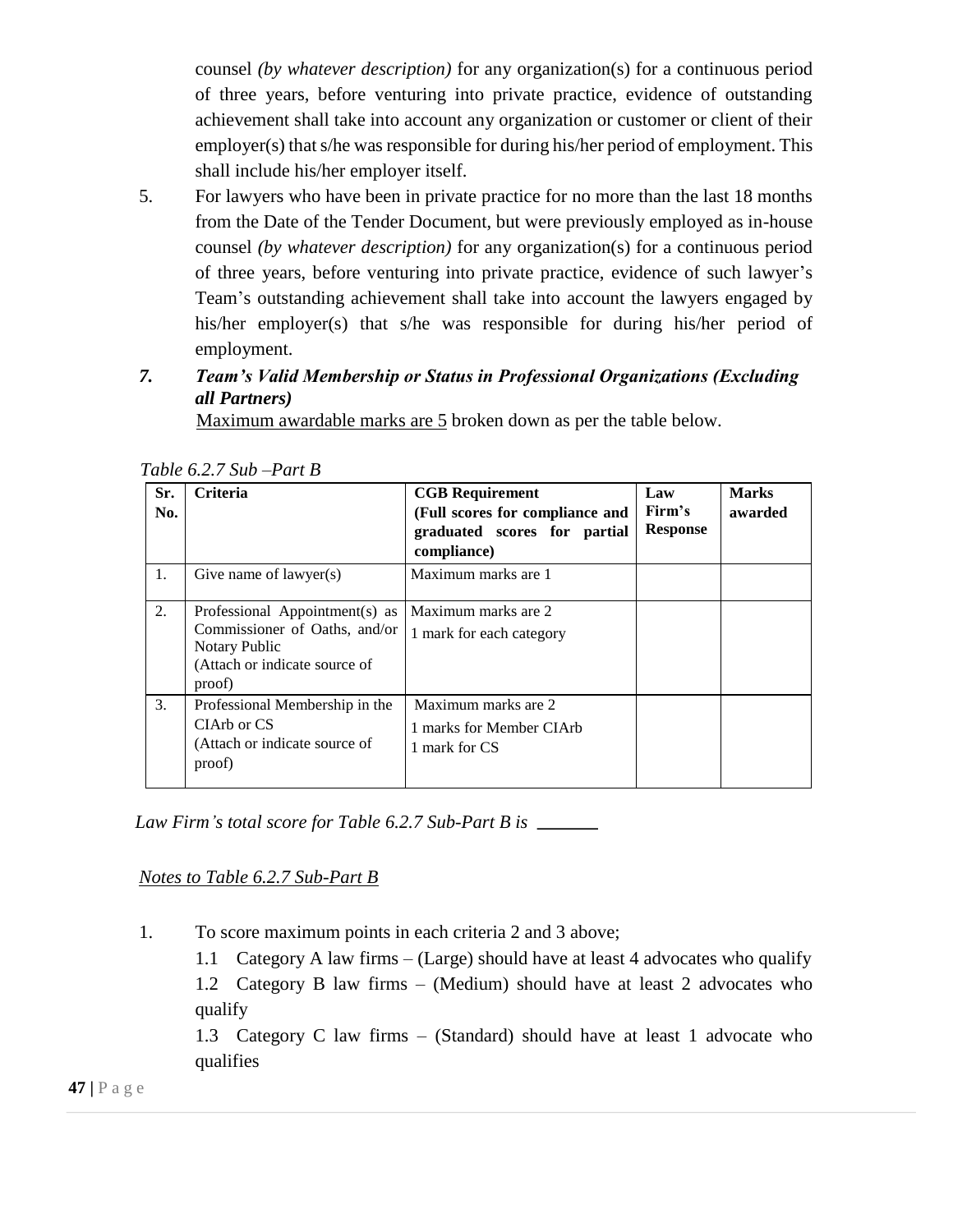- 2. Evidence of each lawyer's membership or status shall be through a letter on the letterhead of the professional organization confirming the membership of each lawyer.
	- 2.1 the letter may be original and shall not be more than eleven months old prior to the Date of the Pre-Qualification Tender Document.
	- 2.2 Or in lieu of 3.1 above, a copy of a valid/current certificate of membership or status in that organization.
	- 2.3 Or in lieu of 3.1 and 3.2 above, where such membership or status can be confirmed through the organization's website or other relevant independent website -
		- 2.3.1 a printed extract of that where the lawyer's name appears together with the address of the website, or,
		- 2.3.2 a statement by the law firm stating the website where that membership or status of that lawyer may be confirmed.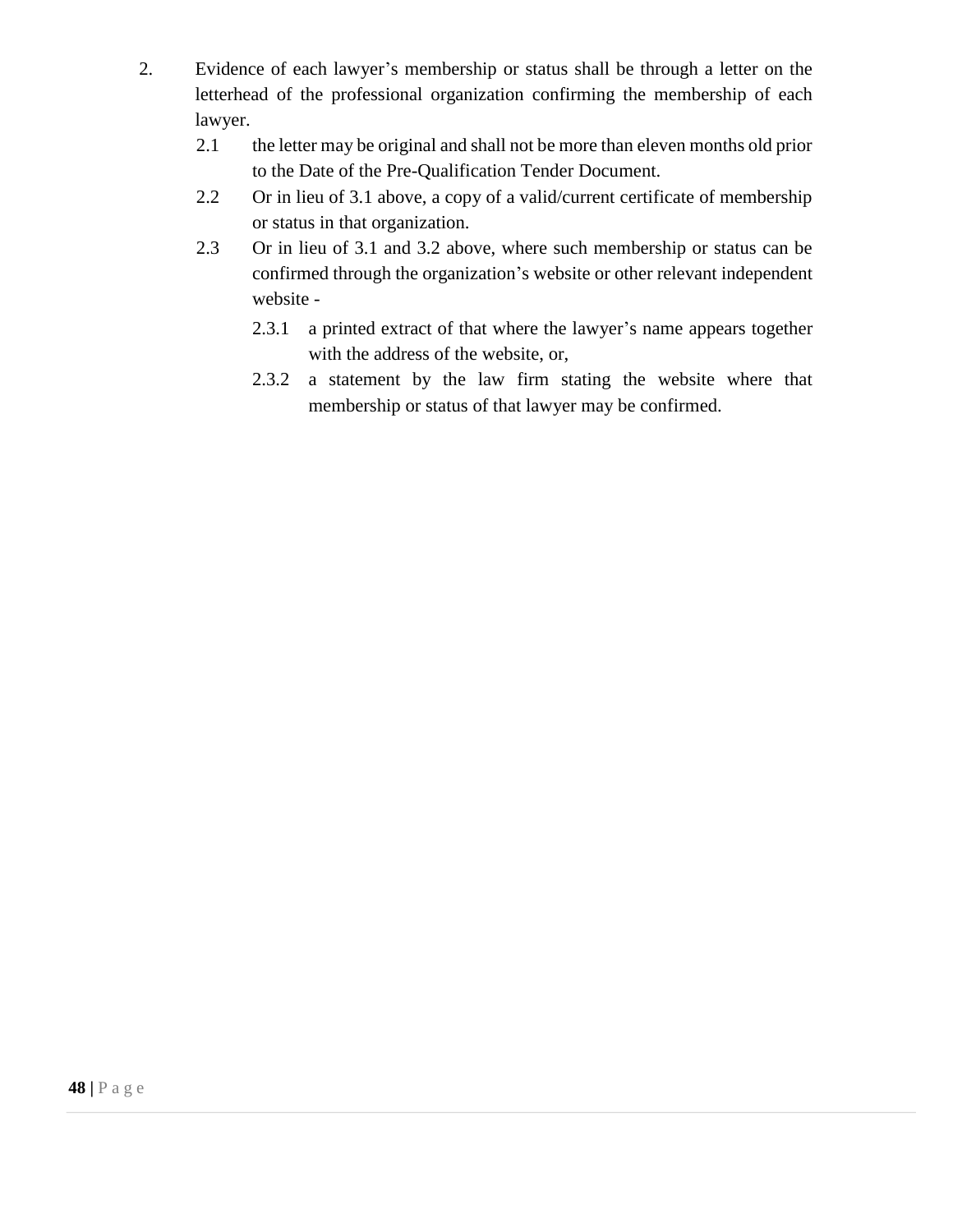#### *8. Companies or Organizations Offered Legal Training by the Law Firm in the last Three Years of the Pre-Qualification Tender Document*  Maximum awardable marks are 6 broken down as per the table below.

| Sr.<br>No. | <b>Criteria</b>                                                                                                                              | <b>CGB</b> Requirement<br>(Full scores for compliance<br>and graduated scores for<br>partial compliance)                                               | Law<br>Firm's<br><b>Response</b> | <b>Marks</b><br>awarded |
|------------|----------------------------------------------------------------------------------------------------------------------------------------------|--------------------------------------------------------------------------------------------------------------------------------------------------------|----------------------------------|-------------------------|
| 1.         | Companies/organizations<br>(Provide list with complete)<br>contact addresses incl. website<br>of each company/organization;<br>attach proof) | Maximum marks are 4<br>2 marks will be given for<br>each company or firm or<br>organization.                                                           |                                  |                         |
| 2.         | Training material for each<br>company/ organization<br>(Attach or give source of proof)                                                      | Maximum marks are 2<br>mark for the manual or<br>material or other training<br>document or part thereof per<br>each company or firm or<br>organization |                                  |                         |

*Table 6.2.8 Sub –Part B* 

*Law Firm's total score for Table 6.2.8 Sub-Part B is* 

#### *Notes to Table 6.2.8 Sub-Part B*

- 1. List prepared by the law firm giving the full names of the companies or firms or organizations. The List shall contain the current full physical, postal, website *(if any)* and e-mail address of the organization. It should also include the contact person or office for that training.
- 2. The List shall also spell out the total number of persons in each company or firm or organization who were given the training.
- 3. A letter from the organization, company or firm or confirming that the training was performed by the law firm.
- 4. The letter shall be done on the letterhead of that company or firm or organization and signed by its authorized representative who shall give his/her full names and designation in that company or firm or organization together with his/her full contact details.
- 5. Copies of relevant legal training manuals or documents or materials that were issued or imparted to the participants or companies or firms or organizations during or after the training.
- 6. The training includes any that was done for or on behalf of LSK, KSL, CLE ICPSK or any other continuous professional development program. It excludes any and all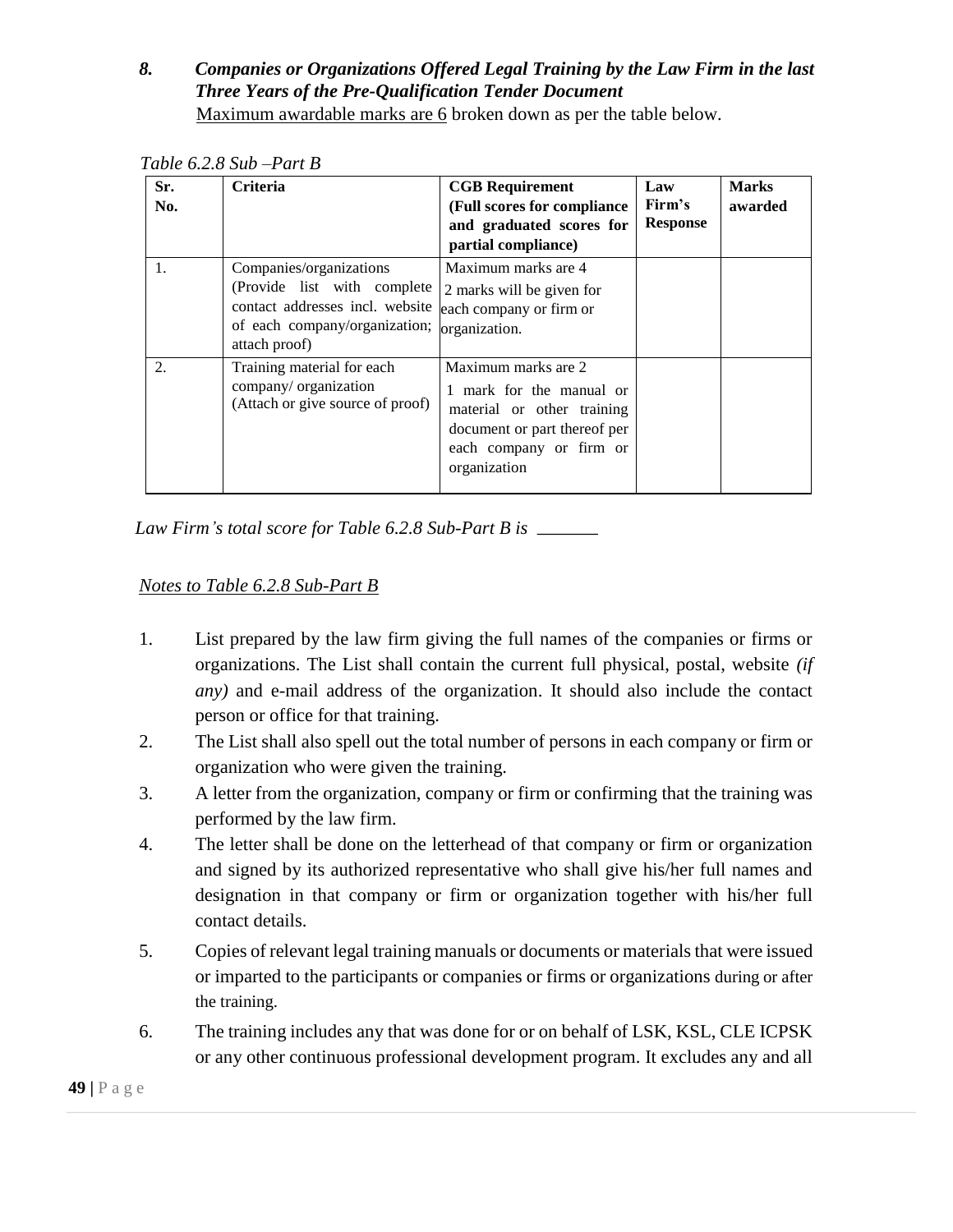trainings in human rights, children's rights, family law, elections and election laws, refugee or military law/issues.

7. For lawyers who have been in private practice for no more than the last 18 months from the Date of the Tender Document, but were previously employed as in-house counsel *(by whatever description)* for any organization(s) for a continuous period of three years, before venturing into private practice, evidence of such training shall take into any organization or customer or client of their employer(s) that s/he was responsible for during his/her period of employment. This shall include his/her employer itself.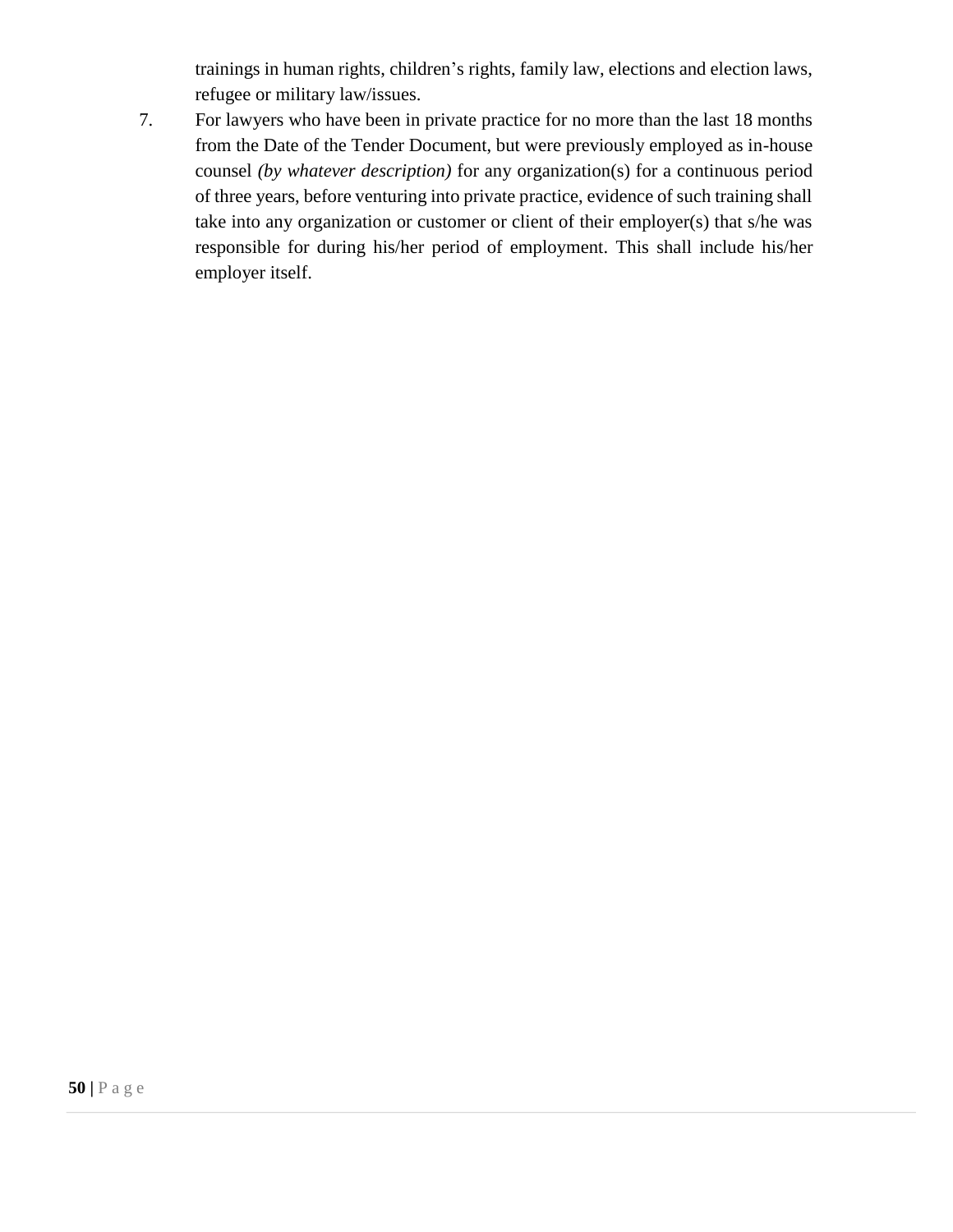#### *9. Law Firm's Facilities, Systems & Adequacy of Support Staff*  Maximum awardable marks are 16 broken down as per the table below.

| Sr. | <b>Criteria</b>                                                                           | <b>CGB Requirement</b>                                                                                                                                                                                                                                                                                                                                               | Law                       | <b>Marks</b> |
|-----|-------------------------------------------------------------------------------------------|----------------------------------------------------------------------------------------------------------------------------------------------------------------------------------------------------------------------------------------------------------------------------------------------------------------------------------------------------------------------|---------------------------|--------------|
| No. |                                                                                           | (Full scores for compliance and graduated<br>scores for partial compliance)                                                                                                                                                                                                                                                                                          | Firm's<br><b>Response</b> | awarded      |
| 1.  | Library facilities<br>(Indicate proof)                                                    | Maximum marks are 5<br>a)<br>1 mark for two complete book<br>shelves/cabinets of two level each or their<br>equivalent<br>b)<br>2 marks for four complete<br>bookshelves/<br>cabinets of four levels each or their<br>equivalent<br>$\mathbf{c})$<br>5 marks for a complete independent<br>room of more than (b) above                                               |                           |              |
| 2.  | Modern<br>Computer<br>and<br>IT<br>Systems<br>(Indicate proof)                            | Maximum marks are 3<br>a)<br>1 mark for modern computers and<br>systems including at least one laptop/desktop<br>computer<br>b)<br>2 marks for (a) above but with at least<br>two laptops or two desktops (or its equivalent<br>for ease and speed of communication)<br>$\mathbf{c})$<br>3 marks for (a) above but with at least<br>three laptops or three desktops  |                           |              |
| 3.  | Adequacy of Support<br>Staff (Give names<br>and designations of<br>staff; indicate proof) | Maximum marks are 8 for each category or its<br>sub<br>a)<br>Category A law firms - between 8<br>and 12 lawyers: minimum 12 support staff<br>b)<br>Category B law firms - between 4 and<br>7 lawyers: minimum 8 support staff<br>c)<br>Category C law firms<br>(i.)<br>1 lawyer: minimum 2 support staff<br>(ii.)<br>2 or 3 lawyers: minimum 3 to 6<br>support staff |                           |              |

*Table 6.2.9 Sub –Part B*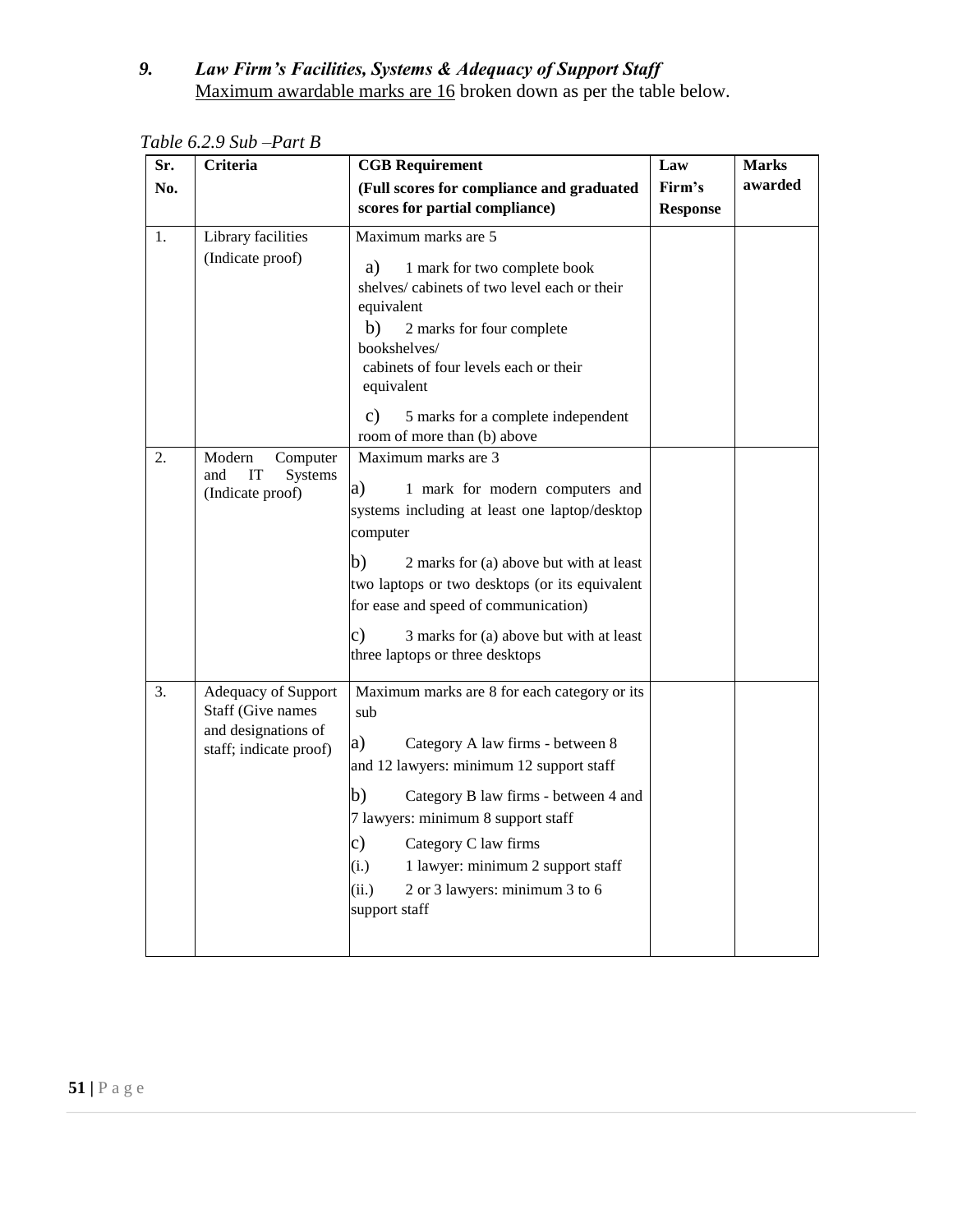### *Notes to Table 6.2.9 Sub-Part B*

- 1. This should be contained in the Firm Profile. *(Please note that if any usual/standard/pre-printed marketing material is used, these specific requirements should be clearly and completely discernible)*.
- 2. It may be confirmed during an office and other facilities visit by CGB staff nominated for that purpose.
- 3. Law firms should note that any information or documentation that is found to have been false or misrepresented may lead to automatic disqualification or removal from the Panel, if appointed, irrespective of any prior findings.
- 4. Support staff includes pupils whose engagement with the bidding firm is through a formal document of employment/engagement. That formal document should be attached to the bid. The engagement should be at least within a period of three months prior to the Date of the Tender Document.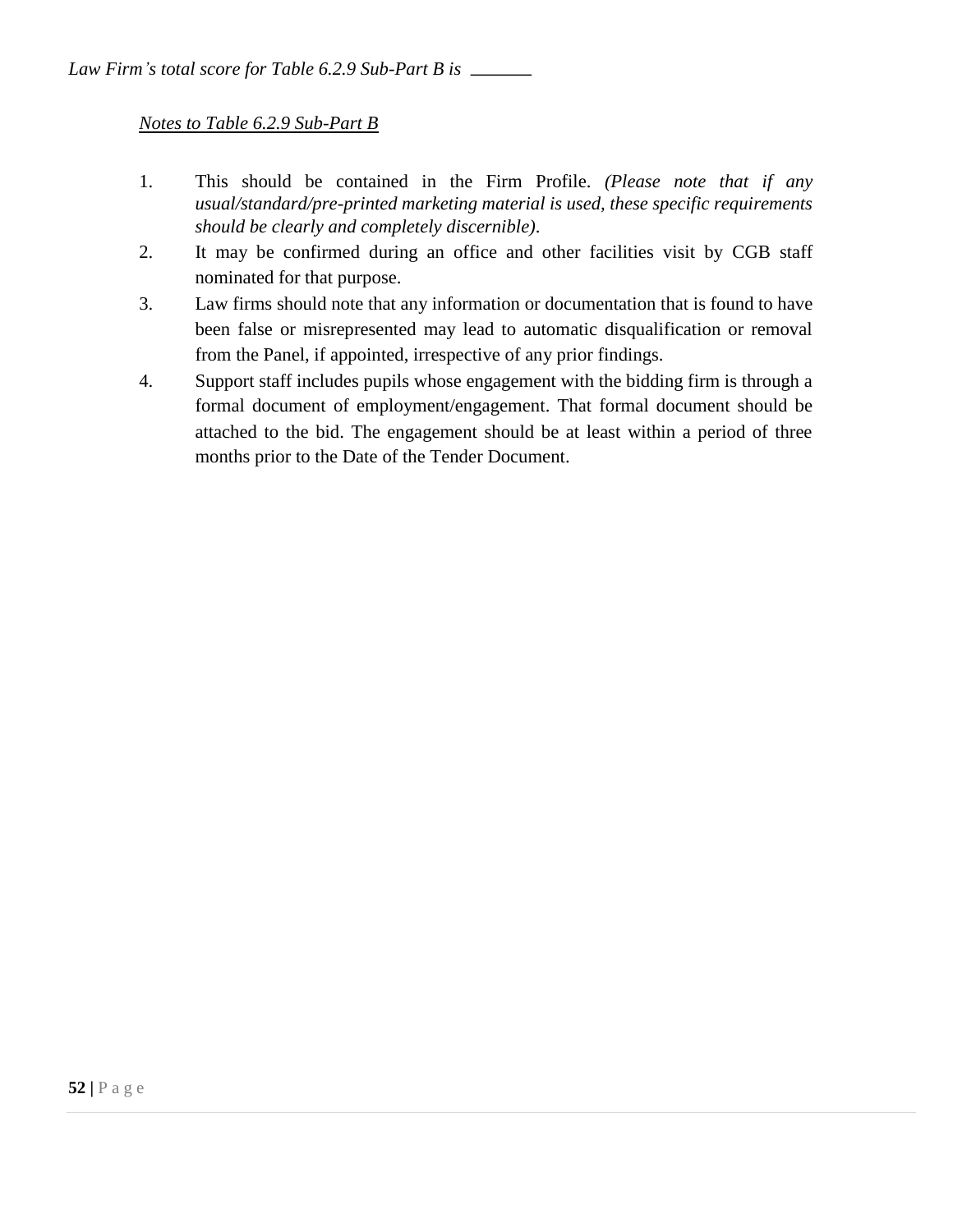### *10. Appropriateness of Law Firm's Quality Management System /Standard Operating Procedures (QMS/SOP) including Case Management and Client Handling Methodology*

Maximum awardable marks are 10 broken down as per the table below.

| Sr.<br>No. | Criteria                                                                                                | <b>CGB Requirement</b><br>(Full scores for compliance<br>and graduated scores for<br>partial compliance) | Law<br>Firm's<br><b>Response</b> | <b>Marks</b><br>awarded |
|------------|---------------------------------------------------------------------------------------------------------|----------------------------------------------------------------------------------------------------------|----------------------------------|-------------------------|
| 1.         | Overview/Mission of QMS/SOP                                                                             | Maximum marks are 1                                                                                      |                                  |                         |
| 2.         | Case Management - Orderliness<br>and Flow                                                               | Maximum marks are 1                                                                                      |                                  |                         |
| 3.         | Case Management - Flexibility<br>Should contain ascertainable<br>details)                               | Maximum marks are 1                                                                                      |                                  |                         |
| 4.         | Case Management -<br>Achievability (Should contain<br>ascertainable details)                            | Maximum marks are 1                                                                                      |                                  |                         |
| 5.         | <b>Case Management -Soundness</b><br>(Should contain ascertainable<br>details)                          | Maximum marks are 1                                                                                      |                                  |                         |
| 6.         | Case Management-<br>Comprehensive (Should contain<br>ascertainable details)                             | Maximum marks are 1                                                                                      |                                  |                         |
| 7.         | Client Handling Methodology-<br>Orderliness and Flow<br>(Should contain ascertainable<br>details)       | Maximum marks are 1                                                                                      |                                  |                         |
| 8.         | <b>Client Handling Methodology</b><br>Soundness (Should contain<br>ascertainable details)               | Maximum marks are 1                                                                                      |                                  |                         |
| 9.         | <b>Client Handling Methodology</b><br>Flexibility (Should contain<br>ascertainable details)             | Maximum marks are 1                                                                                      |                                  |                         |
| 10.        | Client Handling Methodology-<br>Dispute Handling Mechanism<br>(Should contain ascertainable<br>details) | Maximum marks are 1                                                                                      |                                  |                         |

*Table 6.2.10 Sub –Part B* 

*Law Firm's total score for Table 6.2.10 Sub-Part B is*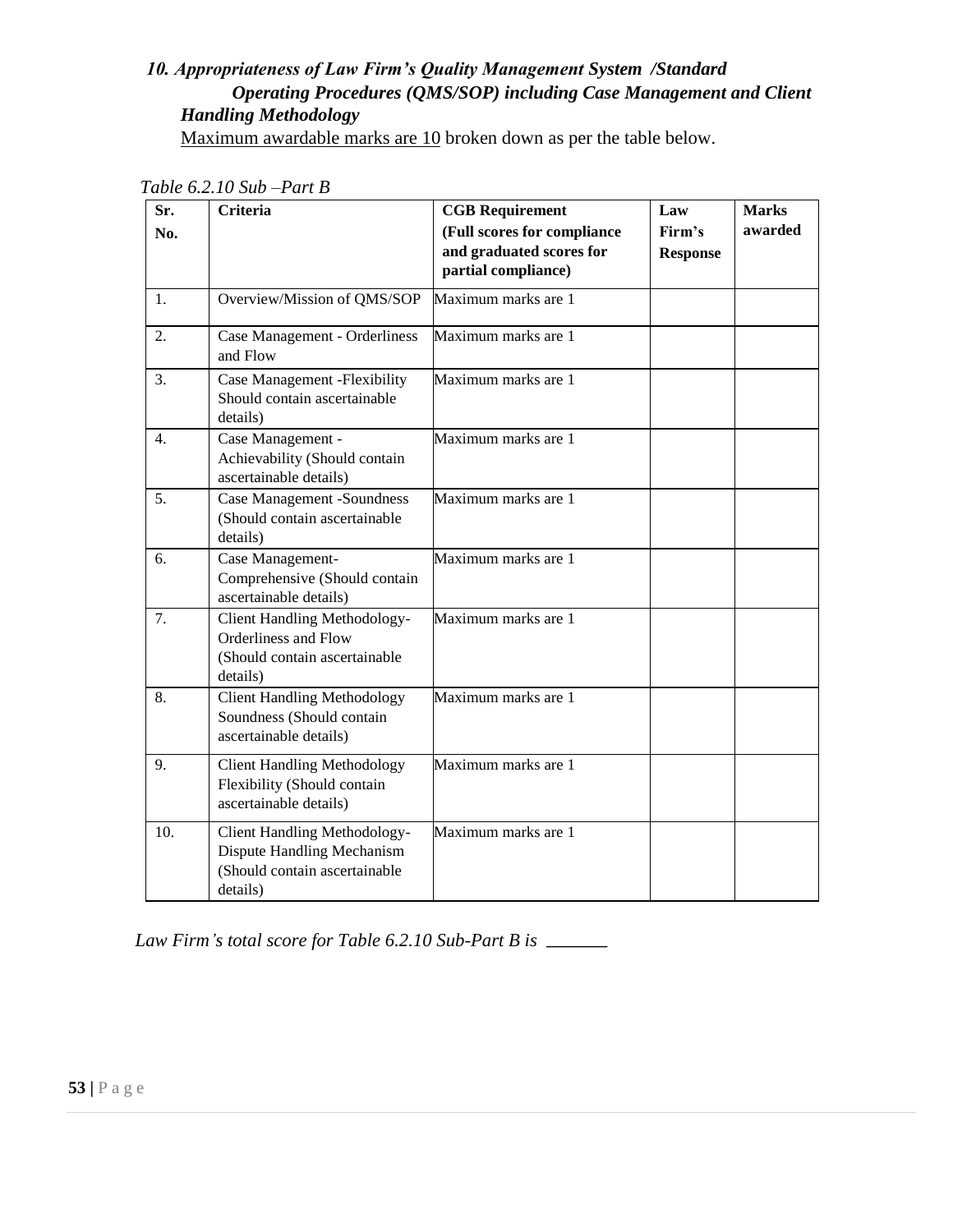- 1. This should be furnished using the format provided in the Pre-Qualification Tender Document.
- 2. Law firms are advised to furnish all the information regarding this criterion in not more than three (3) single-sided A4 size pages at font 12 spacing 1.2.

### **6.3 Part III – Financial Evaluation Criteria under Paragraph 3.31 of the ITT.**

6.3.1 This will include the following: -

- a) Checking submission of financial statements required which must be those that are reported within fifteen (15) calendar months of the Date of the Pre-Qualification Tender Document.
- b) Confirmation that the Method of Charging for Services is duly completed and signed and considering the content.
- c) Taking into account the cost of any deviation(s) from the Pre-Qualification tender requirements.
- d) For law firms that are registered and recognized within the last one calendar year of the Date of the Pre-Qualification Tender Document, they will not be evaluated on (a) above, but will instead be evaluated on the basis of the submission of the certified bank statements provided.
- 6.3.2 Considering information submitted in the Confidential Business Questionnaire against other information in the bid including shareholding.

### *Notes on Financial Evaluation*

- 1. For purposes of evaluation, the exchange rate to be used for currency conversion shall be the selling exchange rate ruling on the date of tender closing provided by the Central Bank of Kenya. (Visit the Central Bank of Kenya website).
- 2. For law firms that are registered within the last one calendar year of the Date of the Pre-Q Tender Document, they should submit certified copies of bank statements covering a period of at least three months prior to the Date of the Pre-Q Tender Document. The copies should be certified by the bank issuing the statements. The certification should be original.

### **6.4 Successful Law Firms**

- 6.4.1 The successful law firms eligible for appointment shall be the ones who attain highest passes in compliance with the Evaluation Criteria above and guided by the provisions of paragraph 3.35 on Notification of Appointment until the available numbers are filled.
- **54 |** P a g e 6.4.2 The law firms with the superior overall scores shall be considered for appointment subject to Confirmation/Inspection visits where these are carried out.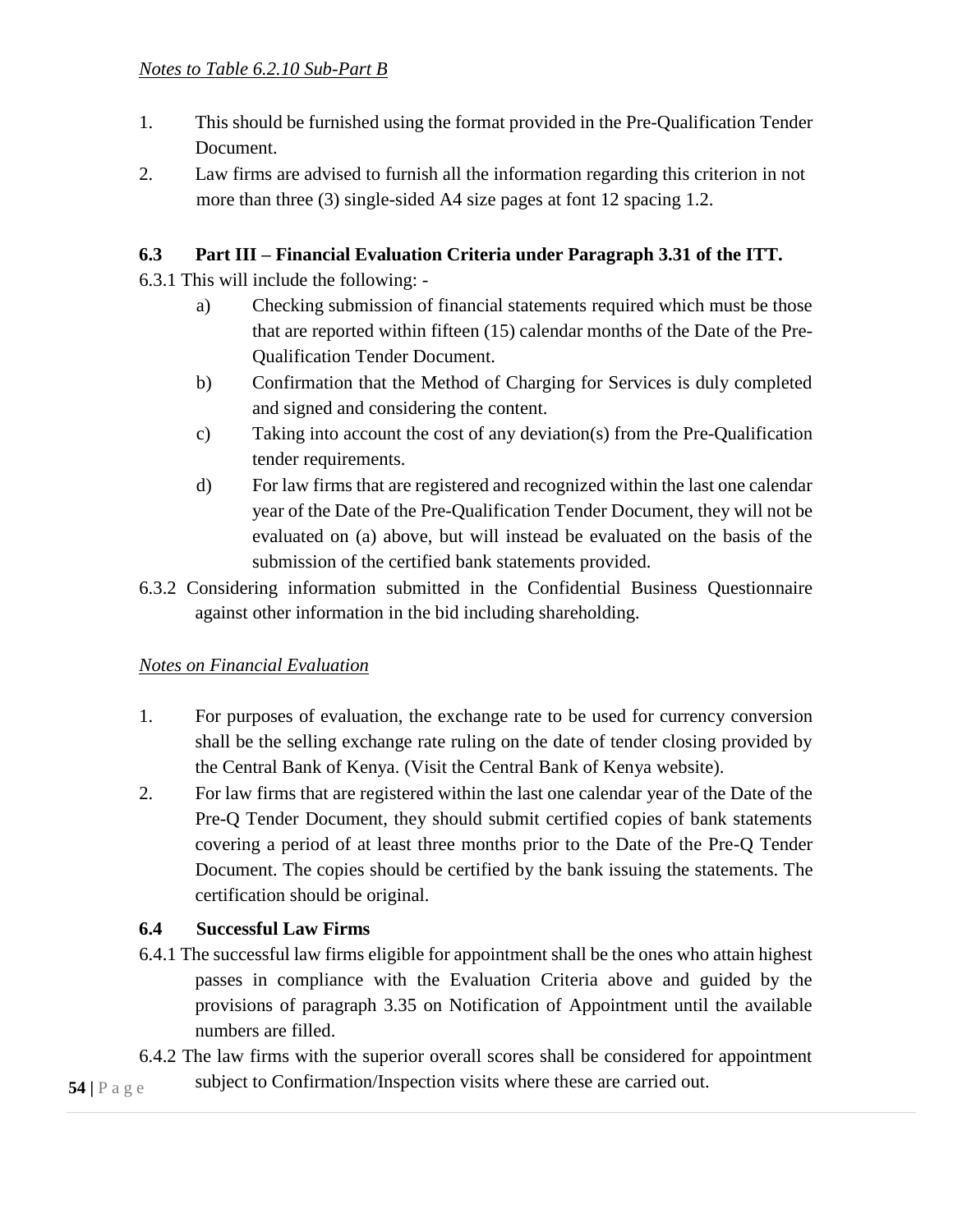### **SECTION VII - CONFIRMATION/INSPECTION VISITS**

- 7.1 CGB may conduct a confirmatory/inspection visit in order to ascertain that details match with that provided in the tender submitted and comply with the confirmation requirements.
- 7.2 CGB may also conduct proposed Service Level Agreement discussions after determining the successful law firms. These will be held at the County headquarters at the County Law Office or otherwise as may be advised. The discussions will additionally touch on Quality Management System and on financial proposals.
- 7.3 CGB will also consider the details on the Conflict of Interest Form and where necessary hold discussions with the firm with regard to this form.
- 7.4 The purpose of the discussions is to reach clarity and agreement on all items. The discussions will conclude with the signing of the SLA.
- 7.5 If the discussions are not fruitful, CGB shall at its sole discretion terminate any further discussions with that law firm and notify the next firm whose tender received the next available highest score in that category of its appointment and invite it for similar discussions.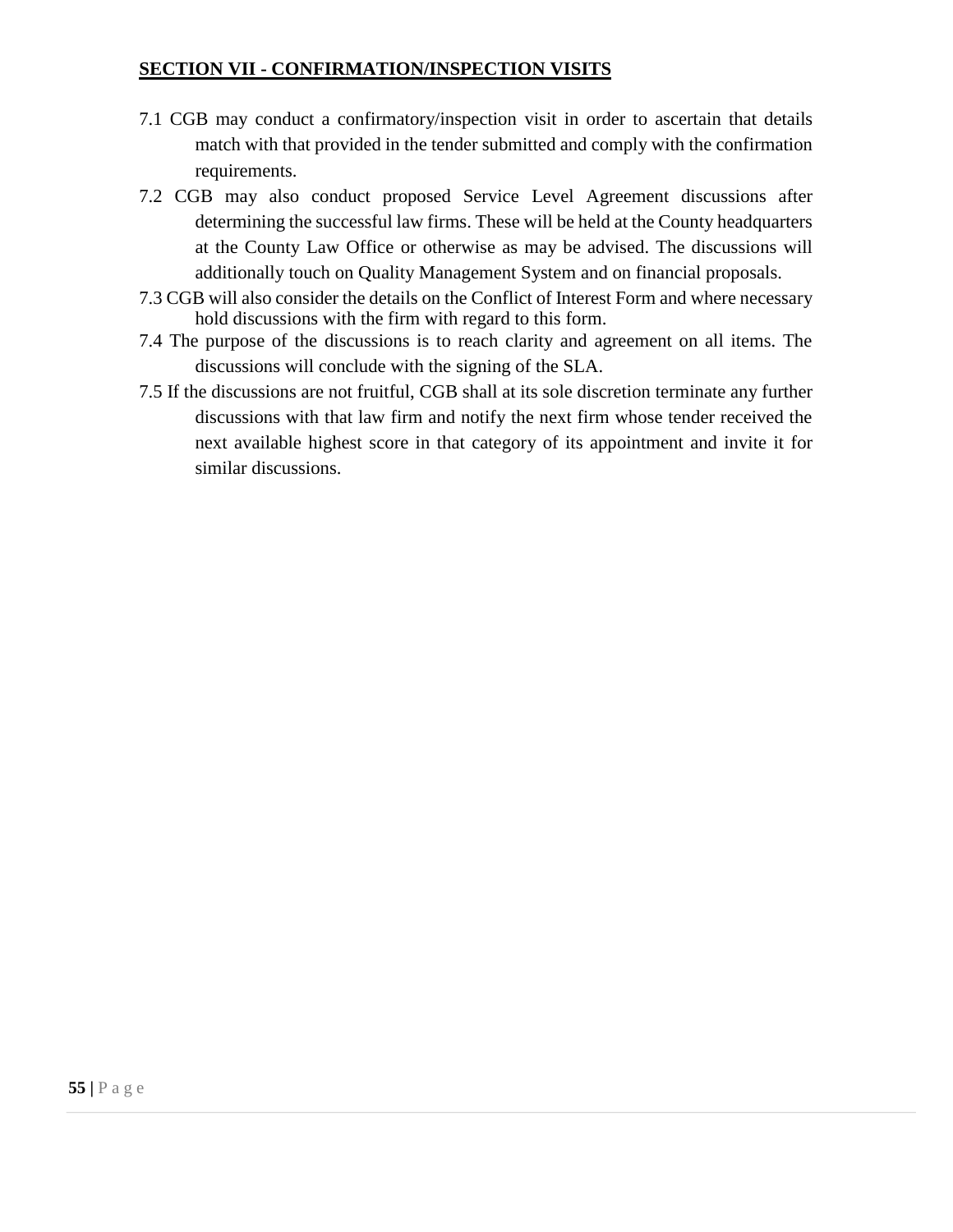# **TABLE OF CLAUSES ON GENERAL CONDITIONS OF APPOINTMENT**  Clause No. **Headings Page No.**

| 8.1 Definitions                                 | 60 |
|-------------------------------------------------|----|
| 8.2 Application                                 | 60 |
| 8.3 Standards                                   | 60 |
| 8.4 Use of Documents and Information            | 61 |
| 8.5 Professional Indemnity Cover                | 61 |
| 8.6 Demonstration(s), Inspection(s) and Test(s) | 62 |
|                                                 |    |
|                                                 |    |
|                                                 |    |
|                                                 |    |
|                                                 |    |
|                                                 |    |
|                                                 |    |
|                                                 |    |
|                                                 |    |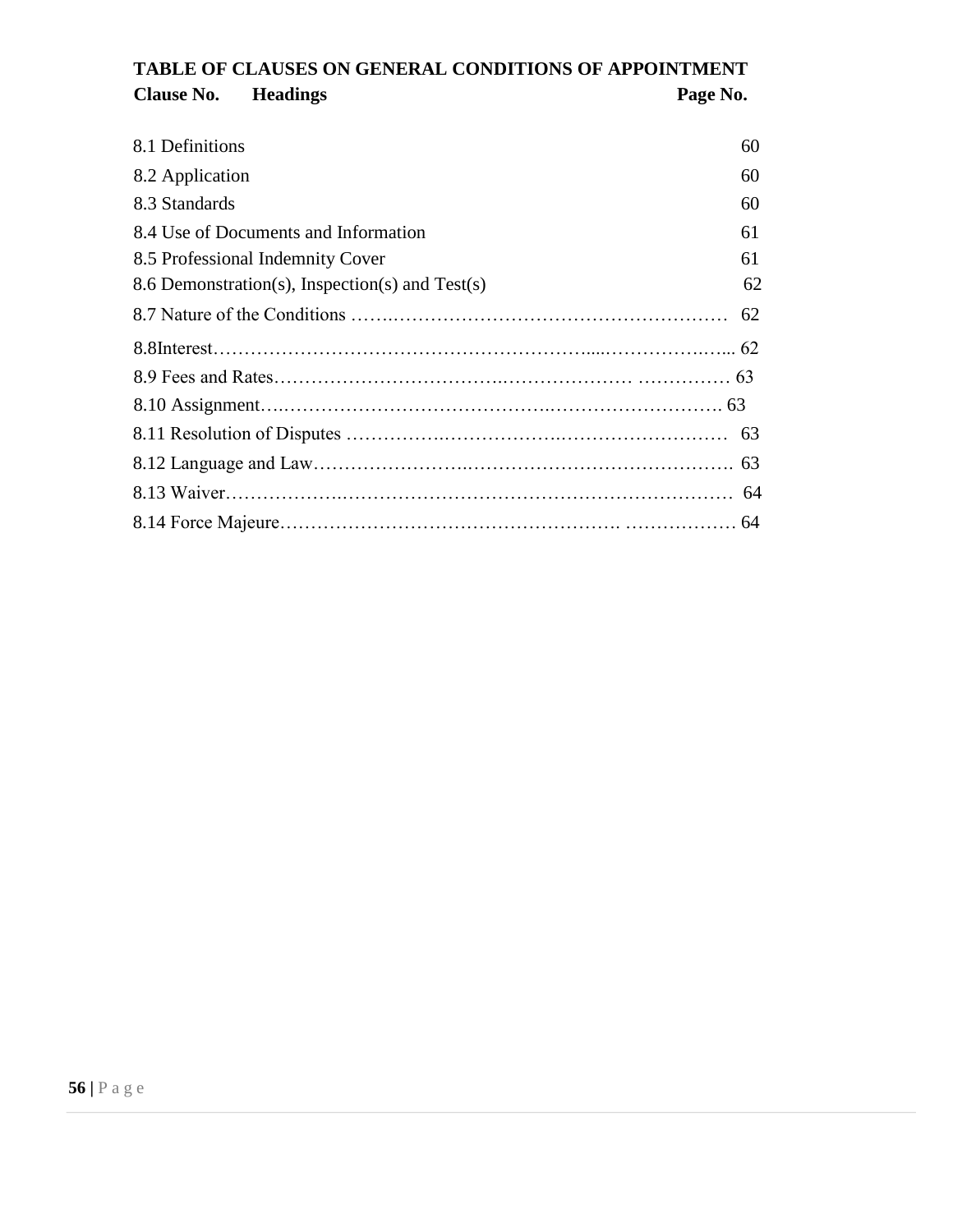### **SECTION VIII – GENERAL CONDITIONS OF APPOINTMENT**

The General Conditions of Appointment shall form part of the Conditions of Appointment in accordance with the law and the County Government of Bomet's guidelines, practices, procedures and working circumstances. The provisions in the GCA will apply unless an alternative solution or amendment is made under other parts of the Conditions including the Service Level Agreement.

#### **8.1 Definitions**

In these Conditions the following terms shall be interpreted as follows: -

- *a) "Day" means calendar day and "month" means calendar month.*
- *b) "The Conditions" means the agreements entered into between CGB and the law firm, as recorded in the Main Form signed by the parties, including all attachments and appendices thereto and all documents incorporated by reference therein.*
- *c) "The Charges" means the rates and fees of which the appointed law firm is entitled to for the proper performance of its obligations as and when it is called upon by CGB to do so.*
- *d) "The Services" means services or part thereof that may from time to time be duly provided by the law firm and includes all of the materials and incidentals, which the law firm is required to perform and provide to CGB as part of its assignment.*
- *e) "The Procuring Entity" means the County Government of Bomet or its successor(s) and assign(s) where the context so admits (hereinafter abbreviated as CGB or referred to as CBG Department of Justice).*
- *f) "The law firm" or the lawyer" or the Consulting firm" means the individual or firm providing the Services consequent to the appointment. For the avoidance of doubt this shall mean the Successful Law firm(s) or lawyer(s) pursuant to the tender.*

### **8.2 Application**

These General Conditions of Appointment shall apply to the extent that the provisions of other parts of the Conditions do not supersede them.

#### **8.3 Standards**

The Services supplied under this contract shall conform to the professional ethics and standards applicable to lawyers under the Advocates Act, 1989 together with the Service Level Agreement entered into between CGB and the law firm.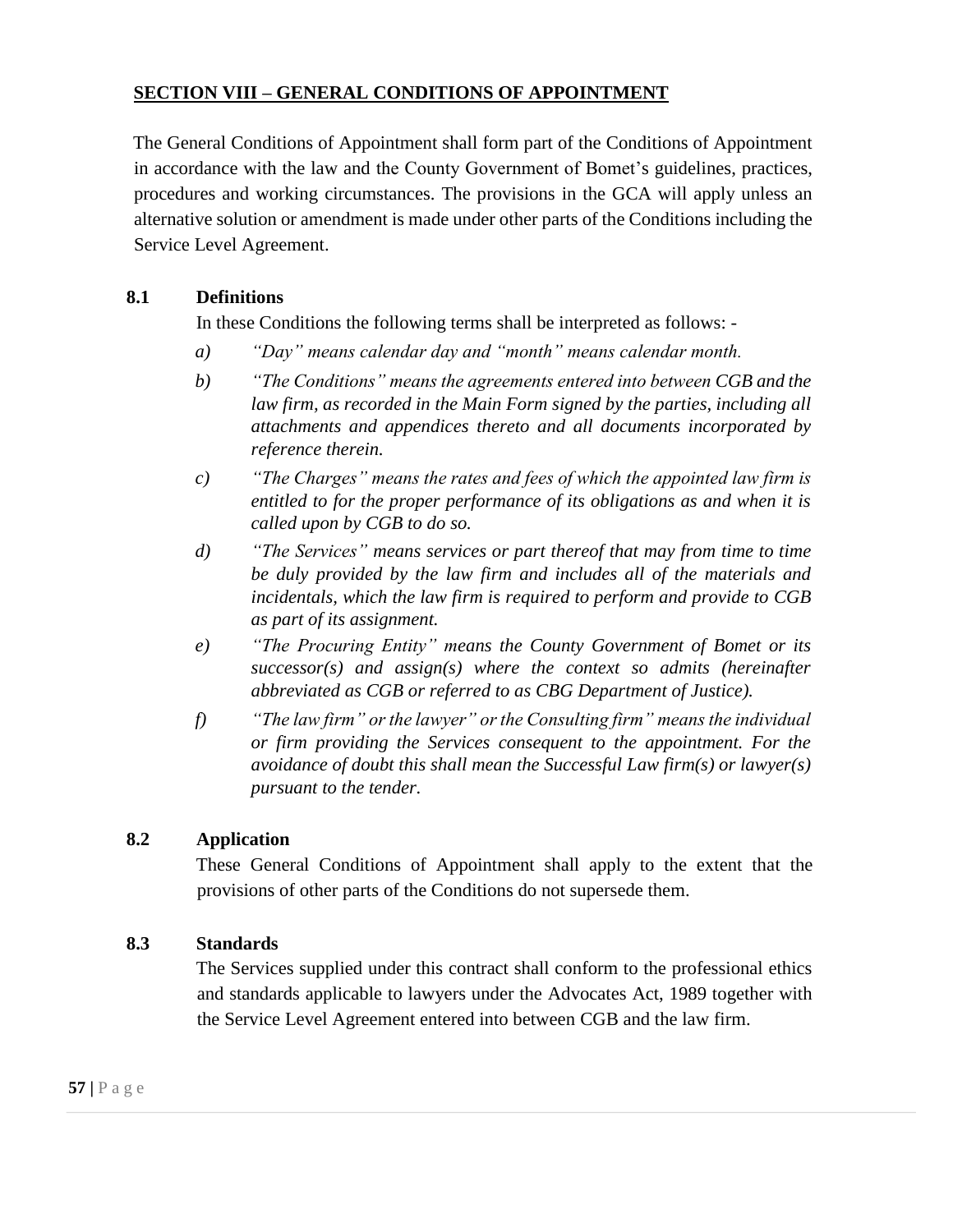#### **8.4 Use of Documents and Information**

- 8.4.1 The law firm and each and every individual lawyer therein shall not, without CGB's prior written consent, disclose these Conditions, or any provision thereof or any specification, plan, drawing, pattern, sample, or information furnished by or on behalf of CGB in connection therewith, to any person other than a person employed by the law firm in the performance of any assignment arising out of this appointment.
- 8.4.2 The law firm shall not, without CGB's prior written consent, make use of any document or information enumerated in sub-clause 8.4.1 above.
- 8.4.3 Any document, other than the contract itself, enumerated in sub-clause 8.4.1 shall remain the property of CGB and shall be returned (including all copies) to CGB on completion of the law firm's performance of any assignment which may be given to and accepted by it, where so required by CGB.

#### **8.5 Professional Indemnity Cover**

- 8.5.1 Within fourteen (14) days of the date of notification of appointment from CGB, the successful law firm shall furnish CGB with a valid PI Cover.
- 8.5.2 The Professional Indemnity Cover shall be issued by an insurance company registered by the Insurance Regulatory Authority. The insurer must be located in Kenya.
- 8.5.3 The successful law firm shall furnish the PI Cover in no less than the sum of Kenya Shillings Twenty Million (KSh. 20 Million) or that which it submitted for purposes of evaluation in the Tender whichever is higher.
- 8.5.4 The law firm shall ensure that the PI Cover remains valid throughout the period of Appointment and where CGB engages it in any assignment up to the conclusion of that assignment.
- 8.5.5 The PI Cover is required to protect CGB against the risk of the law firm's conduct during the performance of Services which would warrant the PI Cover's forfeiture or part thereof.
- 8.5.6 CGB shall seek authentication of the PI Cover from the issuing Insurer. It is the responsibility of the successful law firm to sensitize its issuing Insurer on the need to respond directly and expeditiously to queries from CGB. The period for response shall not exceed five (5) days from the date of CGB"s query. Should there be no conclusive response by the Insurer within this period, such successful law firm's PI Cover may be deemed as invalid.
- 8.5.7 Failure of the successful law firm to furnish an authentic PI Cover, the appointment shall stand annulled.
- 8.5.8 The law firm shall provide such evidence of the continued existence and validity of the PI Cover as CGB may reasonably and from time to time request.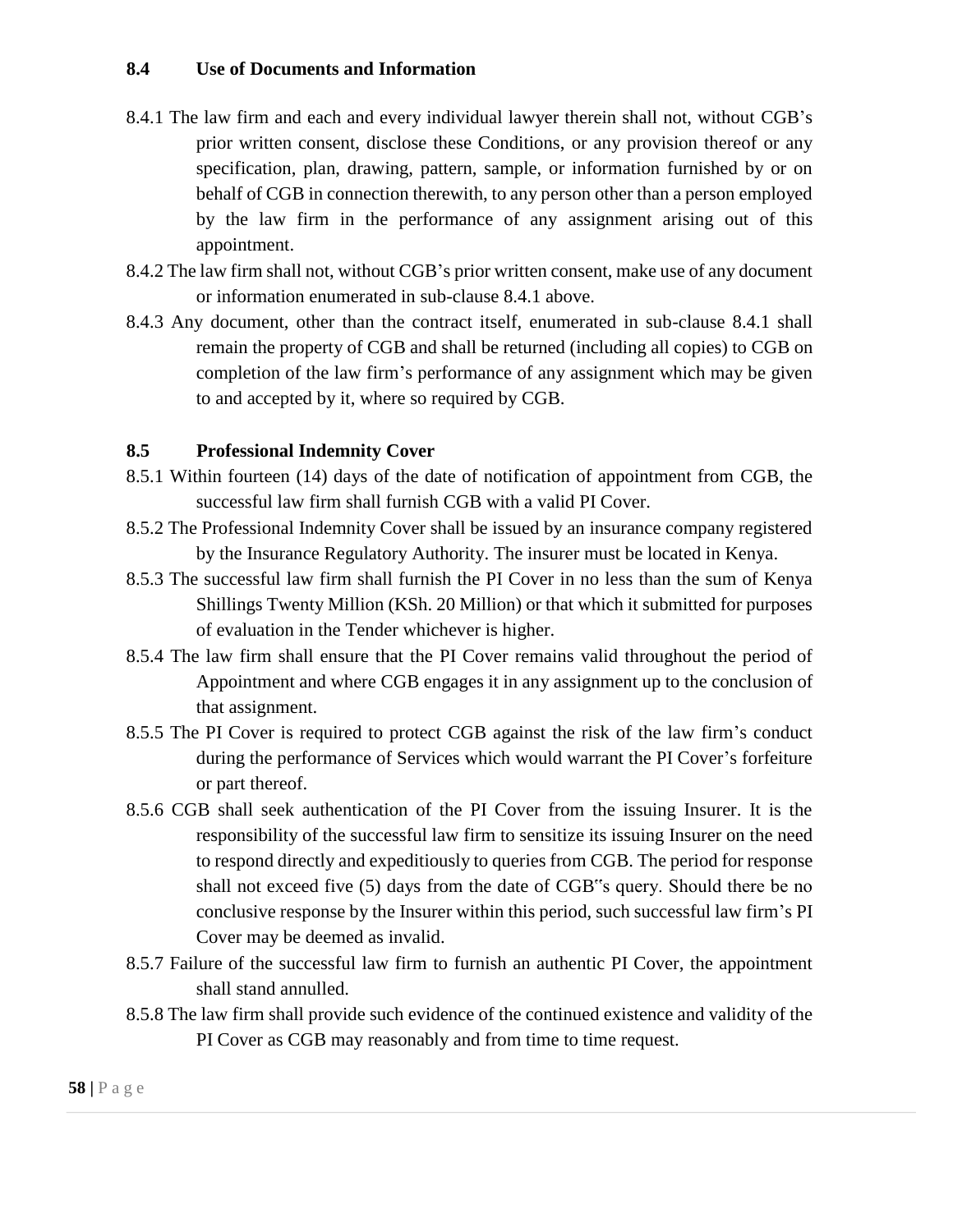#### **8.6 Demonstration(s), Inspection(s) and Test(s)**

- 8.6.1 The law firm will be required to demonstrate dexterity, diligence, skill and professionalism in the performance of Services when called upon to do so right from receipt of instructions to conclusion of the assignment which is by closure of the file or matter by agreement between CGB and the law firm except in cases of earlier cessation of instructions.
- 8.6.2 CGB or its representative(s) shall have the right to inspect and confirm this demonstration of the law firm's performance, capacity, equipment, premises, and to confirm their conformity to the Conditions of Appointment. This shall include any Quality Management System.
- 8.6.3 CGB shall meet its own costs of the inspections/ visits. These may be done on the law firm's offices, courts or any other place at the discretion of CGB.
- 8.6.4 Where conducted on the premises of the law firm(s), all reasonable facilities and assistance, including access to literature and documentation save for other clients' confidential information shall be furnished to CGB representative(s) at no charge to CGB.
- 8.6.5 A Demonstration/Visitation Report(s) may be completed by CGB upon conclusion of the inspection/ visitation. This Report where done shall be considered during periodical review with the law firm for purposes of improvement in the engagement between the parties, performance, analysis and continued empaneling or reappointment at the end of the Period.
- 8.6.6 Nothing in this clause 8.6 shall in any way be construed as a Waiver of any kind whatsoever or release the law firm from any of its obligations under the Advocates Act as and when it is engaged in any matter by CGB.

#### **8.7 Nature of the Conditions**

- 8.7.1 The and enlisting of the law firm on CGB's Panel shall not constitute a retainer or contract.
- 8.7.2 CGB does not bind itself to request the law firm for provision of any Service during any time in which the law firm is considered to be on its Panel.

#### **8.8 Interest**

8.8.1 Where the law firm is instructed by CGB on any assignment or matter, it is hereby agreed that interest payment by CGB is inapplicable on any charges or fees accruing to the law firm.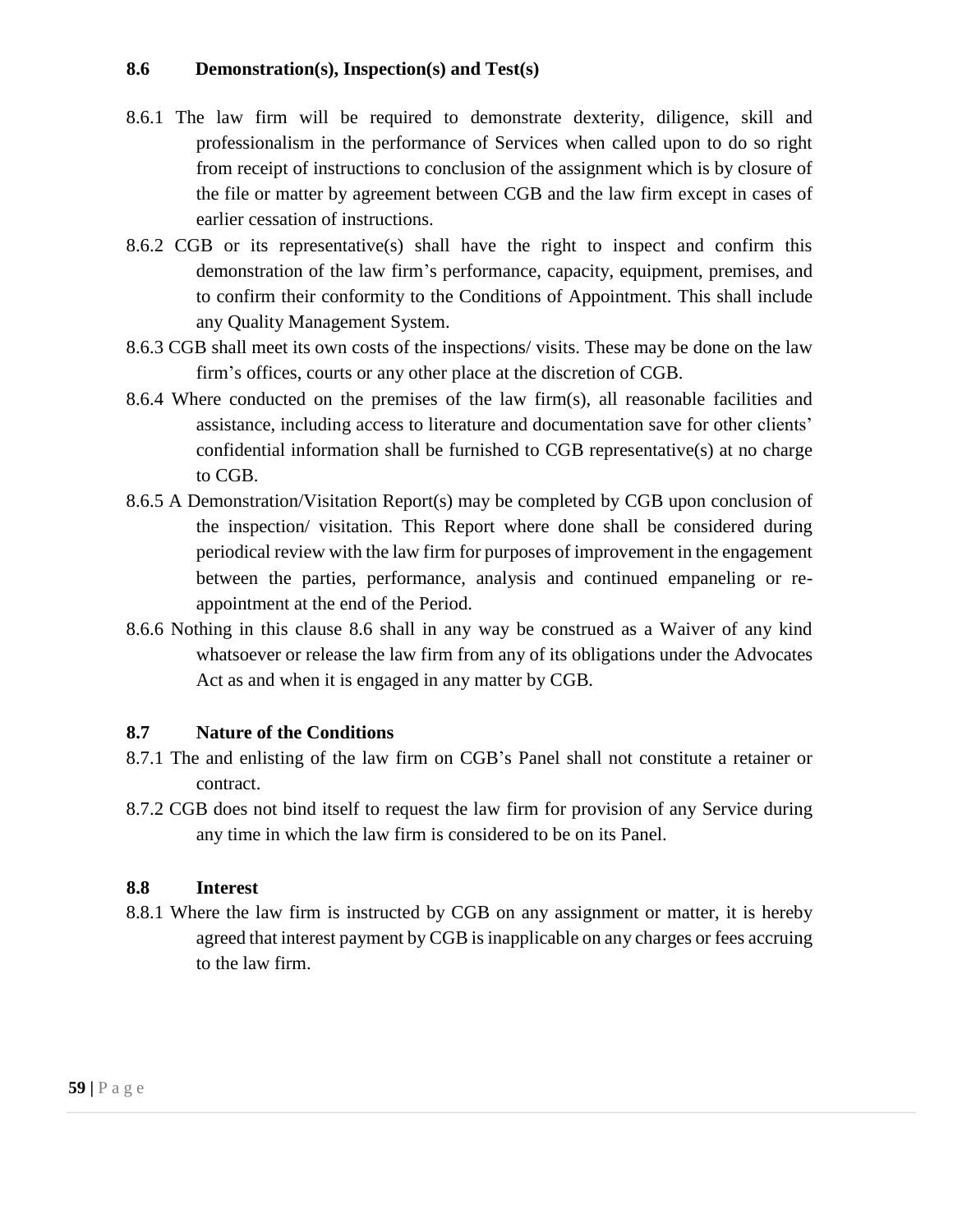### **8.9 Fees and Rates**

- 8.9.1 Where professional fees, charges or payments of any kind are due and owing to the law firm, the guide for payment shall be the relevant Advocates Remuneration Order except for Schedule V thereon.
- 8.9.2 The mode of billing shall be considered on a case by case basis and subject to agreement between CGB and the law firm. Should there be a difference on this, then CGB and the law firm, may by agreement, refer the issue to Taxation with each party bearing their own costs for the Taxation.
- 8.9.3 The parties recognize that the present 5<sup>th</sup> Schedule of the Advocates Remuneration Order under the Advocates Act, 1989 provides for an hourly billing system or an amount fixed by agreement between CGB and the firm. Where fees or charges are due and owing to the law firm and it is agreed between the law firm and CGB that the same should be paid on the basis of Schedule V, then and in that event, the parties shall discuss the quantum thereof with regard to the figures indicated by the law firm in its tender at the Method of Charging for Services section.

### **8.10 Assignment**

- 8.10.1 The law firm shall not assign or in whole or in part its appointment by virtue of its pre-qualification contract assign or sub-contract its obligations to perform when instructed by CGB except as may be prescribed.
- 8.10.2 In the event that a sub-contract is permissible and the law firm sub-contracts its role, the responsibility and onus over the instructions given to the law firm shall rest with the law firm that is pre-qualified by CGB.

### **8.11 Resolution of Disputes**

- 8.11.1 CGB and the law firm may make every effort to resolve amicably by direct informal negotiation any disagreement or dispute arising between them under or in connection with its appointment to the Panel or during the performance of any services rendered by the firm.
- 8.11.2 Where the parties are of the opinion that direct informal negotiation has been unable to amicably resolve the dispute, or, that it is not appropriate either party may refer the dispute to the International Arbitration for Resolution.

#### **8.12 Language and Law**

8.12.1 The language of the GCA and the law governing any ensuing contract shall be the English language and the laws of Kenya respectively unless otherwise stated.

#### **8.13 Waiver**

8.13.1 Any omission or failure by CGB to exercise any of its rights or enforce any of the

penalties arising from the obligations imposed on the law firm shall in no way,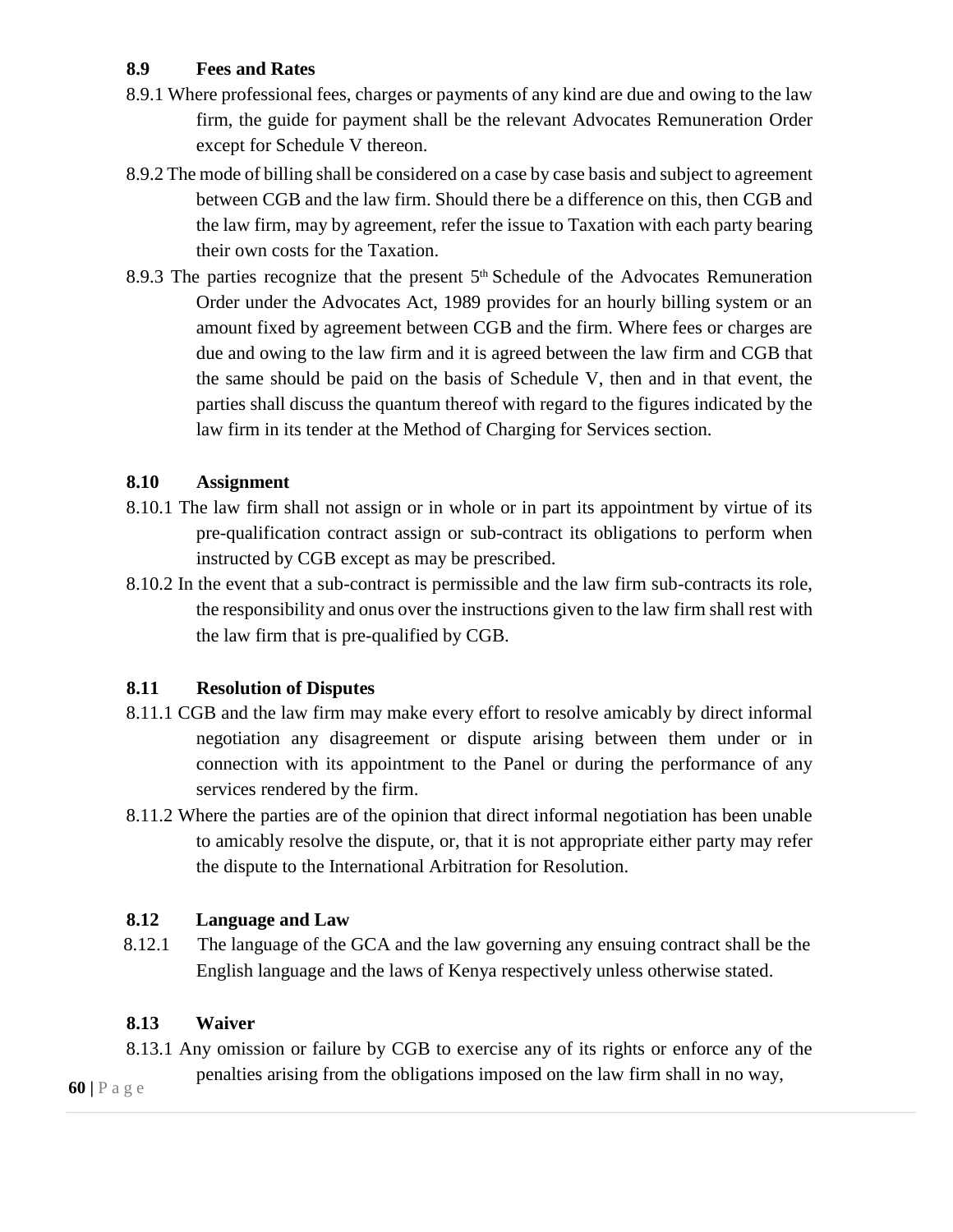manner or otherwise howsoever, alter, amend, prejudice, vary, waive or be deemed to alter, amend, prejudice, vary, waive or otherwise whatsoever any of

CGB"s powers and rights as expressly provided in and as regards the GCA and any ensuing contract.

#### **8.14 Force Majeure**

- 8.14.1 Force majeure means any circumstances beyond the control of the parties, including but not limited to:
	- *a) war and other hostilities (whether war be declared or not), invasion, act of foreign enemies, mobilization, requisition or embargo;*
	- *b) ionizing radiation or contamination by radio-activity from any nuclear fuel or from any nuclear waste from the combustion of nuclear fuel, radioactive toxic explosives or other hazardous properties of any explosive nuclear assembly or nuclear components thereof;*
	- *c) rebellion, revolution, insurrection, military or usurped power & civil war;*
	- *d) riot, commotion or disorder except where solely restricted to employees, servants or agents of the parties;*
	- *e) un-navigable storm or tempest at sea.*
- 8.14.2 Notwithstanding the provisions of the GCA, neither party shall be considered to be in default or in breach of its obligations under the GCA or any ensuing contract to the extent that performance of such obligations is prevented by any circumstances of *force majeure* which arise after the GCA.
- 8.14.3 If either party considers that any circumstances of *force majeure* are occurring or have occurred which may affect performance of its obligations it shall promptly notify the other party and provide reasonable proof of such circumstances.
- 8.14.4 Upon the occurrence of any circumstances of *force majeure*, the law firm shall endeavour to continue to perform its obligations so far as is reasonably practicable. The law firm shall notify CGB of the steps it proposes to take including any reasonable alternative means for performance, which is not prevented by *force majeure*. The law firm shall not take any such steps unless directed so to do by CGB.
- 8.14.5 If the law firm incurs additional costs in complying with CGB"s directions under sub clause 8.14.4, then notwithstanding the provisions of the GCA and any ensuing contract, the amount thereof shall be agreed upon with CGB and added to the fees and charges payable.
- 8.14.6 If circumstances of *force majeure* have occurred and shall continue for a period of twenty-one (21) days then, notwithstanding that the law firm may by reason thereof have been granted an extension of time for performance of the services,

either party shall be entitled to serve upon the other seven (7) days" notice to terminate the instructions. If at the expiry of the period of twenty-eight (28) days,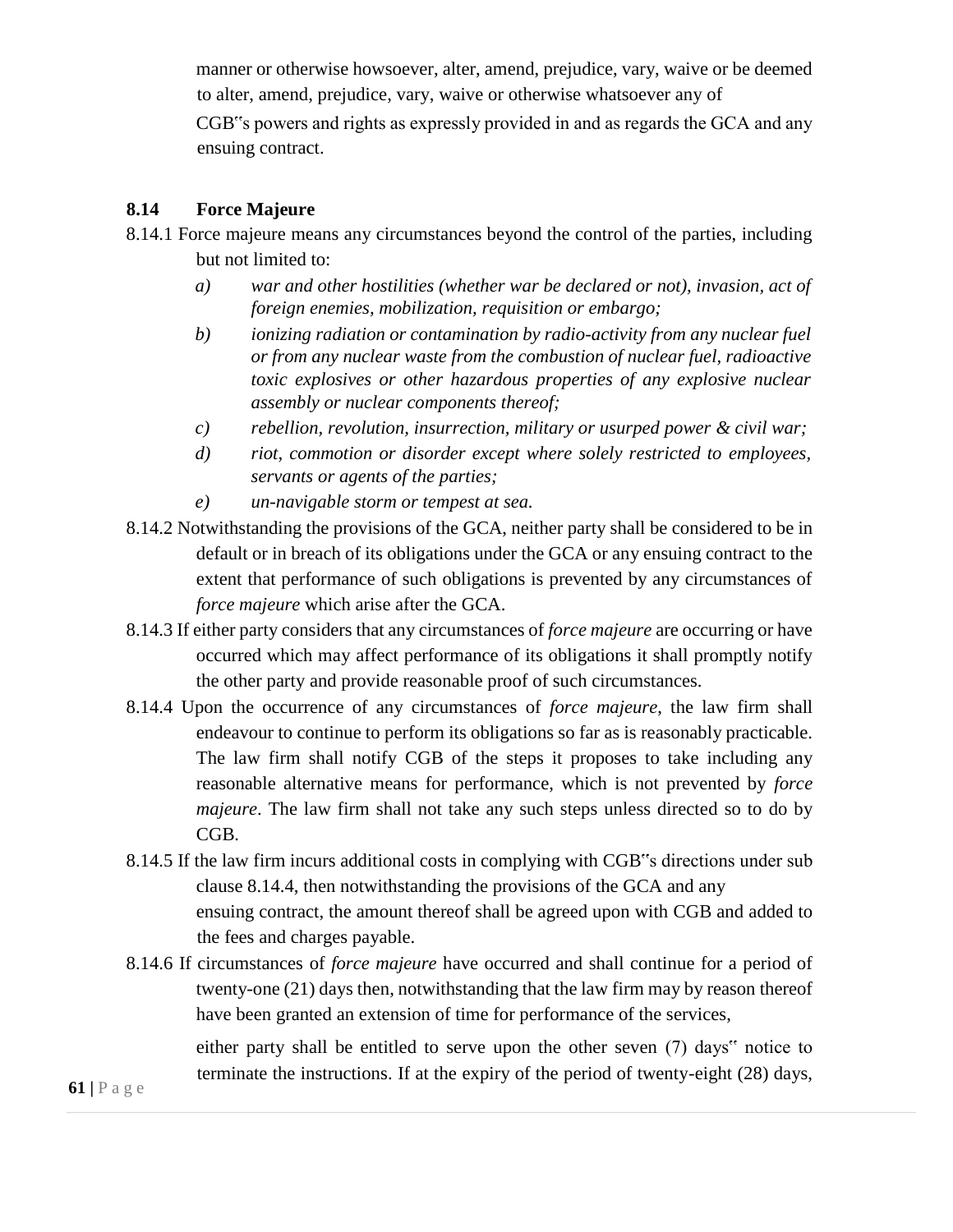*force majeure* shall still continue, the services at the option of either party shall terminate.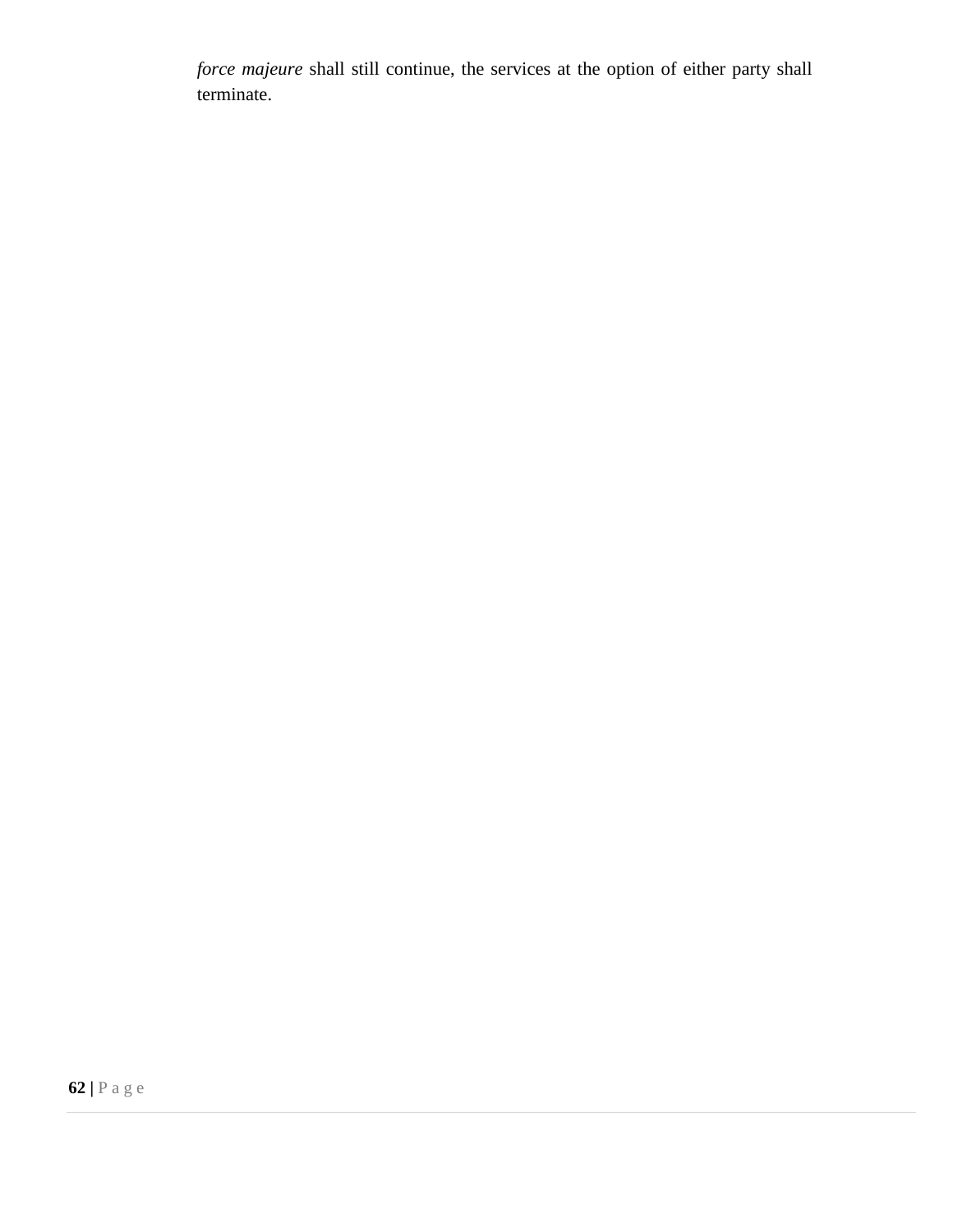#### **SECTION IX - TENDER FORM**

Date: Tender No.

**To:**  The Director of Supply Chain Management The County Government of Bomet P.O Box 19 – 20400, Bomet, Kenya.

Ladies and Gentlemen,

- 1. Having read, examined and understood the Pre-Qualification Tender Document including all Addenda, the receipt of which is hereby duly acknowledged, we, the undersigned Law firm, offer to render and perform **Legal Services** in accordance and conformity with the said tender document and in particular the **Method of Charging for Services** that are made part of this Tender.
- 2. We undertake, if our Tender is accepted, to perform and provide the Services in accordance with the Schedule of Requirements.
- 3. If our Tender is accepted, we will obtain the Professional Indemnity Cover insurance from a reputable insurance company in a sum that is no less than that which we submitted for purposes of evaluation in the Tender.
- 4. We agree to abide by this Tender for a period of………days **(law firm please indicate validity of your Tender)** from the date fixed for tender opening as per the Pre-Q Tender Document, and it shall remain binding upon us and may be accepted at any time before the expiration of that period.
- 5. This Tender, together with your written acceptance thereof and your notification of appointment shall not constitute a contract, between us. The contract shall be formed between us when CGB duly issues instructions to us on any specific matter or assignment.
- 6. We understand that you are not bound to accept and prequalify any Tender you may receive.

Yours sincerely,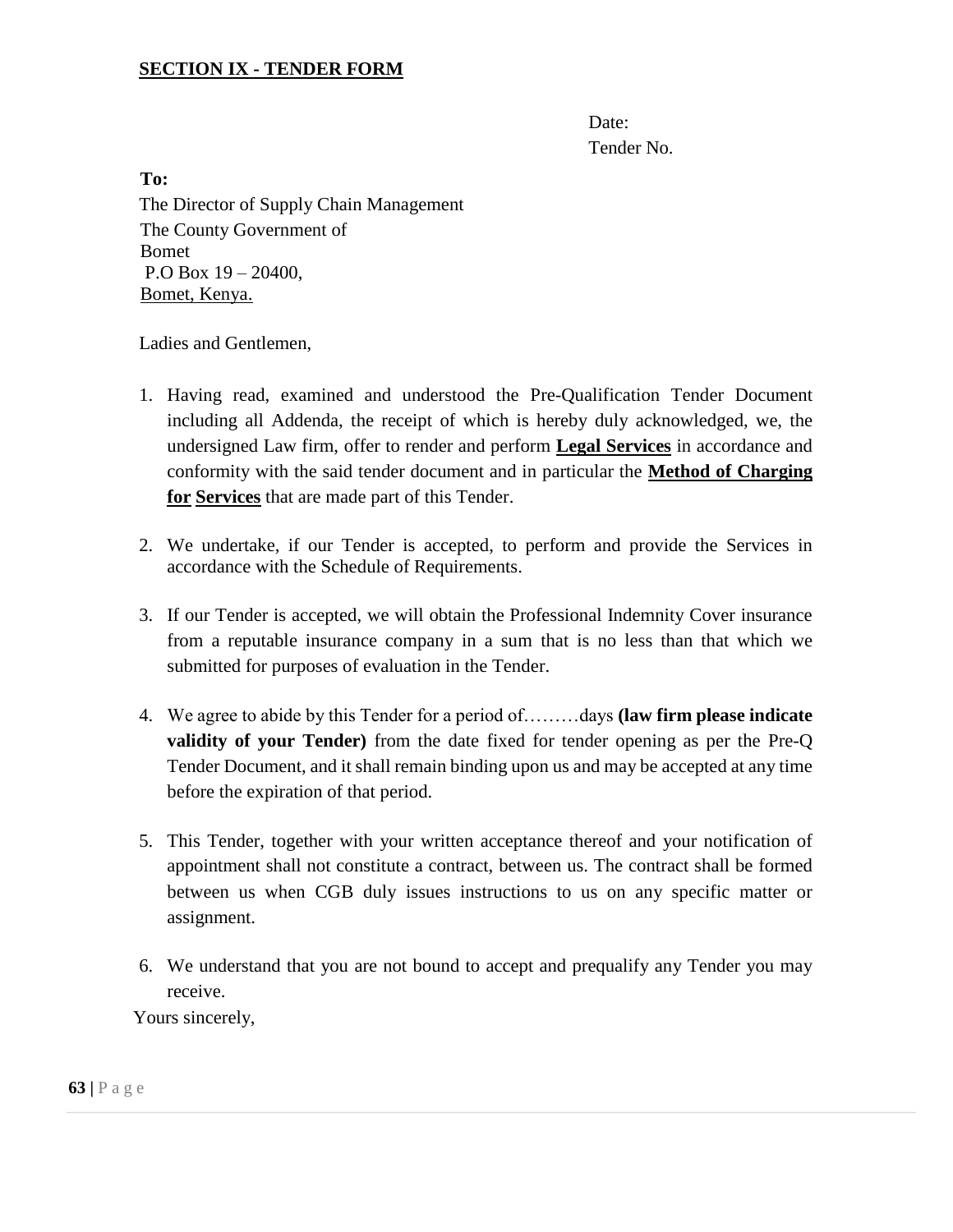Full name of law firm

Signature of duly authorised person signing the Tender

Name and Capacity of duly authorised person signing the Tender

Stamp of the law firm

### **NOTES:**

- 1. CGB requires a validity period of at least ninety **(120)** days.
- 2. This form must be duly signed and stamped.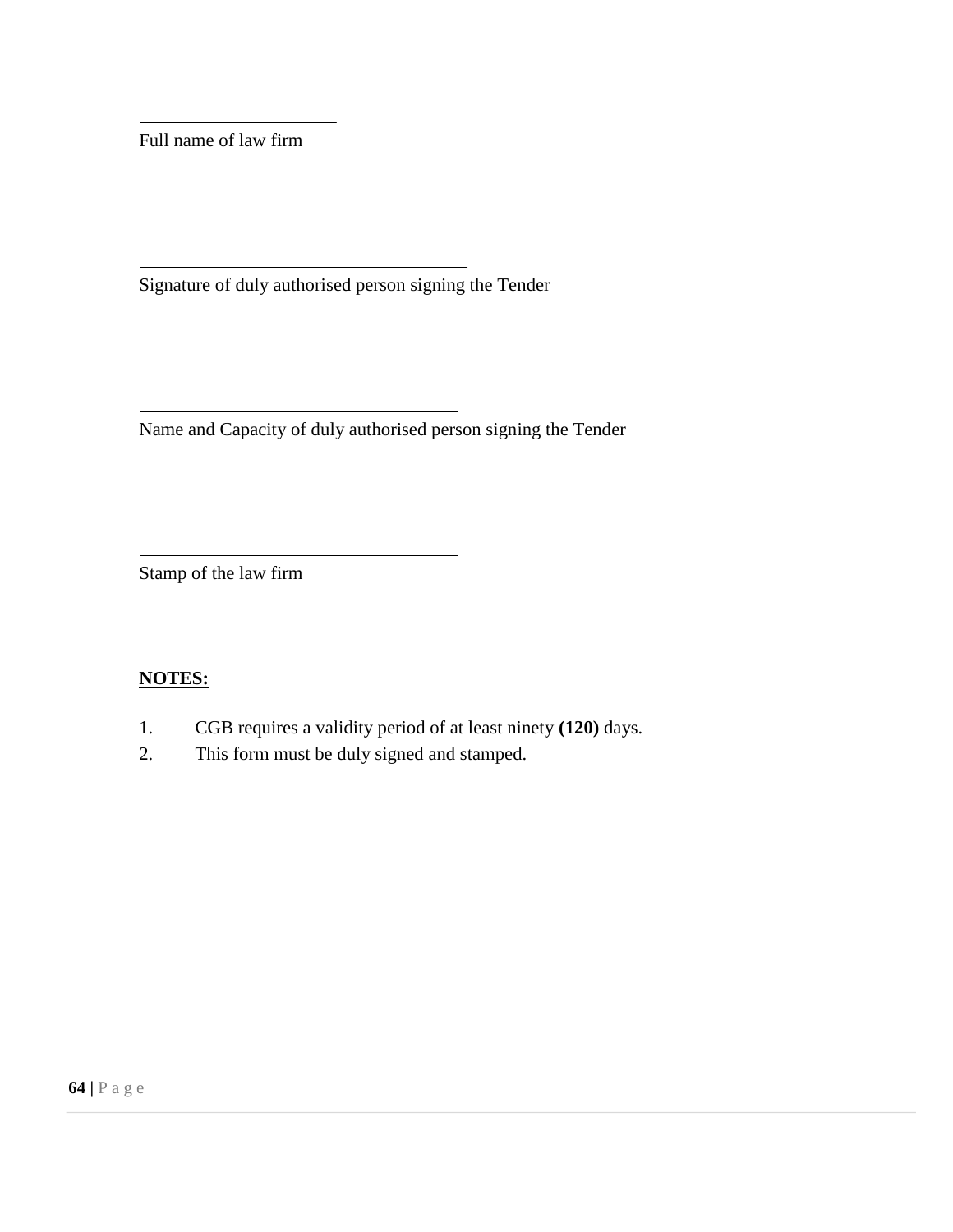### **SECTION X - CONFIDENTIAL BUSINESS QUESTIONNAIRE FORM**

All law firms are requested to give the particulars indicated in Part 1 and either Part 2 (a) or 2 (b), whichever applies to your type of business. You are advised that it is a serious offence to give false information on this form.

| Part 1 – General                                                 |
|------------------------------------------------------------------|
|                                                                  |
|                                                                  |
|                                                                  |
|                                                                  |
|                                                                  |
|                                                                  |
|                                                                  |
|                                                                  |
|                                                                  |
|                                                                  |
|                                                                  |
|                                                                  |
|                                                                  |
|                                                                  |
|                                                                  |
|                                                                  |
|                                                                  |
|                                                                  |
|                                                                  |
|                                                                  |
|                                                                  |
|                                                                  |
| Designation/ capacity of the law firm's contact person(s)        |
|                                                                  |
|                                                                  |
| Address, Tel, Fax and E-mail of the law firm's contact person(s) |
|                                                                  |
|                                                                  |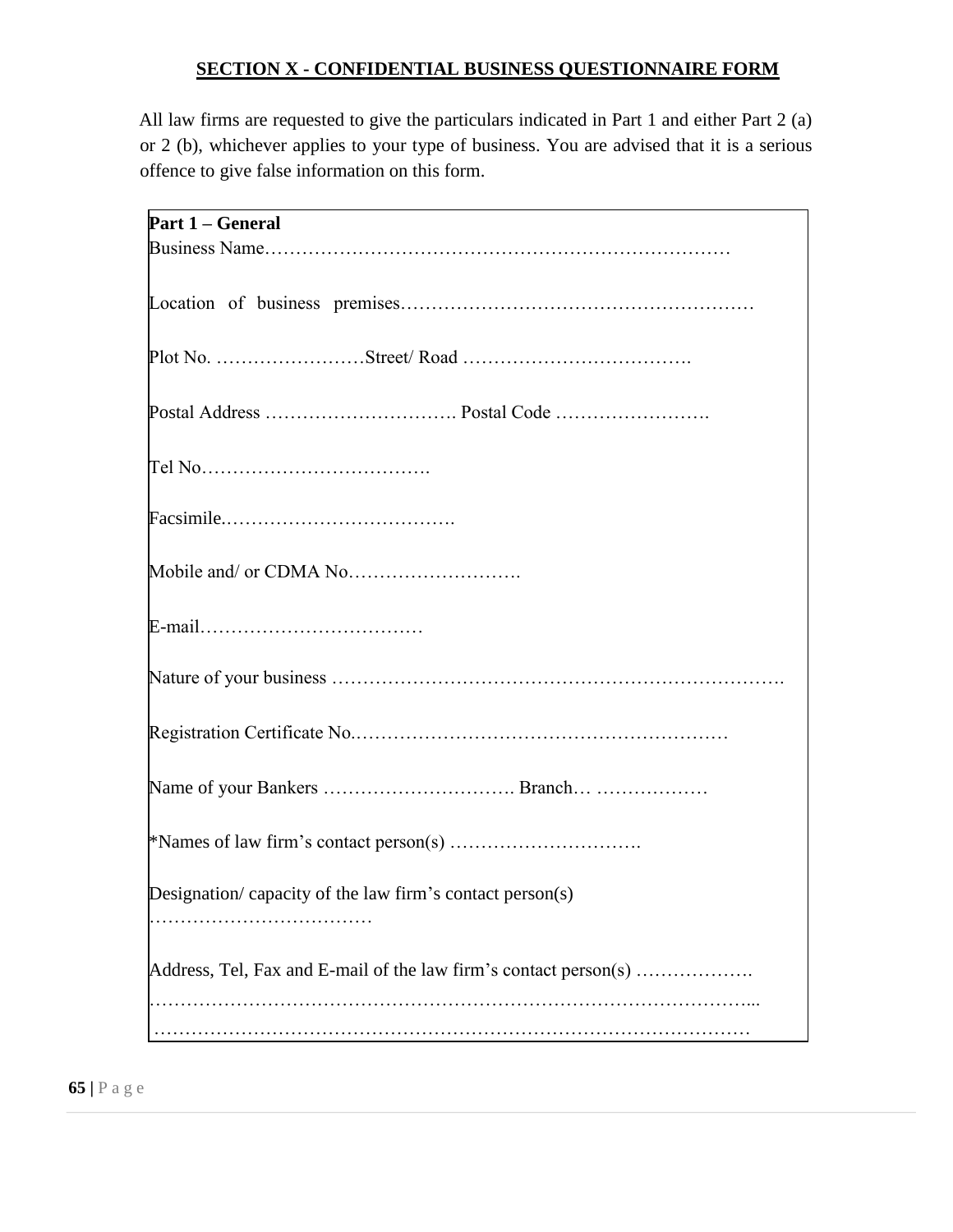| Part 2 (a) Sole Proprietor                                                             |  |  |
|----------------------------------------------------------------------------------------|--|--|
|                                                                                        |  |  |
| Citizenship including whether by birth, marriage, registration or                      |  |  |
| naturalisation                                                                         |  |  |
|                                                                                        |  |  |
|                                                                                        |  |  |
| Part 2 (b) Partnership                                                                 |  |  |
| Give details of partners as follows: -                                                 |  |  |
| <b>Names</b><br><b>Shares</b>                                                          |  |  |
|                                                                                        |  |  |
|                                                                                        |  |  |
|                                                                                        |  |  |
|                                                                                        |  |  |
|                                                                                        |  |  |
|                                                                                        |  |  |
| Give citizenship of each partner including whether by birth, marriage, registration or |  |  |
| naturalisation                                                                         |  |  |
|                                                                                        |  |  |
|                                                                                        |  |  |
| Name of duly authorized person to sign for and on behalf of the law firm               |  |  |
|                                                                                        |  |  |
|                                                                                        |  |  |
|                                                                                        |  |  |
|                                                                                        |  |  |

## **NOTES TO THE LAW FIRMS ON THE QUESTIONNAIRE**

- *1. The address and contact person of the Law firm provided above shall at all times be used for purposes of this tender.*
- 2. The details on this Form are essential and compulsory for all law firms. **Failure to provide all the information requested may lead to the law firm's disqualification**.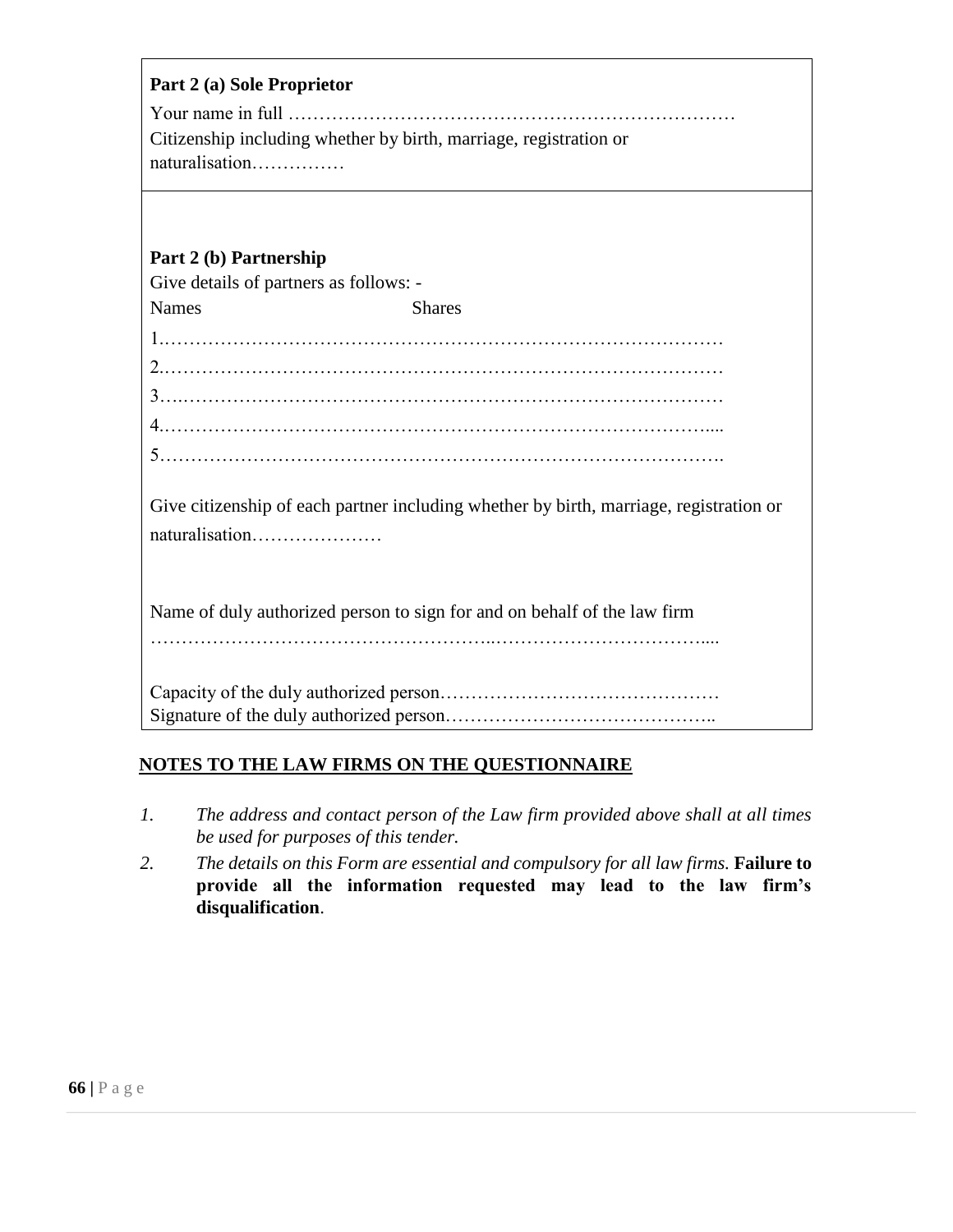### **SECTION XI – LIST OF LAW FIRM'S REFERENCES**

The law firm is requested to provide the list of its references. Please refer to the Pre-Q Tender Document including ITT paragraph 3.10 Evaluation Criteria Tables 6.2.2.

1.

2.

3.

4

5.

6.

Yours sincerely,

Full name of law firm

Signature of duly authorised person signing the Tender

Name and Capacity of duly authorised person signing the Tender

Stamp of the law firm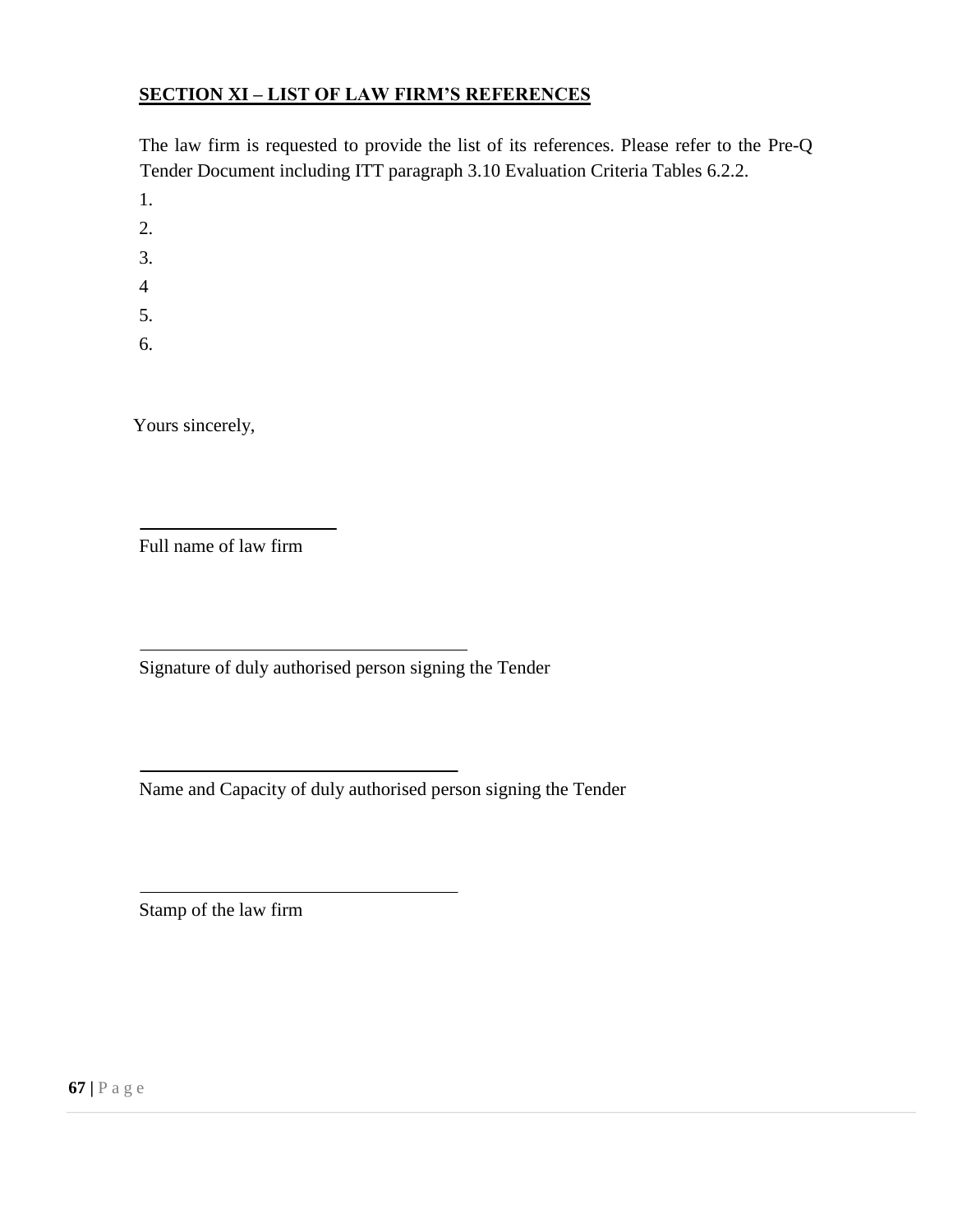# **SECTION XII – QUALITY MANAGEMENT SYSTEM/ STANDARD OPERATING PROCEDURES**

The law firm is requested to give details of its Quality Management System (QMS) or Standard Operating Procedures (SOP). Please refer to the Pre-Q Tender Document Evaluation Criteria Table 6.2.10.

*Overview of law firm's QMS* 

*Description of Case Management System or Handling of any Matter* 

*Description of Client Handling Methodology* 

Yours sincerely,

Full name of law firm

Signature of duly authorised person signing the Tender

Name and Capacity of duly authorised person signing the Tender

Stamp of the law firm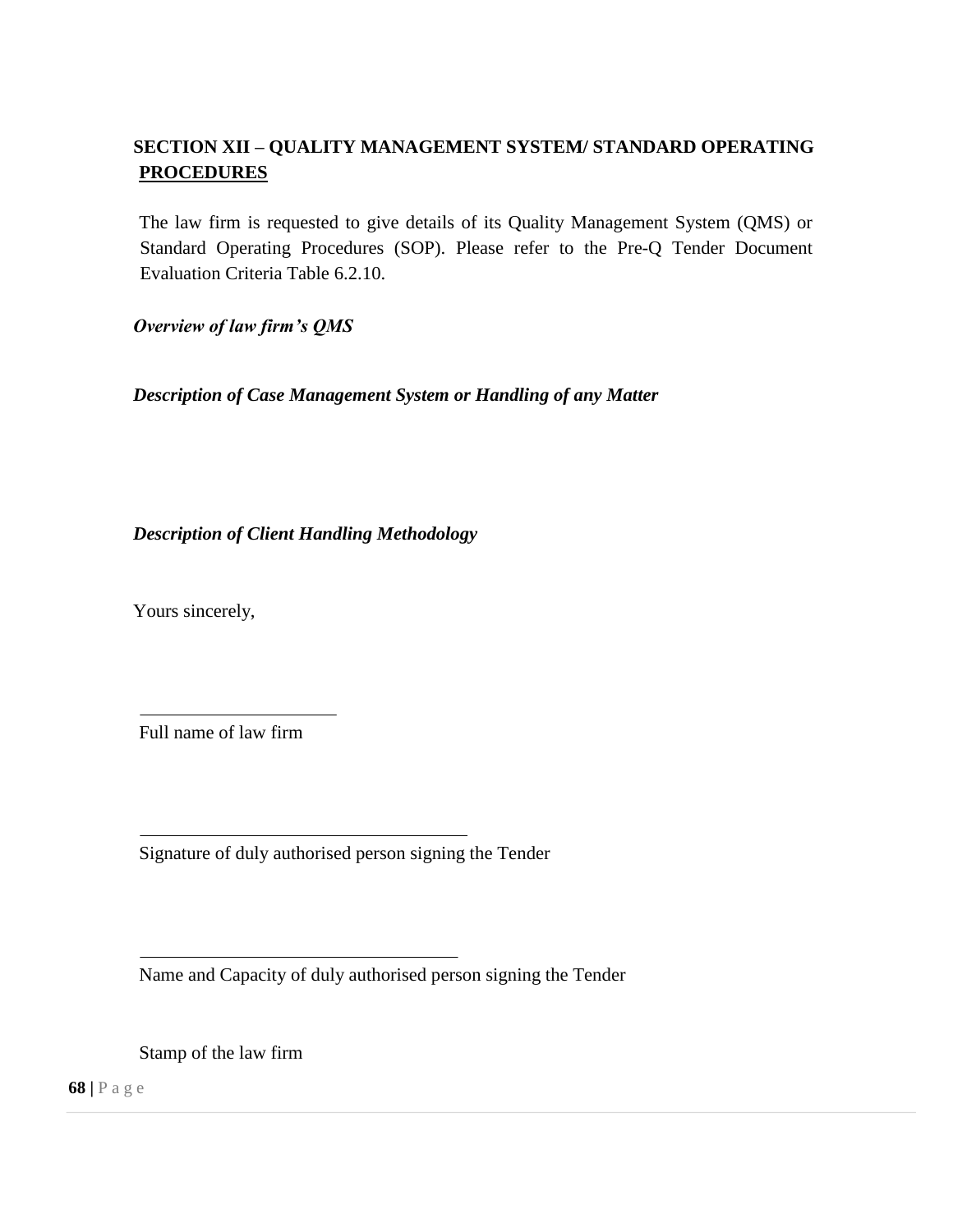# **SECTION XIII – FORMAT OF CURRICULUM VITAE (CV) FOR PROFESSIONAL STAFF**

Full name of lawyer: Position in firm i.e. Partner or Associate:

Years and or months with the law firm: Membership (and status) in Professional Bodies:

### **Key Qualifications:**

[*Give an outline of lawyer's key experience and training most pertinent to the Services going not more than six years prior to the Date of the Pre-Q Tender Document. Indicate degree of responsibility held by the lawyer on relevant previous assignments and give dates and locations. For experience in last six years, also give types of activities performed and client references, where appropriate*].

### **Preferred areas of practice if appointed to CGB panel:**

[*Give an outline of lawyer's preferred areas of practice relevant to the Services and any two outstanding achievements in that area going not more than five years prior to the Date of the Pre-Q Tender Document. Give client references, where possible*].

### **Employment Record:**

[*Starting with present position, list in reverse order every employment held in the last ten years. List all positions held by the lawyer giving dates, names of employing organizations, titles of positions held, and locations of assignments*].

### **Certification:**

I, the undersigned, certify that to the best of my knowledge and belief, the information above correctly describes me, my qualifications, and my experience.

Date:

**69 |** P a g e *[Signature of lawyer] Day/Month/Year*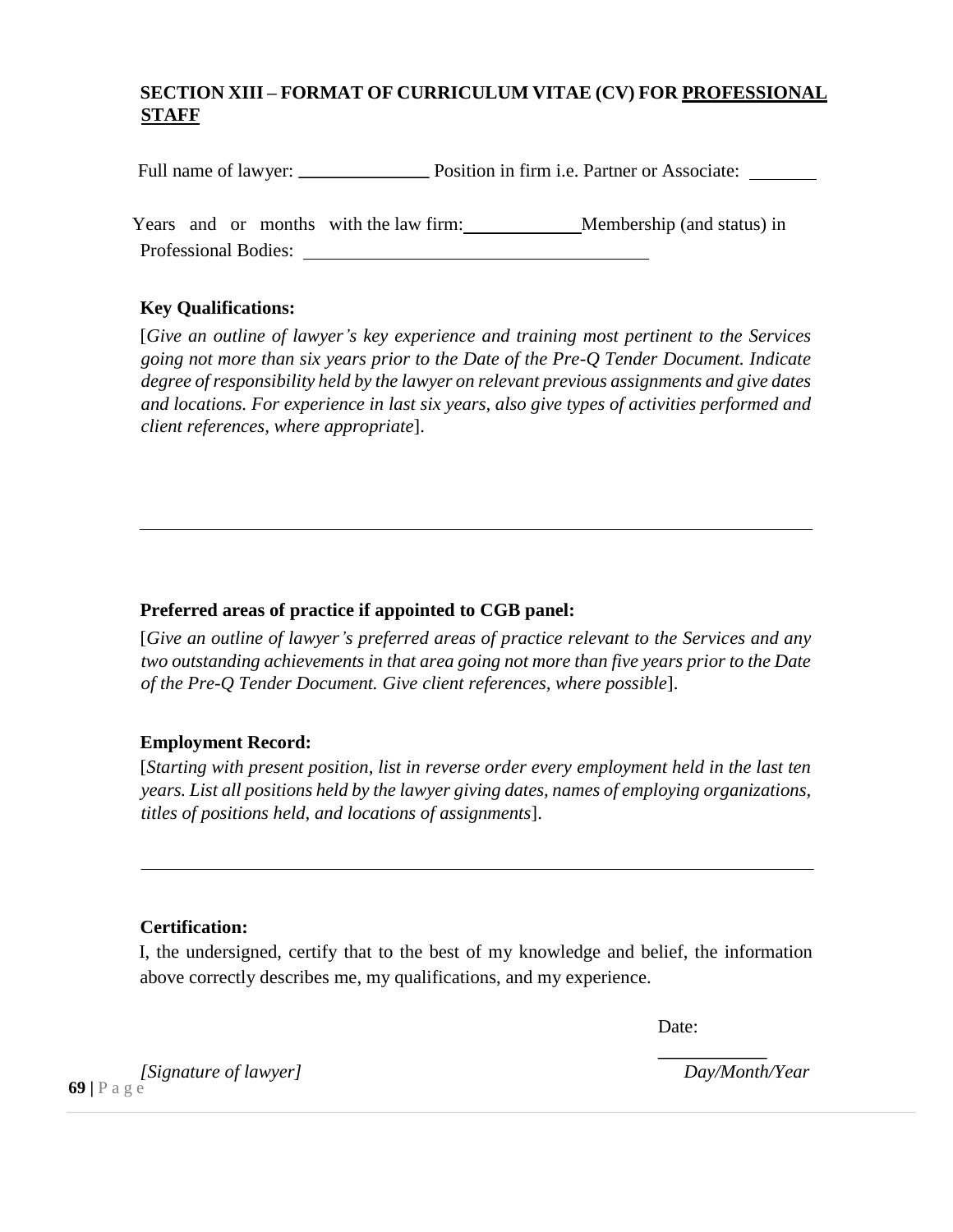Yours sincerely,

Full name of law firm

Signature of duly authorised person signing the Tender

Name and Capacity of duly authorised person signing the Tender

Stamp of the law firm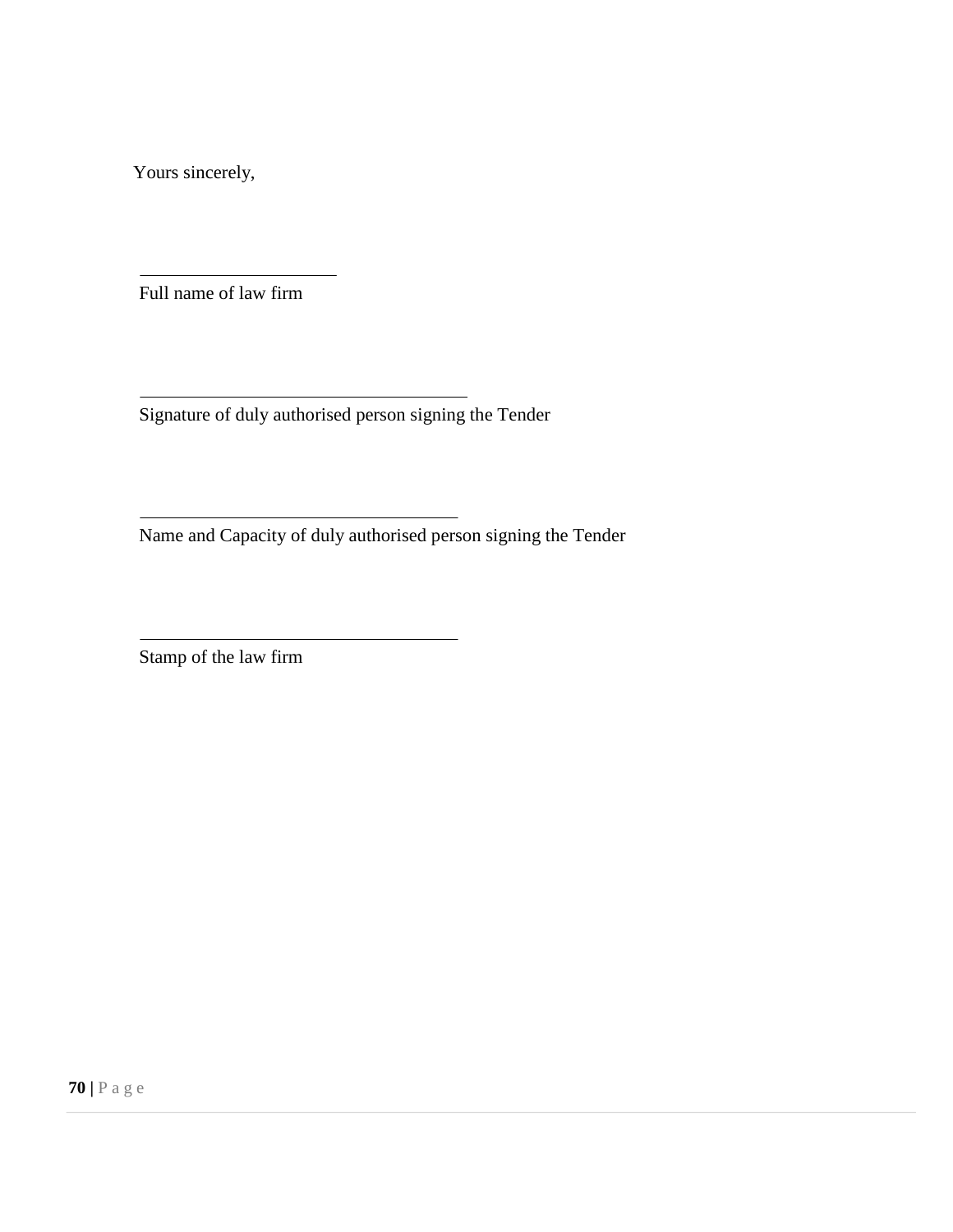### **SECTION XIV – FORMAT OF CONLICT OF INTEREST FORM**

- 1. Full name of lawyer(s) involved in the matter
- 2. Name of third party involved in the matter
- 3. Nature of the matter (Eg. Claim for negligence; personal injury; damage to property; electricity billing)
- 4. Brief Details (Including when and where the dispute arose; amount involved)
- 5. Case Number (where applicable)
- 6. Date of commencement of the matter where there was/is litigation
- 7. Present position of the matter

Yours sincerely,

Full name of law firm

Signature of duly authorised person signing the Tender

Name and Capacity of duly authorised person signing the Tender

Stamp of the law firm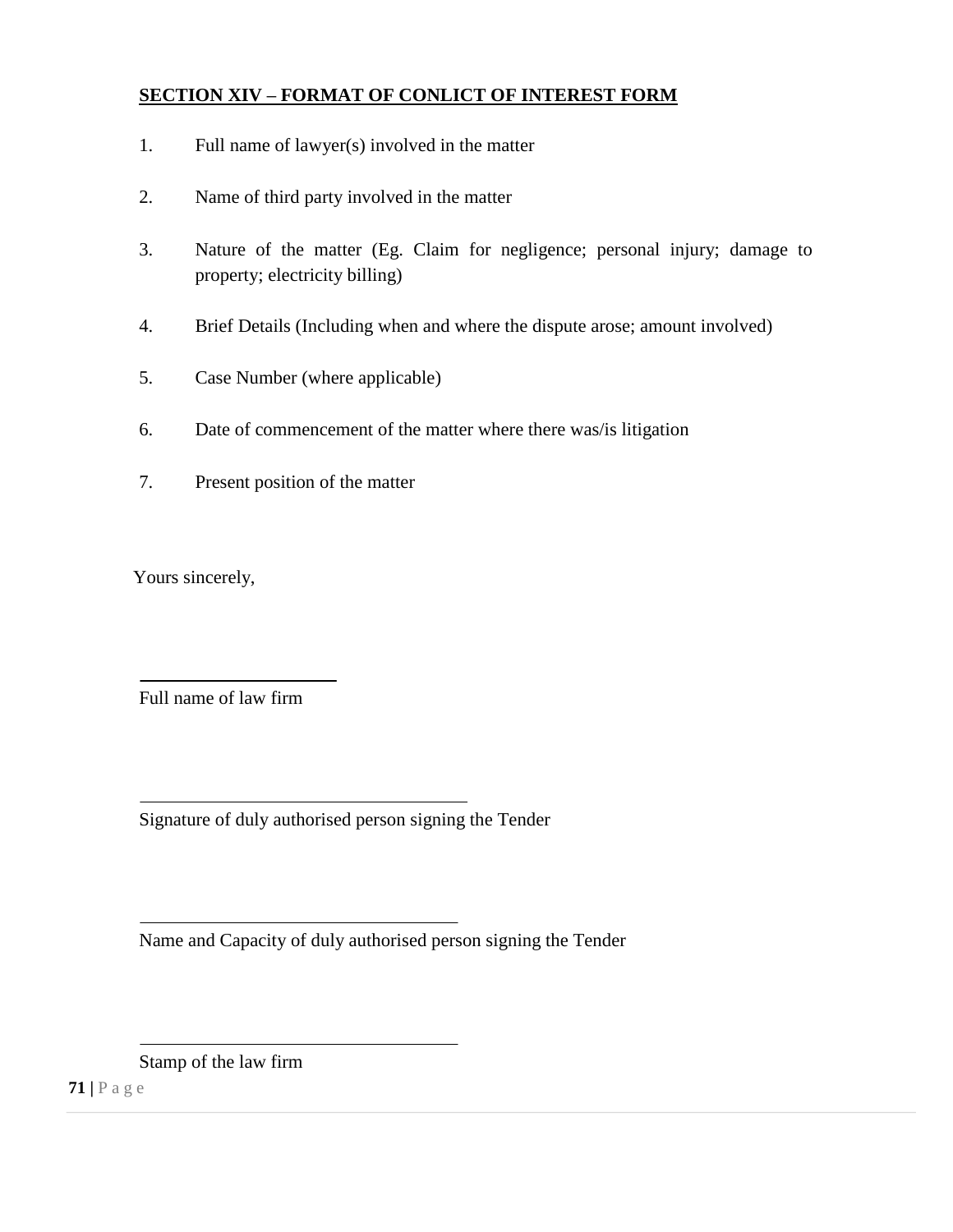#### **SECTION XV - DECLARATION FORM**

Date  $\_\_\_\_\_\_\$ 

#### **To:**

The Director of Supply Chain Management Bomet County Government, P.O Box 19 – 20400, Bomet.

Ladies and Gentlemen,

The law firm i.e. (give full name of firm) declares the following:

- a) That I/ We have not been debarred from participating in public procurement by anybody, institution or person.
- b) That I/ We have not been involved in and will not be involved in corrupt and fraudulent practices regarding public procurement anywhere.
- c) That I/We or any partner and/or other lawyer of the firm is not a person within the meaning of paragraph 3.3 of ITT.
- d) That I/ We are not insolvent, in receivership, bankrupt or in the process of being wound up and is not the subject of legal proceedings relating to the foregoing.
- e) That I/ We are not associated with any other Tenderer participating in this Tender.
- f) That I/We do hereby confirm that all the information given in this tender is accurate, factual and true to the best of our knowledge.

Yours sincerely,

Full name of law firm

Signature of duly authorised person signing the Tender

Name and Capacity of duly authorised person signing the Tender

Stamp of the law firm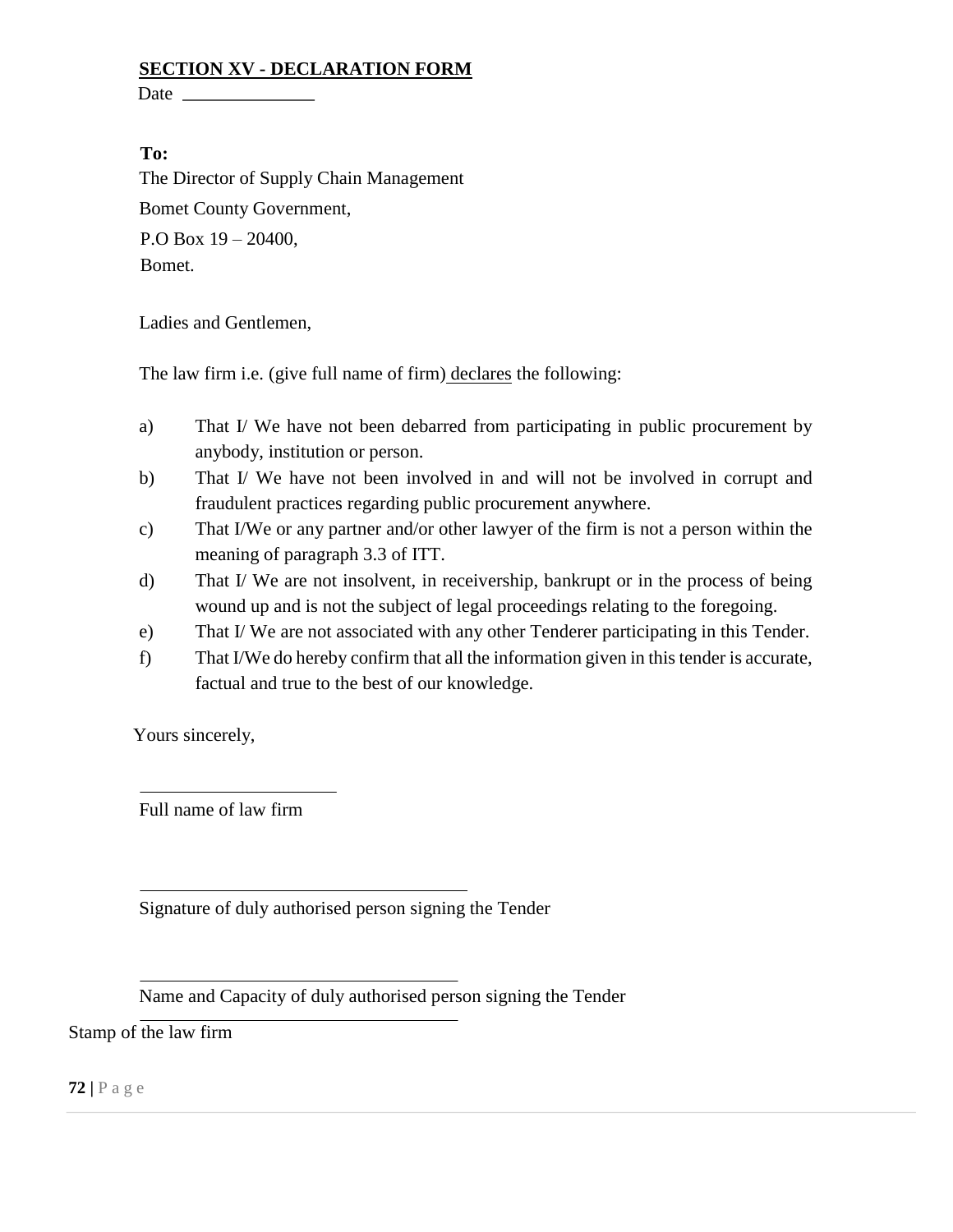# **SECTION XVI – DRAFT LETTER OF NOTIFICATION OF APPOINTMENT**

**To:** 

*(Name and full address of the selected law firm) …………* 

Dear Sirs/ Madams,

### **RE: NOTIFICATION OF APPOINTMENT TO COUNTY GOVERNMENT OF BOMET PANEL OF LAWYERS**

We refer to your Tender dated………………… and are pleased to inform you that following evaluation, your firm has been selected for appointment to our Panel of Lawyers for the period **1 st July, 2019 to 30th June, 2021.**

This notification does not constitute a contract. A contract shall only arise when CBG instructs you on any particular assignment. The confirmation of appointment *(i.e. commencement)* shall be given upon expiry of seven (7) days from the date hereof but not later than thirty (30) days from that date pursuant to the provisions of the Public Procurement and Assets Disposal Act, 2015 *(or as may be amended from time to time, or replaced).* 

Enclosed herewith, please find the Service Level Agreement for your perusal and acceptance. Kindly sign, and stamp the Agreement. Further, initial and stamp on all pages of the documents forming the Conditions of Appointment that are in your possession. Thereafter return the signed and stamped documents together with a copy of the valid Professional Indemnity Cover within seven (7) days of the date hereof for our further action.

We congratulate you and look forward to an efficient and professional service.

Yours faithfully,

# **DIRECTOR OF SUPPLY CHAIN MANAGEMENT**

Enclosure

**73 |** P a g e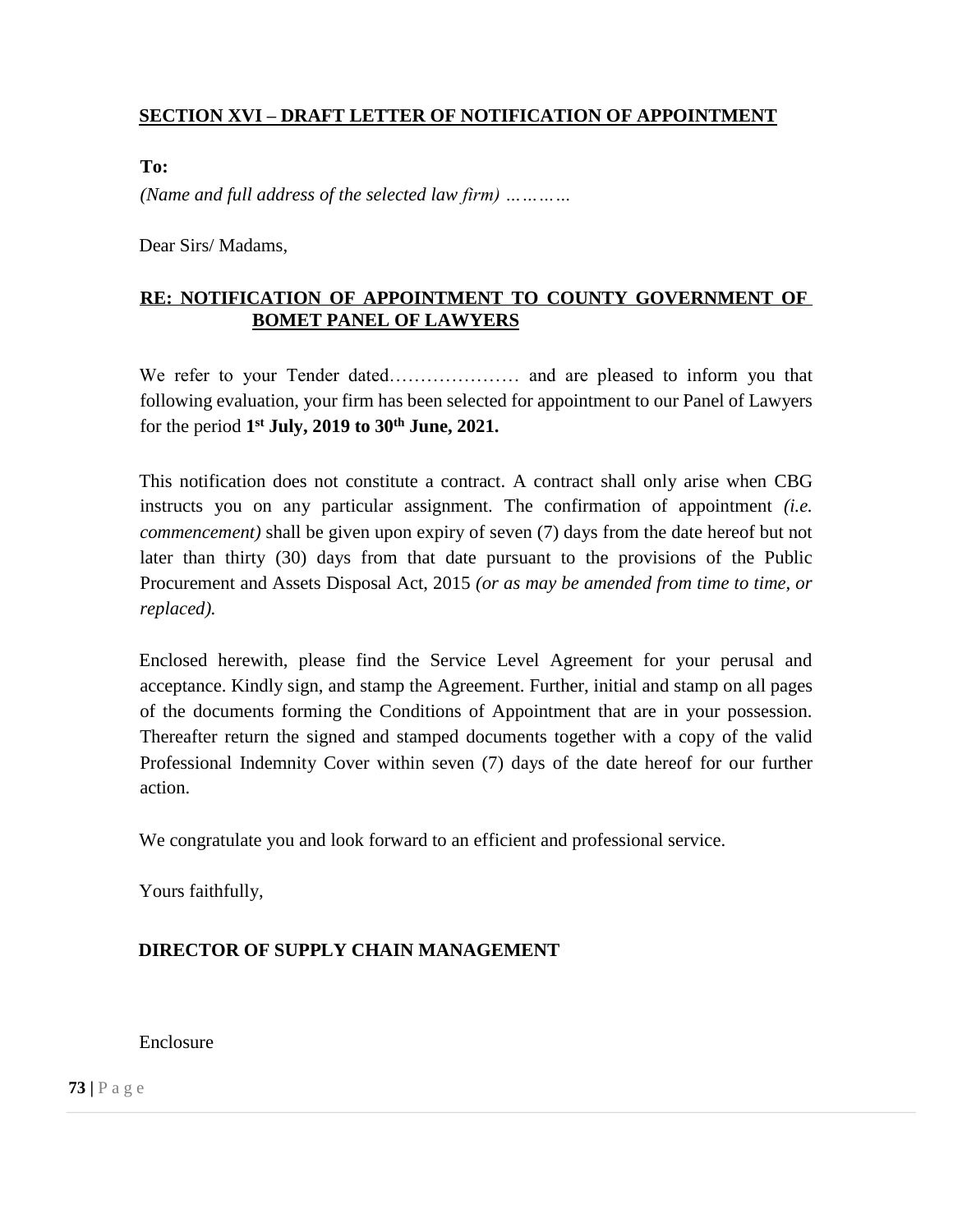#### **SECTION XVII – DRAFT LETTER OF NOTIFICATION OF REGRET**

**To:** (Name and full address of the Unsuccessful law firm) ... ... ...... **Date:** 

Dear Sirs/ Madams,

# **RE**: **NOTIFICATION OF REGRET IN RESPECT OF PRE QUALIFICATION CONTRACTTENDER NO. ……………**

We refer to your Tender dated………………… and regret to inform you that following evaluation, your Tender is unsuccessful. It is therefore not accepted. The brief reasons are as follows: -

- 1. ………………………
- 2. ………………………
- 3. ……………………… etc…

Notwithstanding the above, we take the early opportunity to thank you for the interest shown in participating in this tender and wish you well in all your future endeavours.

Yours faithfully,

#### **CHIEF OFFICER**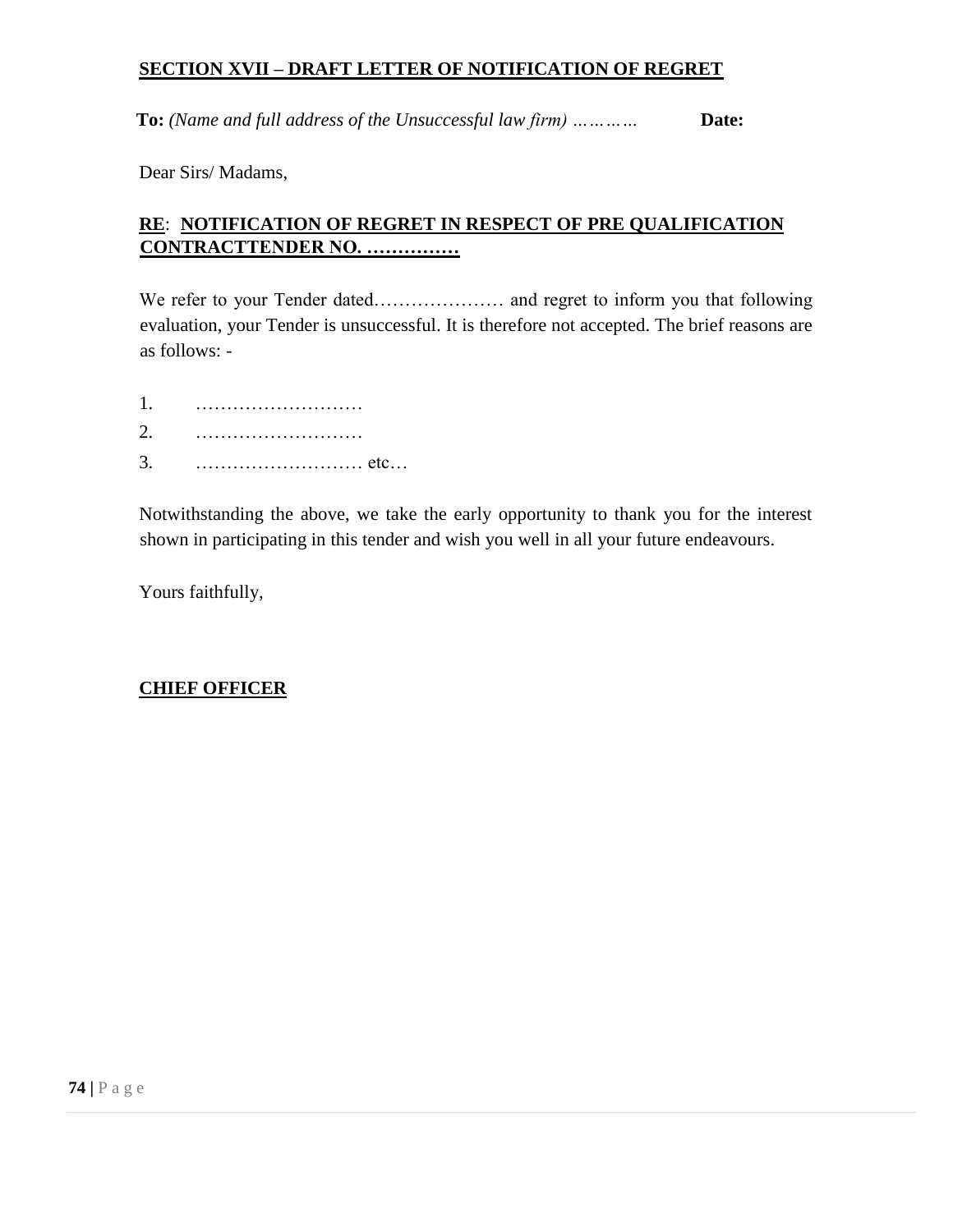# **SECTION XVIII – DRAFT LETTER OF CONFIRMATION OF APPOINTMENT**

#### **To:**

*(Name and full address of the selected law firm) …………* 

Dear Sirs/ Madams,

### **RE: CONFIRMATION OF APPOINTMENT TO CBG PANEL OF LAWYERS**

We refer to your Tender dated………………… and our letter dated

We are pleased to inform you that your firm is confirmed to be on the Panel of our Lawyers for the period **1 st March, 2020 to 28th February, 2022.** 

We wish you well in this role and hope that when called upon on any assignment you will perform in a diligent and professional manner noting to secure our position and protect our interests.

Yours faithfully,

# **CHIEF OFFICER**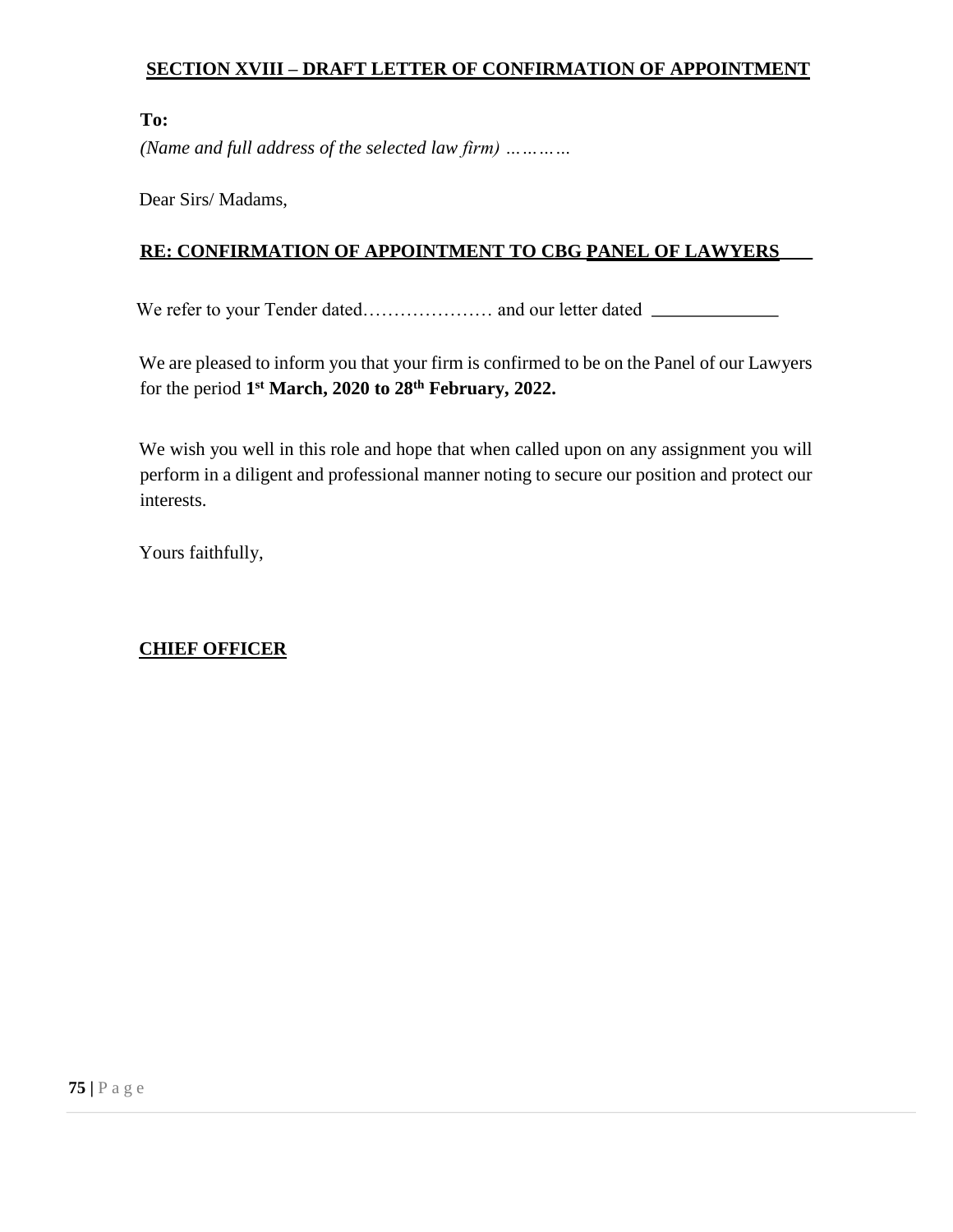## **SECTION XIX – CONDITIONS OF APPOINTMENT FORM**

THIS AGREEMENT **made this**………**day of**………………….20…. BETWEEN THE COUNTY GOVERNMENT OF BOMET**,** in the Republic of Kenya and of Post Office Box Number 19-20200, Nairobi in the Republic aforesaid *(hereinafter referred to as the "CBG")*  of the one part,

### **AND**

**……………………………….. (***law firm's full name and principal place of business)* a duly registered law firm according to the Registration of Business Names Act, Chapter 499 of the laws of Kenya and of Post Office Box Number………………. *(full address i.e. e-mail, physical and postal of law firm)* in the Republic aforesaid, *(hereinafter referred to as the "law firm"* of the other part;

**WHEREAS** CBG invited tenders for to prequalify for certain services, that is to say for **Legal Services** under Pre-Qualification Tender Number**……………. (***CBG insert Pre-Q Tender number***)** 

**AND WHEREAS** CBG has selected the Tender by the law firm for Appointment to render the Services as and when called upon to do so;

#### **NOW THIS AGREEMENT WITNESSETH AS FOLLOWS: -**

- 1. In this Agreement words and expressions shall have the same meanings as are respectively assigned to them in the Conditions of Appointment and the Pre - Qualification Tender Document.
- 2. Unless the context or express provision otherwise requires:
	- a) reference to "this Agreement" includes its recitals, any schedules and documents mentioned hereunder and any reference to this Agreement or to any other document includes a reference to the other document as varied supplemented and or replaced in any manner from time to time.
	- b) any reference to any Act shall include any statutory extension, amendment, modification, re-amendment or replacement of such Act and any rule, regulation or order made thereunder.
	- c) words importing the masculine gender only, include the feminine gender or (as the case may be) the neutral gender.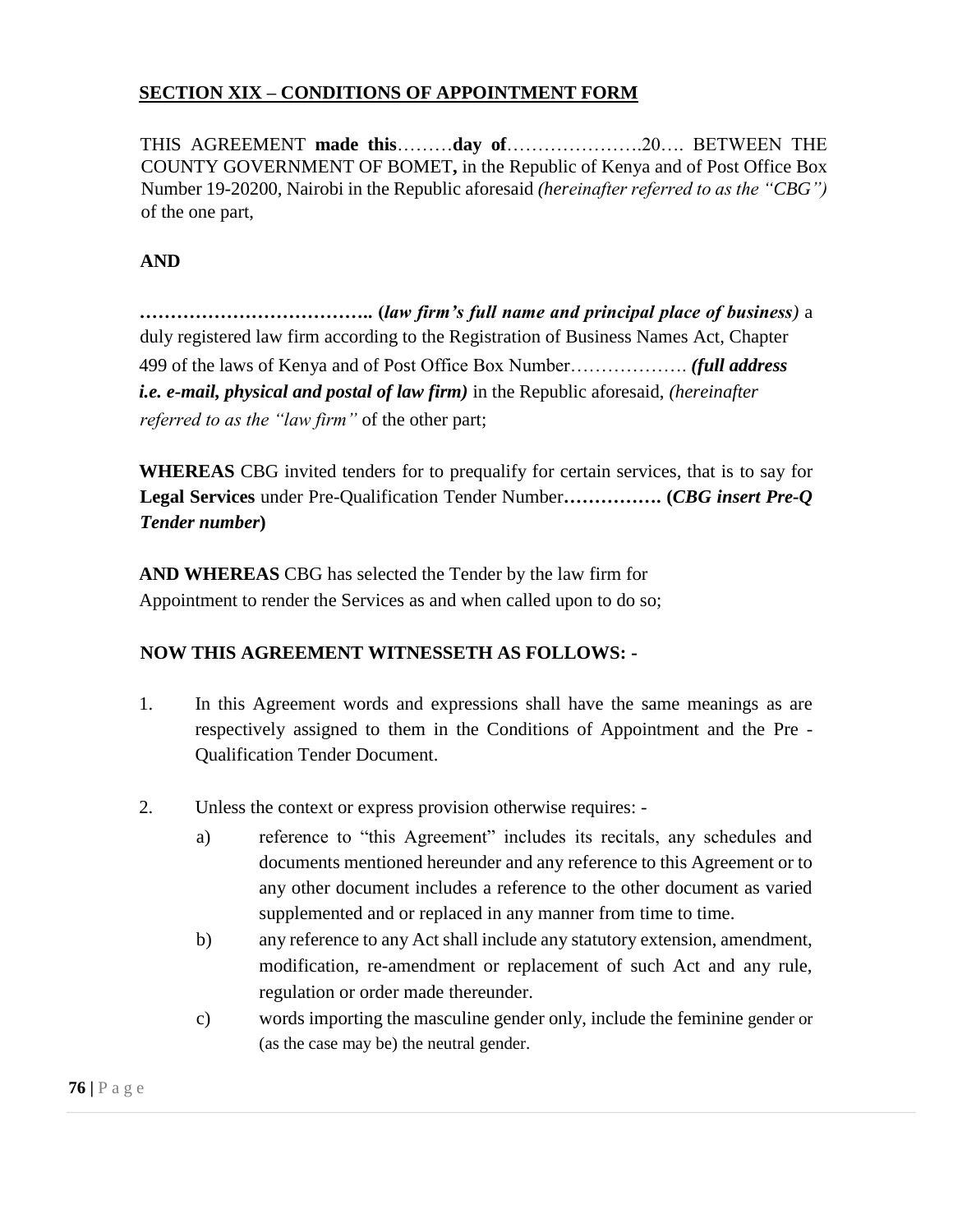- d) words importing the singular number only include the plural number and vice-versa and where there are two or more persons included in the expression the *"law firm"* or *"the lawyer"* or *"the Consulting firm"* or *"the Successful law firm"* the covenants, agreements obligations expressed to be made or performed by the law firm shall be deemed to be made or performed by such persons jointly and severally.
- e) where there are two or more persons included in the expression the *"law firm"* or *"the lawyer"* or *"the Consulting firm"* or *"the Successful law firm"* any act default or omission by the law firm or the lawyer or the Consulting firm or the Successful Law firm shall be deemed to be an act default or omission by any one or more of such persons.
- 3. In consideration of the payments to be made by CBG to the law firm, the law firm hereby covenants with CBG to perform and provide the Services and remedy any defects thereon in conformity in all respects with the provisions of these Conditions.
- 4. CBG hereby covenants to pay the law firm in consideration of the proper performance and provision of the services and the remedying of defects therein, the sum as may become payable under the provisions of any ensuing Contract.
- 5. The following documents shall constitute the Conditions between CBG and the law firm and each shall be read and construed as an integral part of these Conditions:
	- a) this Conditions of Appointment Form
	- b) the Service Level Agreement
	- c) the General Conditions of Appointment as per the Pre-Qualification Tender Document
	- d) the Method of Charging for Services submitted by the law firm and agreed upon with CBG.
	- e) the Quality Management System submitted by the law firm
	- f) Partners and Team Composition
	- g) the Professional Indemnity Cover
	- h) CBG"s Notification of Appointment dated…………
	- i) the Tender Form signed by the law firm
	- j) the Declaration Form signed by the law firm
- 6. In the event of any ambiguity or conflict between the documents listed above, the order of precedence shall be the order in which the documents are listed in 5 above except where otherwise mutually agreed in writing.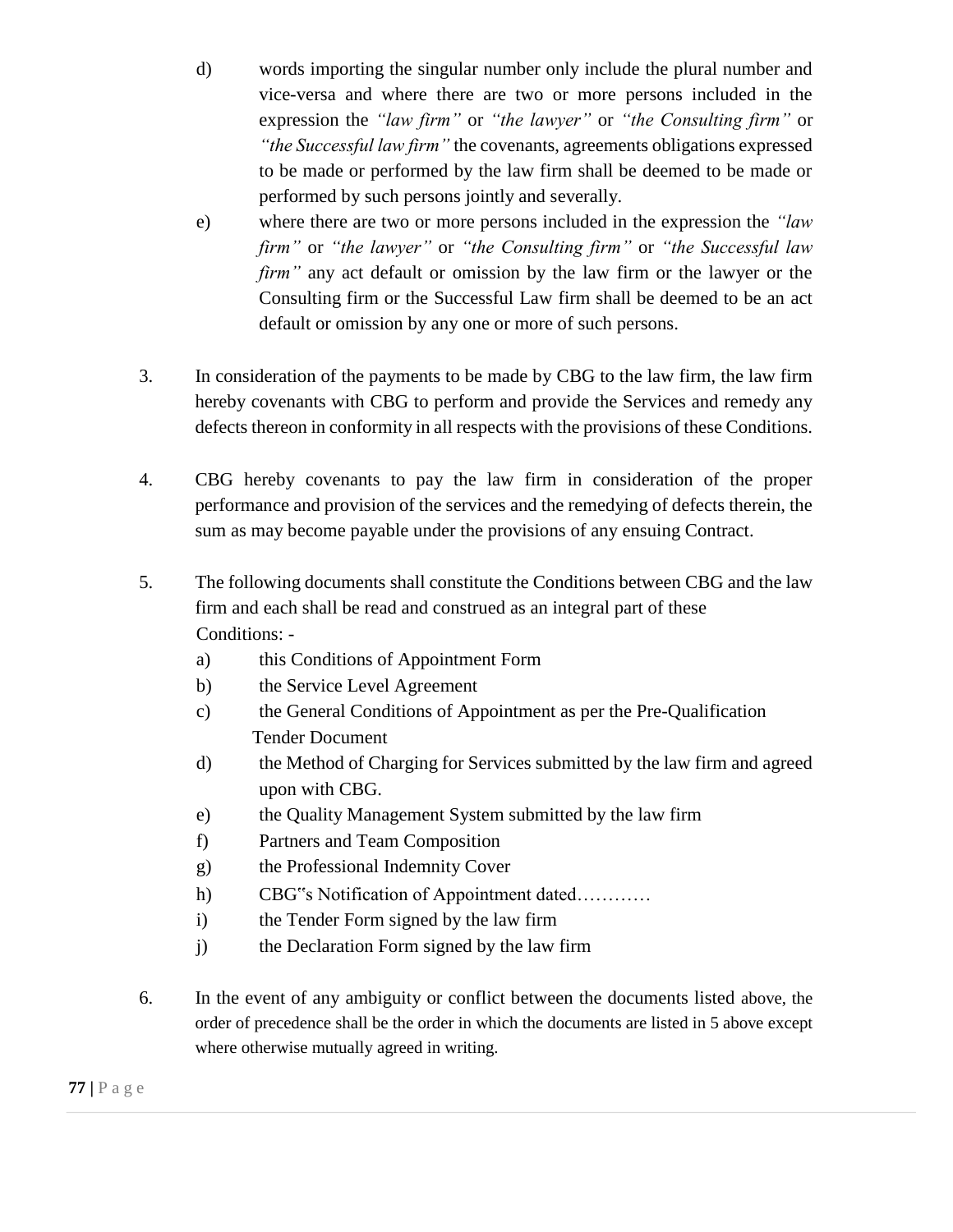- 7. The period of appointment shall begin from the Confirmation date and end on the last day of the month of the Pre-qualification period, or, such other date as CBG may signify to the law firm.
- 8. No failure or delay to exercise any power, right or remedy by CBG shall operate as a waiver of that right, power or remedy and no single or partial exercise of any other right, power or remedy.
- 9. Notwithstanding proper completion of performance or parts thereof, all the provisions of these Conditions shall continue in full force and effect to the extent that any of them remain to be implemented or performed unless otherwise agreed upon by both parties.
- 10. Any notice required to be given in writing to any Party herein shall be deemed to have been sufficiently served, if where delivered personally, one day after such delivery; notices by electronic mail and facsimile shall be deemed to be served one day after the date of such transmission and delivery respectively, notices sent by post shall be deemed served seven (7) days after posting by registered post (*and proof of posting shall be proof of service*), notices sent by courier shall be deemed served two (2) days after such receipt by the courier service.
- 11. For the purposes of Notices, the contacts of CBG shall be the County Attorney, County Law Office, P.O Box 19-204000, Bomet, Kenya. The contacts for the law firm shall be the law firm's contacts as stated by it in the Confidential Business Questionnaire provided in the Tender Document.

**IN WITNESS** whereof the parties hereto have caused this Agreement to be executed in accordance with the laws of Kenya the day and year first above written.

**SIGNED** for and on behalf of the COUNTY GOVERNMENT OF BOMET

# COUNTY ATTORNEY

**78 |** P a g e